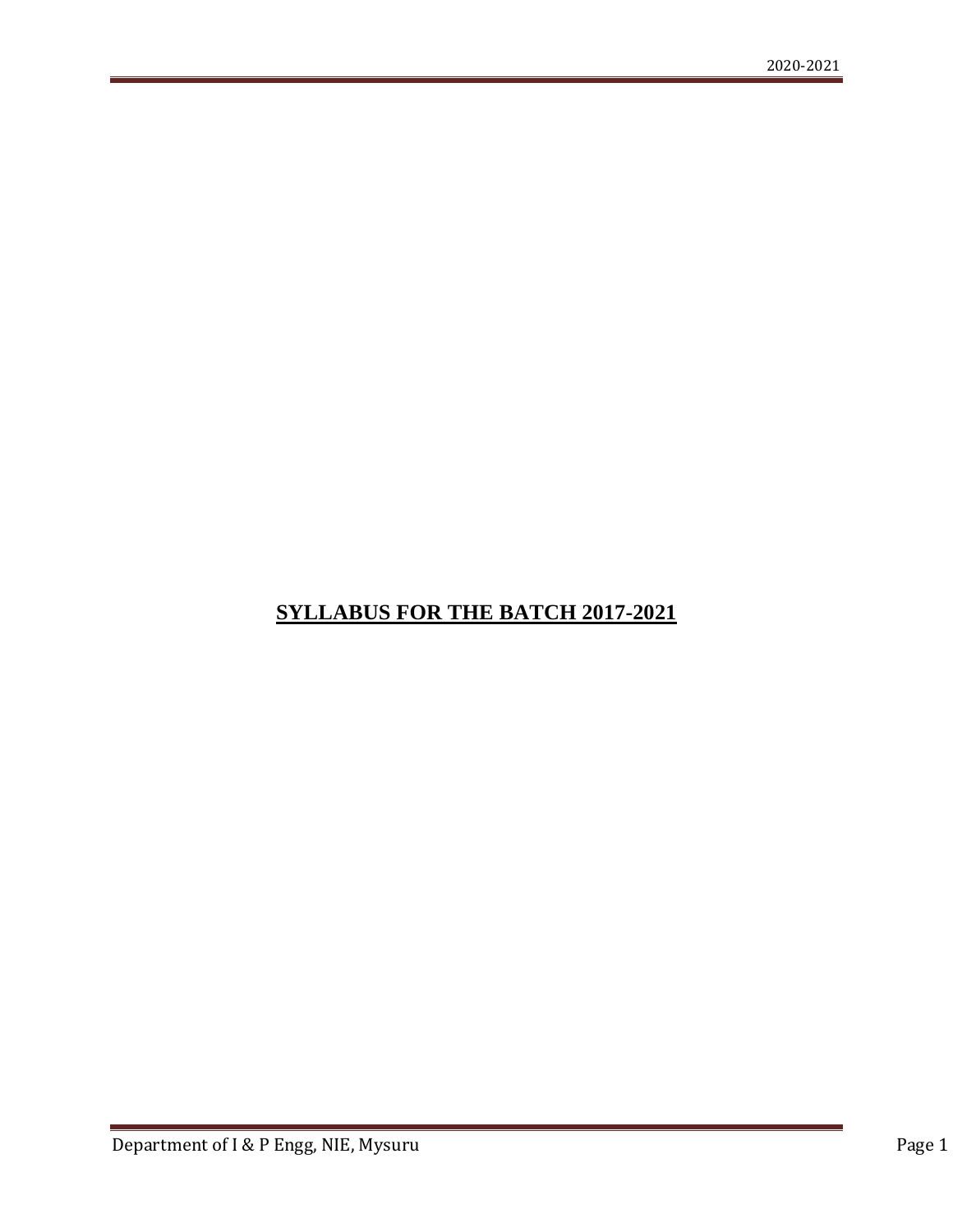# **SYLLABUS FOR THE BATCH 2017-2021**

# **VII SEMESTER**

| <b>DEPARTMENT OF INDUSTRIAL AND PRODUCTION ENGINEERING</b>                            |                       |                                             |             |                            |                         |                               |                          |                         |
|---------------------------------------------------------------------------------------|-----------------------|---------------------------------------------|-------------|----------------------------|-------------------------|-------------------------------|--------------------------|-------------------------|
| <b>SCHEME OF TEACHING AND EXAMINATION</b><br>SEVENTH SEMESTER B.E (AUTONOMOUS SCHEME) |                       |                                             |             |                            |                         |                               |                          |                         |
| Sl.<br>Course<br>Course                                                               |                       |                                             |             | Category                   |                         | <b>Contact Hrs. /</b><br>Week |                          |                         |
| No.                                                                                   | Code                  |                                             |             |                            | L                       | T                             | ${\bf P}$                | <b>Cre</b><br>dits      |
| $\mathbf{1}$                                                                          | <b>IP0422</b>         | <b>Operations Research</b>                  |             | <b>FCC</b>                 | $\overline{\mathbf{4}}$ | $\mathbf{0}$                  | $\mathbf{0}$             | $\overline{\mathbf{4}}$ |
| $\overline{2}$                                                                        | <b>IP0458</b>         | Management and Entrepreneurship             |             | GC                         | $\overline{\mathbf{4}}$ | $\mathbf{0}$                  | $\mathbf{0}$             | $\overline{\mathbf{4}}$ |
| 3                                                                                     | <b>IP0424</b>         | <b>Financial Management</b>                 |             | FCI                        | $\overline{\mathbf{4}}$ | $\boldsymbol{0}$              | $\boldsymbol{0}$         | $\overline{\mathbf{4}}$ |
| $\overline{4}$                                                                        | <b>IP 0108</b>        | Machine Tool and Fluid Power Systems<br>Lab |             | <b>FCD</b>                 | $\boldsymbol{0}$        | $\boldsymbol{0}$              | $\overline{\mathbf{3}}$  | 1.5                     |
| 5                                                                                     | <b>IP0116</b>         | <b>Software Application Laboratory</b>      |             | FCI                        | $\bf{0}$                | $\boldsymbol{0}$              | $\overline{\mathbf{3}}$  | 1.5                     |
| 6                                                                                     | <b>IP0203</b>         | Project Work (Preliminary)                  |             | <b>FCC</b>                 | $\boldsymbol{0}$        | $\boldsymbol{0}$              | $\overline{\mathbf{4}}$  | $\overline{2}$          |
| $\overline{7}$                                                                        | <b>IP0113</b>         | Industrial Visit / Internship               |             | GC                         |                         |                               |                          | $\mathbf{1}$            |
| 8                                                                                     |                       | $Electric - II$                             |             |                            | 3                       | $\boldsymbol{0}$              | $\boldsymbol{0}$         | $\overline{\mathbf{3}}$ |
| 9                                                                                     |                       | $Electric - III$                            |             |                            | $\overline{\mathbf{3}}$ | $\bf{0}$                      | $\boldsymbol{0}$         | $\overline{\mathbf{3}}$ |
| <b>Total Credits</b>                                                                  |                       |                                             |             |                            | 24                      |                               |                          |                         |
|                                                                                       |                       | <b>Contact hours per week</b>               |             |                            |                         |                               |                          | 28                      |
|                                                                                       |                       |                                             | Elective-II |                            |                         |                               |                          |                         |
| Sl.<br>No.                                                                            | <b>Course</b><br>Code | Category<br>Course                          |             | <b>Contact Hrs. / Week</b> |                         |                               | No. of<br><b>Credits</b> |                         |
|                                                                                       |                       |                                             |             | L                          | T                       | ${\bf P}$                     |                          |                         |
| $\overline{2}$                                                                        | <b>IP0310</b>         | Theory of Metal Cutting<br><b>FEP</b>       |             | $\overline{\mathbf{3}}$    | $\bf{0}$                | $\boldsymbol{0}$              |                          | $\mathbf{3}$            |
| 3                                                                                     | <b>IP0311</b>         | <b>Industrial Robotics</b>                  | <b>FED</b>  | 3                          | $\bf{0}$                | $\boldsymbol{0}$              |                          | $\mathbf{3}$            |
| 4                                                                                     | <b>IP0312</b>         | <b>Facility Planning and Design</b>         | <b>FEI</b>  | 3                          | $\boldsymbol{0}$        | $\boldsymbol{0}$              |                          | $\mathbf{3}$            |
| 5                                                                                     | <b>IP0313</b>         | <b>Finite Element Methods</b><br><b>FEP</b> |             | $\overline{2}$             | $\overline{2}$          | $\boldsymbol{0}$              |                          | $\overline{\mathbf{3}}$ |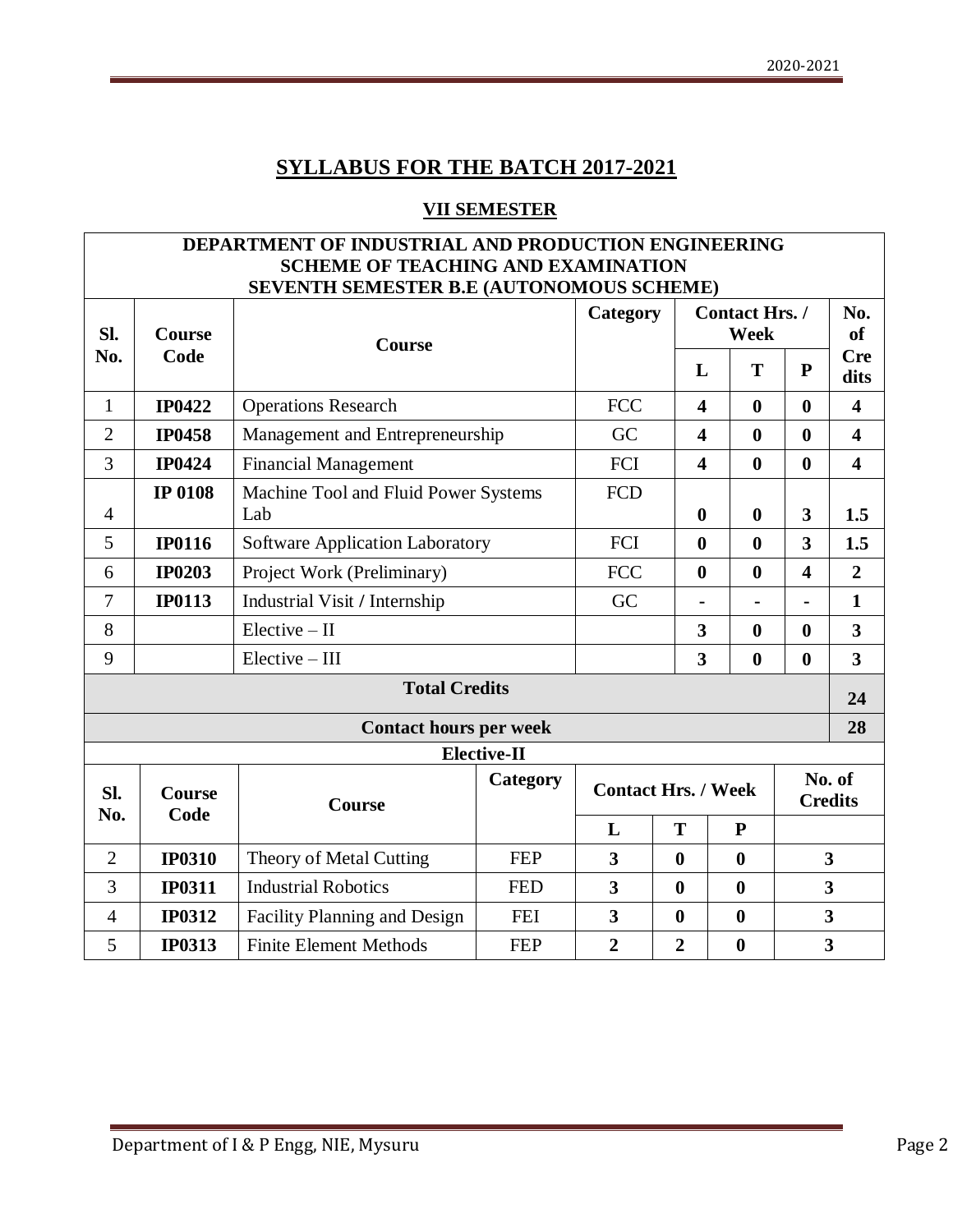|                      | <b>Elective-III</b> |                                 |            |                            |   |                          |  |
|----------------------|---------------------|---------------------------------|------------|----------------------------|---|--------------------------|--|
| SI.<br><b>Course</b> |                     | <b>Course</b>                   | Category   | <b>Contact Hrs. / Week</b> |   | No. of<br><b>Credits</b> |  |
| No.                  | Code                |                                 |            | L                          | Т | P                        |  |
|                      | <b>IP0314</b>       | Database Management System      | <b>FEI</b> | 3                          | 0 |                          |  |
| 2                    | <b>IP0307</b>       | <b>Mechanical Vibrations</b>    | <b>FED</b> |                            |   |                          |  |
| 3                    | <b>IP0316</b>       | Automation in Manufacturing     | <b>FEM</b> |                            |   |                          |  |
|                      | <b>IP0318</b>       | <b>Total Quality Management</b> | <b>FEI</b> |                            |   |                          |  |

# **VIII SEMESTER**

| DEPARTMENT OF INDUSTRIAL AND PRODUCTION ENGINEERING<br><b>SCHEME OF TEACHING AND EXAMINATION</b><br>EIGHTH SEMESTER B.E (AUTONOMOUS SCHEME) |                       |                                               |                                                |            |                         |                         |                                      |                  |                          |  |
|---------------------------------------------------------------------------------------------------------------------------------------------|-----------------------|-----------------------------------------------|------------------------------------------------|------------|-------------------------|-------------------------|--------------------------------------|------------------|--------------------------|--|
| Sl.<br>No.                                                                                                                                  | <b>Course</b><br>Code | <b>Course</b>                                 |                                                | Category   |                         |                         | <b>Contact Hrs. /</b><br><b>Week</b> |                  | No. of<br><b>Credits</b> |  |
|                                                                                                                                             |                       |                                               |                                                |            |                         | L                       | T                                    | ${\bf P}$        |                          |  |
| $\mathbf{1}$                                                                                                                                | <b>IP0425</b>         | <b>Operations Management</b>                  |                                                | <b>FCC</b> |                         | 4                       | $\bf{0}$                             | $\bf{0}$         | $\overline{\mathbf{4}}$  |  |
| $\overline{2}$                                                                                                                              | <b>IP0111</b>         | Seminar on Contemporary Technical Topics      |                                                | <b>FCC</b> |                         | $\bf{0}$                | $\bf{0}$                             | $\overline{2}$   | $\mathbf{1}$             |  |
| $\overline{3}$                                                                                                                              | <b>IP0601</b>         | Project Work                                  |                                                | <b>FCC</b> |                         | $\bf{0}$                | $\bf{0}$                             | 12               | 6                        |  |
| $\overline{4}$                                                                                                                              |                       | $Electric - IV$                               |                                                |            |                         | 3                       | $\bf{0}$                             | $\boldsymbol{0}$ | 3                        |  |
| 5                                                                                                                                           |                       | $Electric-V$                                  |                                                |            |                         | 3                       | $\bf{0}$                             | $\bf{0}$         | $\overline{\mathbf{3}}$  |  |
|                                                                                                                                             |                       | <b>Total Credits</b>                          |                                                |            |                         |                         |                                      |                  | 17                       |  |
|                                                                                                                                             |                       | <b>Contact hours per week</b>                 |                                                |            |                         |                         |                                      |                  | 24                       |  |
|                                                                                                                                             |                       | <b>Elective-IV</b>                            |                                                |            |                         |                         |                                      |                  |                          |  |
| SI.<br>No.                                                                                                                                  | <b>Course</b><br>Code | <b>Course</b>                                 |                                                | Category   |                         |                         | <b>Contact Hrs. /</b><br>Week        |                  | No. of<br><b>Credits</b> |  |
|                                                                                                                                             |                       |                                               |                                                |            |                         | L                       | T                                    | $\mathbf{P}$     |                          |  |
| $\mathbf{1}$                                                                                                                                | <b>IP0334</b>         | Digital Manufacturing                         |                                                | <b>FEM</b> |                         | $\overline{\mathbf{3}}$ | $\boldsymbol{0}$                     | $\bf{0}$         | $\mathbf{3}$             |  |
| $\overline{2}$                                                                                                                              | <b>IP0319</b>         | Machine Tool Design                           |                                                | <b>FED</b> |                         | $\overline{\mathbf{3}}$ | $\boldsymbol{0}$                     | $\mathbf{0}$     | 3                        |  |
| 3                                                                                                                                           | <b>IP0335</b>         | Joining Processes and Non Destructive Testing |                                                | <b>FEM</b> |                         | $\mathbf{3}$            | $\bf{0}$                             | $\boldsymbol{0}$ | $\mathbf{3}$             |  |
| $\overline{4}$                                                                                                                              | <b>IP0322</b>         | Product Design and Development                |                                                | <b>FEP</b> |                         | 3                       | $\bf{0}$                             | $\bf{0}$         | $\overline{\mathbf{3}}$  |  |
|                                                                                                                                             |                       | Elective-V                                    |                                                |            |                         |                         |                                      |                  |                          |  |
| Sl.<br>No.                                                                                                                                  | <b>Course</b><br>Code | <b>Course</b>                                 |                                                | Category   |                         | Contact Hrs./<br>Week   |                                      |                  | <b>No. of Credits</b>    |  |
|                                                                                                                                             |                       |                                               |                                                |            | L                       | T                       | ${\bf P}$                            |                  |                          |  |
| $\mathbf{1}$                                                                                                                                | <b>IP0324</b>         | Management Information system                 |                                                | <b>FEI</b> | $\overline{\mathbf{3}}$ | $\bf{0}$                | $\bf{0}$                             |                  | $\overline{\mathbf{3}}$  |  |
| 3                                                                                                                                           | <b>IP0320</b>         | <b>Industrial Design and Ergonomics</b>       | <b>FEI</b><br>$\overline{2}$                   |            |                         | $\overline{2}$          | $\bf{0}$                             |                  | $\overline{\mathbf{3}}$  |  |
| 3                                                                                                                                           | <b>IP0326</b>         | Organizational Behavior                       | <b>FEI</b><br>$\mathbf{3}$<br>$\boldsymbol{0}$ |            | $\boldsymbol{0}$        | $\overline{\mathbf{3}}$ |                                      |                  |                          |  |
| 5                                                                                                                                           |                       |                                               | <b>FEI</b>                                     |            | 3                       | $\overline{0}$          | $\overline{0}$                       |                  | 3                        |  |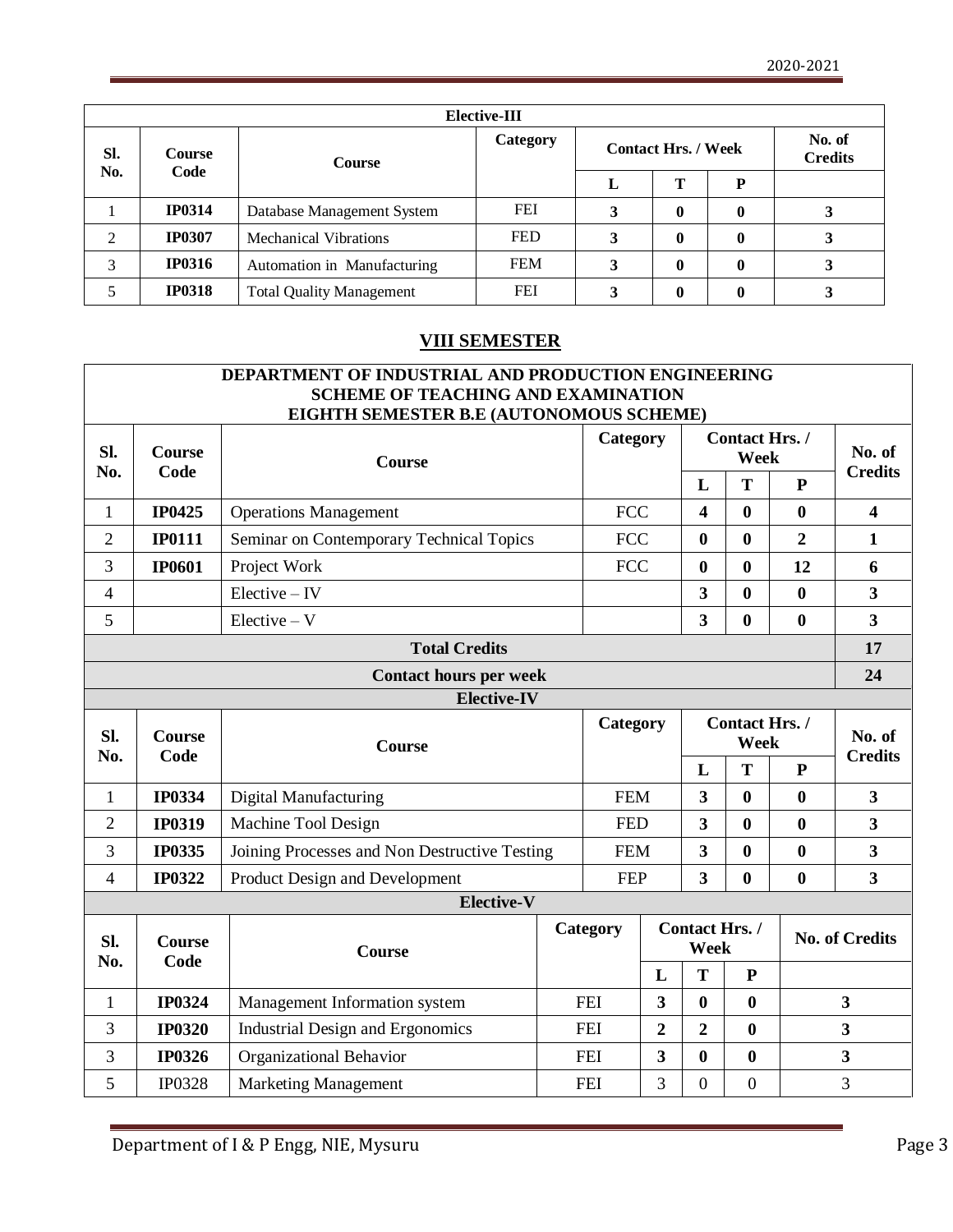# **OPERATIONS RESEARCH (4:0:0)**

**Course Code : IP 0422 CIE : 50% Marks Hrs/Week : 04 SEE : 50% Marks SEE Hrs : 03 Max. Marks: 100**

### *Course Objectives:*

The objective of the course is to givean exposure to student in modeling, solving and analyzing problems using operations research models. Emphasis will be onbasic concepts, applications and computer usage.

#### **Unit 1**

**Introduction:** Historical development of OR, definition of OR, models of OR, features of OR models.

**Linear Programming:** Definition, mathematical formulation, standard form, solution space, solution – feasible, infeasible, multiple, optimal, redundancy, degeneracy, graphical method.

**8 Hrs** 

#### *SLE: Application of OR to engineering and managerial problems.*

#### **Unit 2**

**Linear Programming:** Simplex method, variants of simplex algorithm – artificial basis techniques, duality, economic interpretation of dual, solution of LPP using duality concept.

**8 Hrs**

#### *SLE:Degeneracy problems.*

**Unit 3 Assignment Problem:** Formulation of the assignment problem, unbalanced assignment problem.

**Transportation Problem:** Formulation of transportation model, basic feasible solution using North-West corner, least cost, Vogel's approximation method,optimality test by MODI method. unbalanced transportation problem, degeneracy in transportation problems, applications of transportation problems. **10 Hrs**

### *SLE: Traveling salesman problem*

#### **Unit 4**

**Queuing Theory:** Queuing system and their characteristics. The M/M/I queuing system, steadystate performance, analyzing of M/M/I queuing model, M/M/K/ Model.

**Replacement Analysis:** Introduction, reasons for replacement, Individual replacement of machinery of equipment with/without value of money, group replacement policy problem.

**10 Hrs.**

*SLE:Derivation of birth and death model (M/M/1): ( /FCFS)*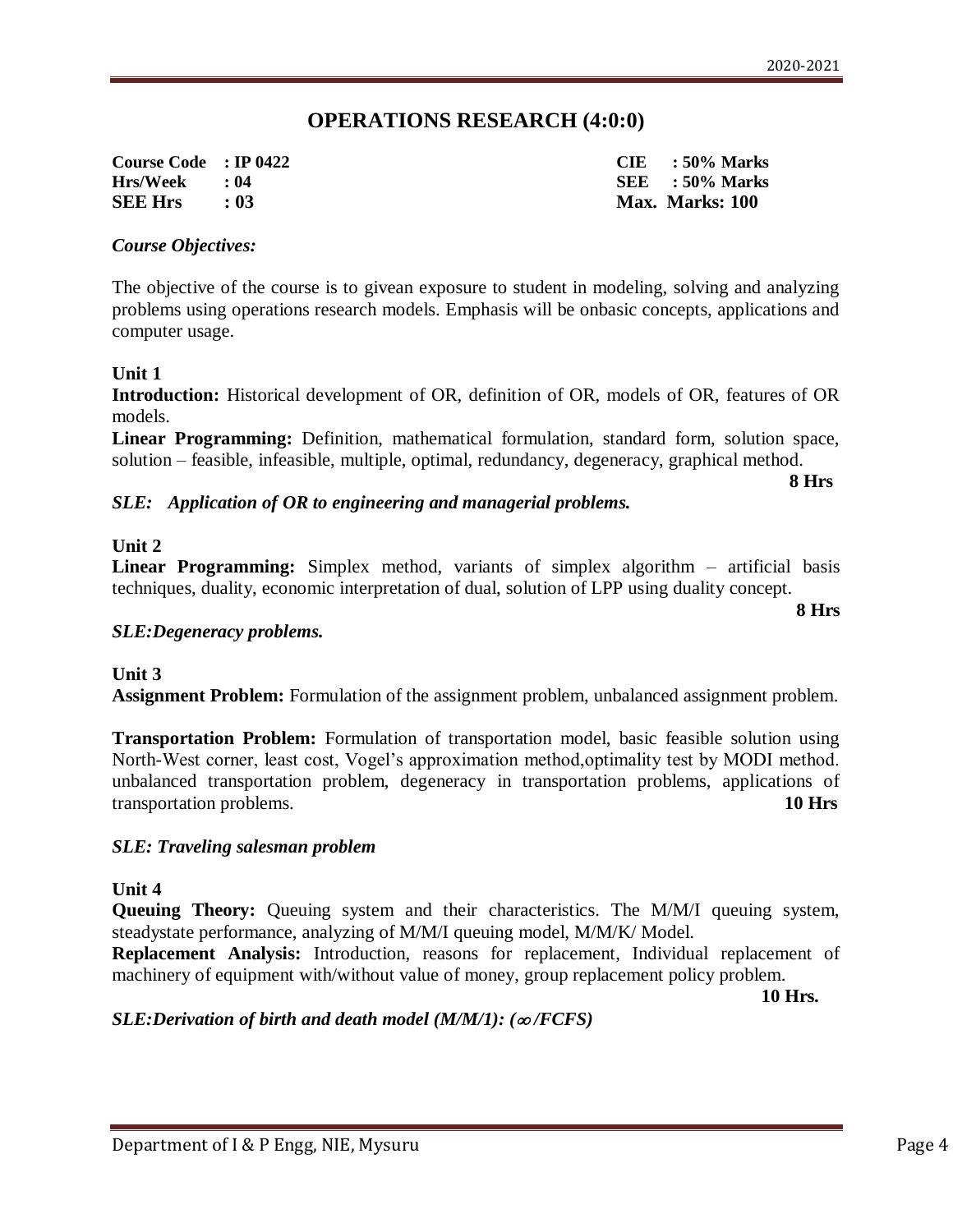**Project Management Using Network Analysis:** Network construction, determination of critical path and duration, floats. PERT – estimation of project duration, variance, crashing of network.

**8Hrs**.

# *SLE: Resource smoothing, resource leveling***.**

# **Unit 6**

**Game Theory:** Formulations of games, two person zero sum game, games with and without saddle point, dominance property, graphical solutions (2xn, mx2 game). **8Hrs** 

# *SLE:Solving problems using linear programming method.*

# **Text Books:**

1. **Operations Research**, S D Sharma and Kedarnath, Ramnath publications, 2014.

# **References:**

- **1. Operations Research Theory and Application** J K Sharma, Laxmi Publications New Delhi,  $5<sup>th</sup>Edn$ , 2012.
	- **2. Operations Research** Kanthi Swarup and others, Sultan chand and Sons.  $17<sup>th</sup>$ Edn. 2014.
	- **3. Operation Research an Introduction-Taha H A, Pearson India ltd., 9<sup>th</sup>Edn, 2014.**
	- **4. Principles of Operations Research** Philips, Ravindran and Soleberg-Theory and Practice, Wiley Inc, 2<sup>nd</sup> Edition, 2014.

# **Link:**

https://www.youtube.com/watch?v=a2QgdDk4Xjw&list=PLjc8ejfjpgTf0LaDEHgLB3gCHZ YcNtsoX

# **Course Outcome:**

# **Upon successful completion of the course, the students will be able to**

- 1. Identify and develop operational research models that consider the key elements of the real world problem from the verbal description of the real system.
- 2. Solve the linear programming models for their optimal solution and interpret the model's solution
- 3. Analyze and solve managerial problems in industry so that they are able to use resources more effectively using assignment and transportation model.
- 4. Select mathematical and computational modeling of real decision making problems, including the use of modeling tools and computational tools, as well as analytic skills to evaluate the problems under uncertainty
- 5. Design new simple models: CPM, PERT, to improve decision-making and develop critical thinking and objective analysis of decision problems.
- 6. Analyze and solve basic mathematical models of games with strategic considerations.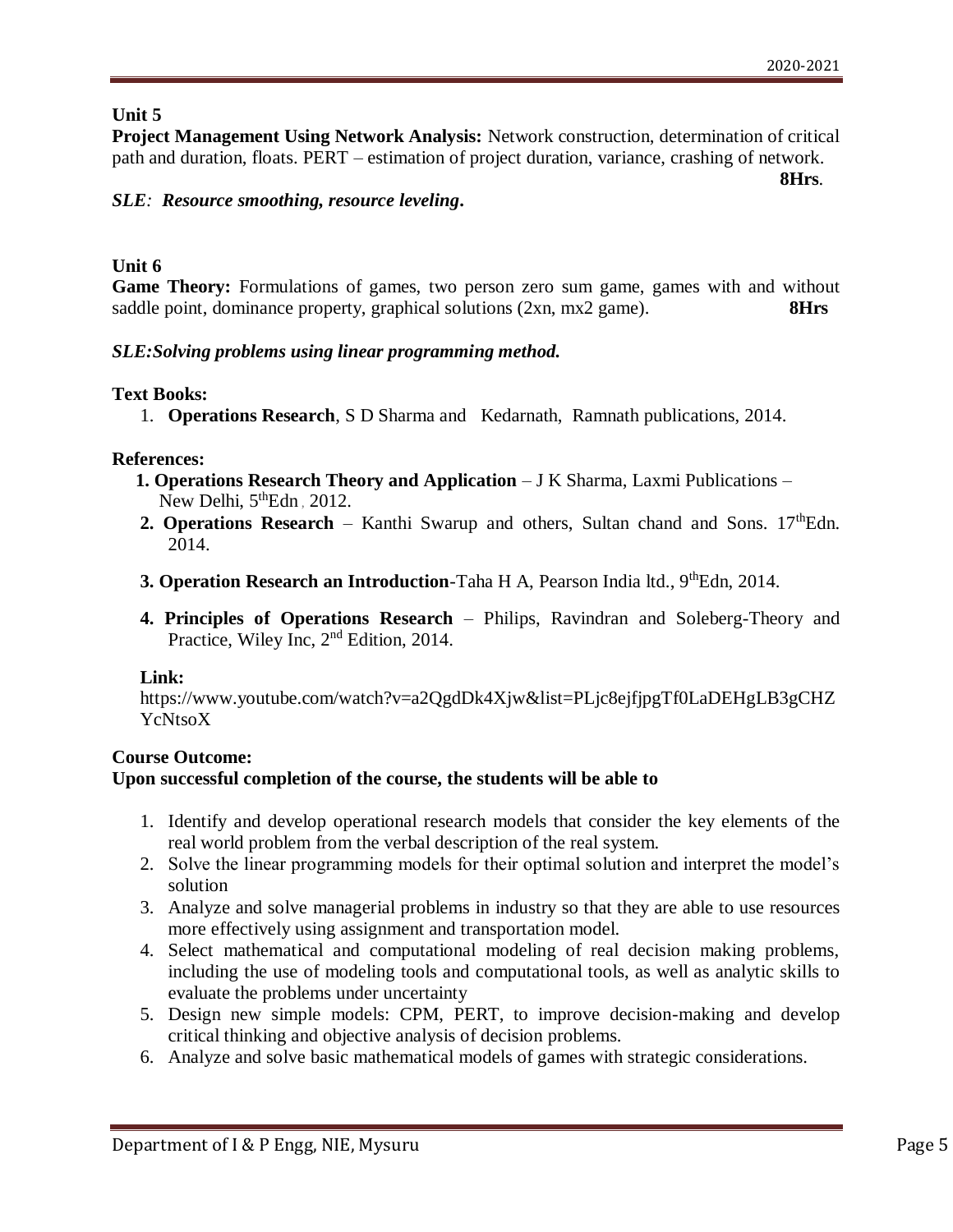| <b>Course Outcomes</b> | Programme Outcomes that are satisfied by the COS |
|------------------------|--------------------------------------------------|
| CO1                    | PO <sub>1</sub>                                  |
| CO <sub>2</sub>        | <b>PO1, PO2</b>                                  |
| CO <sub>3</sub>        | PO <sub>4</sub>                                  |
| CO <sub>4</sub>        | <b>PO6</b>                                       |
| CO <sub>5</sub>        | <b>PO11</b>                                      |
| <b>CO6</b>             | <b>PO4, PO7</b>                                  |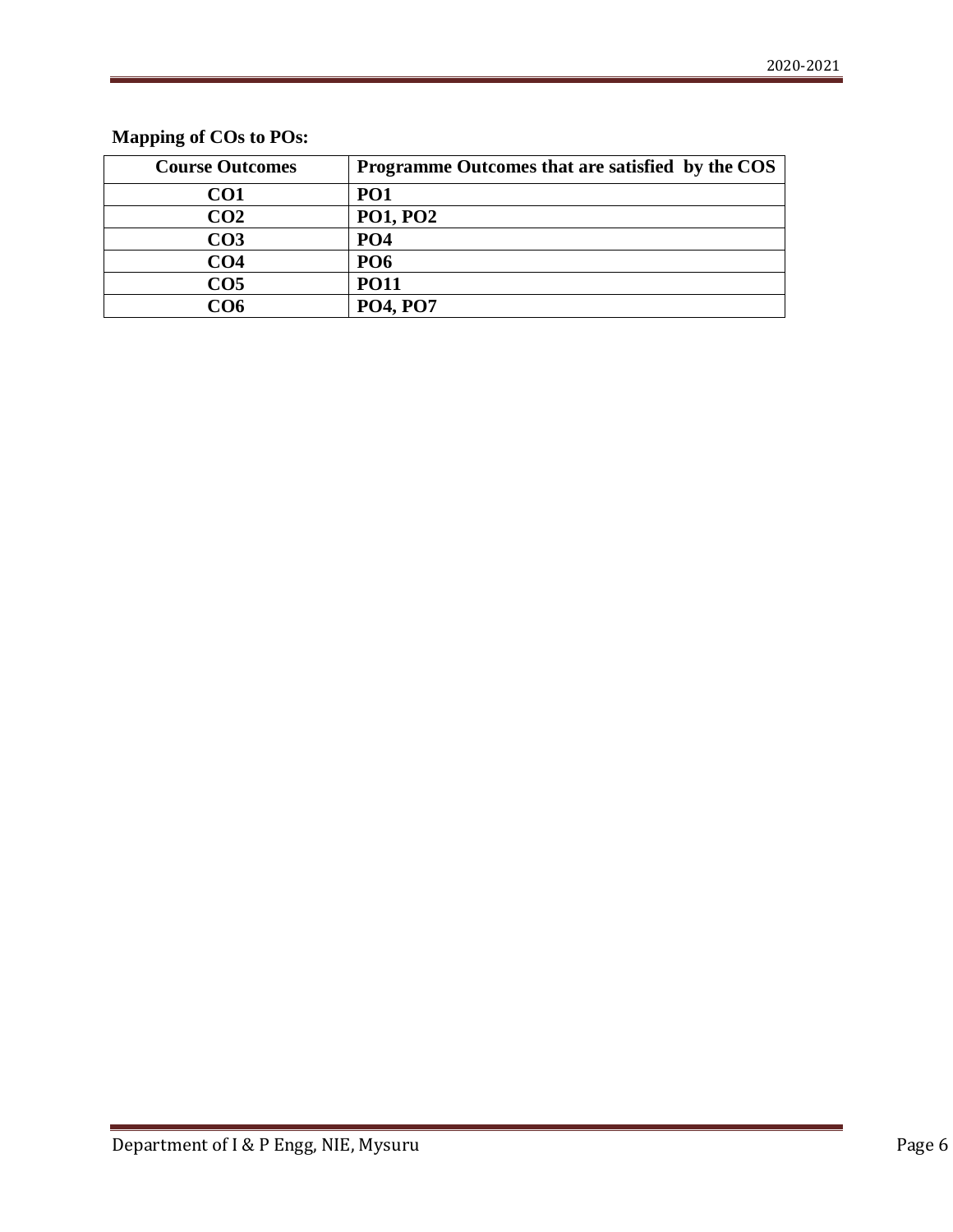# **MANAGEMENT AND ENTREPRENEURSHIP (4:0:0)**

**Course Code : IP0458 CIE : 50% Marks Hrs/Week : 04 SEE : 50% Marks SEE Hrs : 03 Max. Marks: 100**

# *Course Objective:*

By this course, a student should diagnose a firm's competitive situation based on real world situations and implement entrepreneurial knowledge to overcome various short range and long range problems.

# **Unit 1**

**Management:** Introduction- meaning-nature and characteristics of management, scope and functional areas of management- management as a science, art or profession – management and administration – roles of management, levels of management, skills and competence for effective managing, development of management thought, classical approach and neo classical approach, social responsibility of manager,case studies. **5Hrs** 

### *SLE:Maslow's hierarchy theory*

### **Unit 2**

**Planning and Decision Making:** Nature and purpose of planning, types of plans, steps in planning, planning process, importance and limitations of rational decision making, approaches for selecting an "alternative", Decision making under certainty, uncertainty and risk, case studies. **5Hrs**

### *SLE: Modern approaches to decision making under uncertainty*

### **Unit 3**

**Organizing and Staffing:** Nature and purpose of organizing, formal and informal organizations, organization levels and the span of management, structure and process of organizing, organizing through departmentalizing, matrix organizations, authority and power, line and staff concepts, decentralization and delegation of authority, systems approach to staffing, systems approach to selection,case studies. **6Hrs**

### *SLE: Basics of organizational behavior*

### **Unit 4**

**Motivating and Leading technical people:**Human factors in managing, creativity and innovation, motivation andmotivators, overview on theories of motivation, special motivation technique, leadership and its ingredients, overview on theories of leadership, importance of communication, communication process model, barriers to communication, towards effective communication, case studies

**International business management:** International management in selected countries, International management and multinational corporations (MNCs). **8Hrs**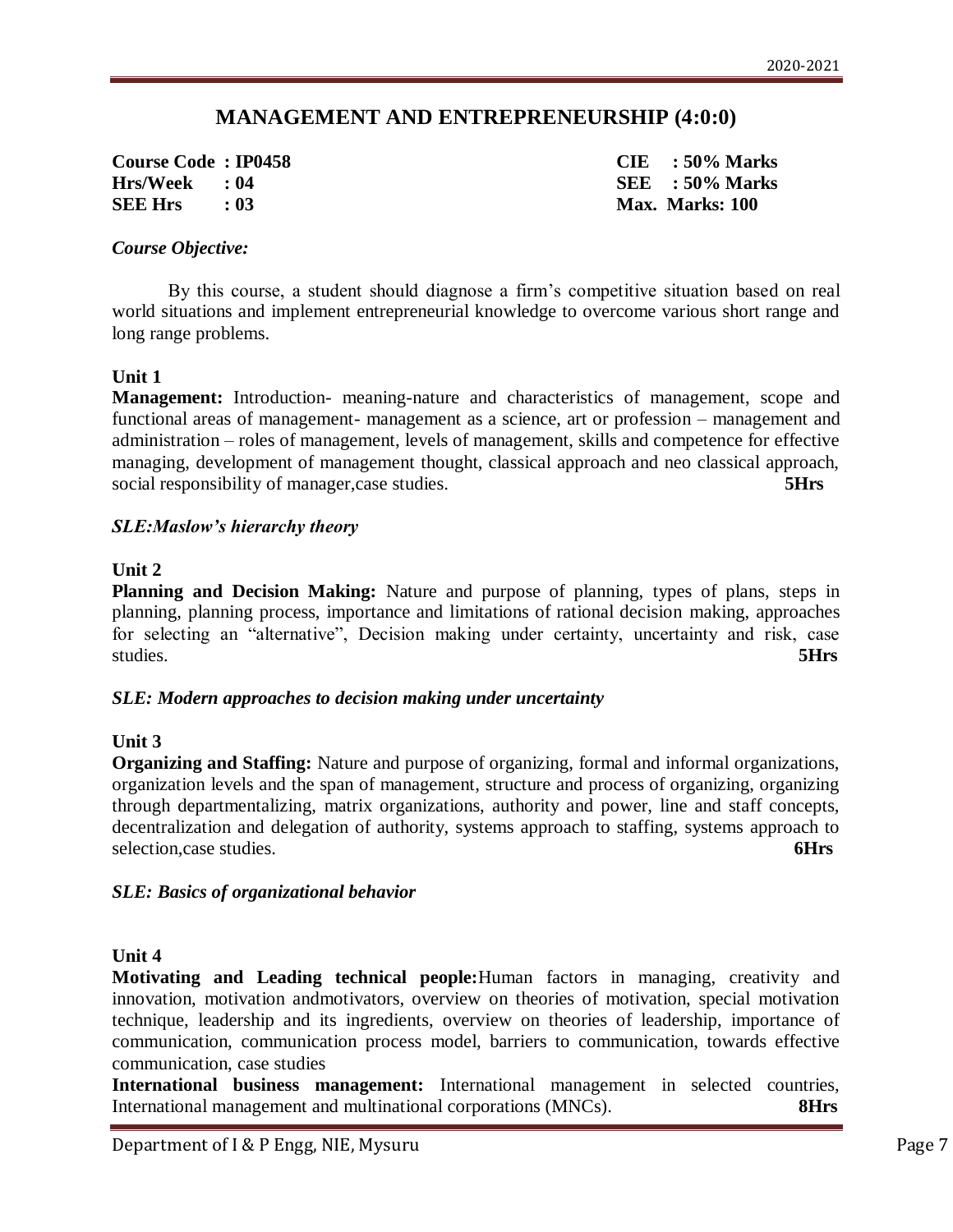# *SLE: Managerial functions in International Business, Global theory of Management.*

# **Unit 5**

**Entrepreneurship:** Meaning of entrepreneur, evolution of the concept, functions of an entrepreneur, types of entrepreneur, entrepreneur – an emerging class,concept of entrepreneurship – development of entrepreneurship, steps in entrepreneurial process, role of entrepreneurs in economic development. **6Hrs**

# *SLE: Entrepreneurship in India and Barriers*.

# **Unit 6**

**Micro small and Medium Enterprises (MSME):** Definition, characteristics, need and rationale, objectives, scope, role of MSME in economic development. steps to start an MSME – Government policy towards MSME,impact of liberalization, privatization, globalization on MSME, effect of WTO/GATT

Feasibility study: Market Feasibility study,technical feasibility study, financial feasibility study and Social feasibility studies.

**Preparation of Project:** Meaning of project, project identification, project selection: project report, need and significance of report, contents, formulation, guidelines by planning commission for project report, network analysis, errors of project report, project appraisal. identification of business opportunities. **12Hrs**

# *SLE: Institutional Support: Different Schemes, TECKSOK, KIADB, KSSIDC, KSIMC, DIC Single Window Agency: SISI, NSIC, SIDBI, KSFC.*

# **Text books:**

- 1. **Management and Entrepreneurship**  N.V.R. Naidu and T. Krishna Rao, I.K.International, New Delhi – 2008.
- 2. Essentials of Management Herald Koontz and Heinz Weihrich Tata McGraw Hill, 10<sup>th</sup> Edition, 2017.

# **References:**

- 1. **Principles of Management** P.C. Tripathi, P.N.Reddy, Tata McGraw Hill, 4<sup>th</sup> Edition, 2008.
- 2. **Management Fundamentals – concepts, application, skill development** 1 st Edition, Robert Lusier – Thomson, 2004.
- 3. **Entrepreneurship Development**  S S Khanka S Chand and Co. 1999.
- 4. **Management** Stephen Robbins Pearson Education / PHI  $17<sup>th</sup>$  Edition, 2003.
- 5. **Entrepreneurship Development**  Small Business Enterprises Poornima M Charantimath – Pearson Education, 2nd Edition, 2006.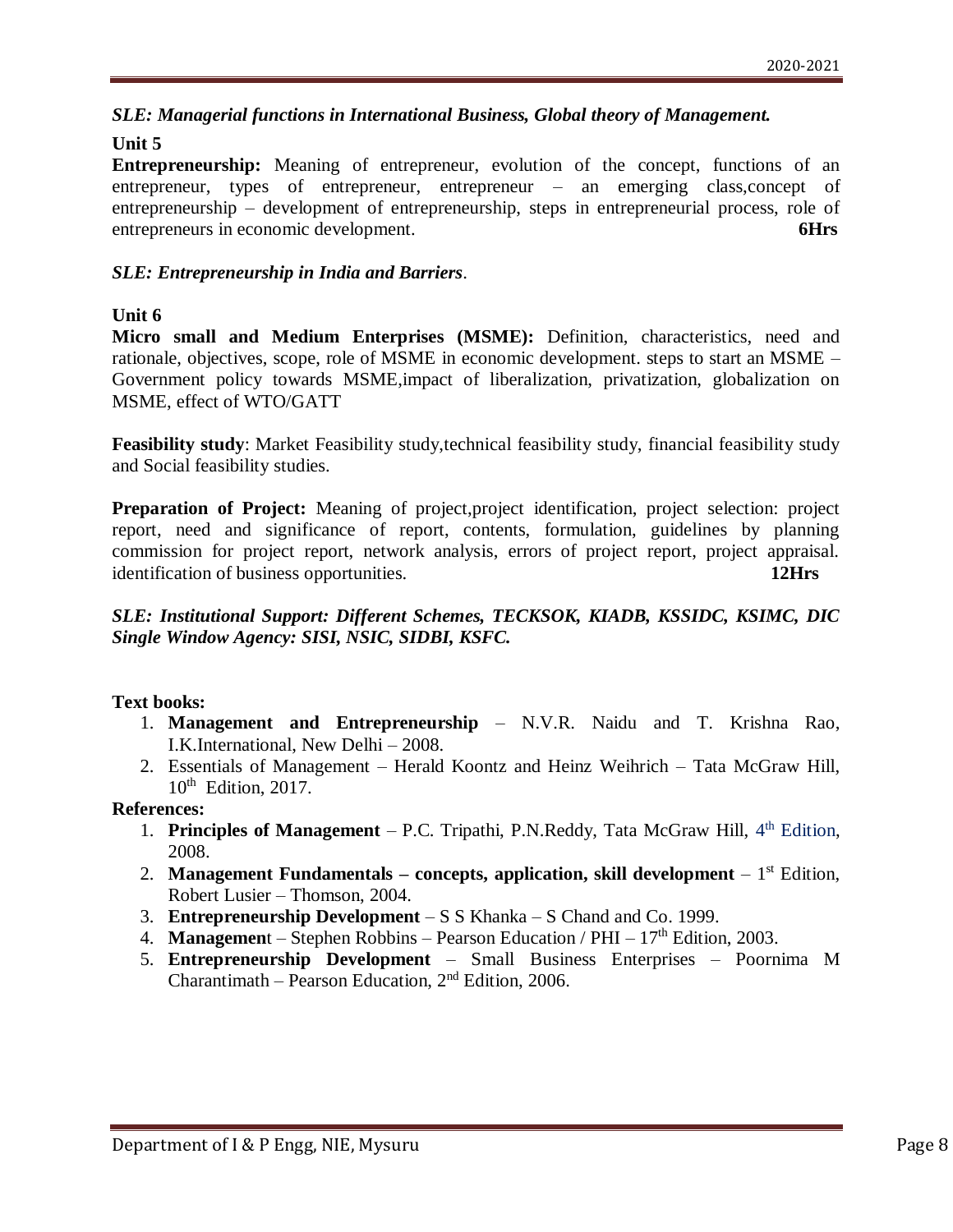# *Course outcomes:* **Upon successful completion of the course, the student will able to:**

- 1. Defines the meaning, nature, levels and characteristics of management.
- 2. Describes the nature, types, purpose of planning and taking decision under different conditions.
- 3. Defines the different organization structures and staffing policies and procedures.
- 4. Demonstrate the motivation, leadership theories and communication process model.
- 5. Define the entrepreneurship concept, process and barriers in entrepreneurship.
- **6.** Demonstrate scope, role ofMSME and guide lines to write project report.

| <b>Course Outcomes</b> | Programme Outcomes that are satisfied by the COS |
|------------------------|--------------------------------------------------|
| CO <sub>1</sub>        | <b>PO11</b>                                      |
| CO <sub>2</sub>        | PO11, PO10                                       |
| CO <sub>3</sub>        | <b>PO9</b>                                       |
| CO <sub>4</sub>        | PO10, PO11                                       |
| CO <sub>5</sub>        | <b>PO11</b>                                      |
| CO6                    | PO11, PO12                                       |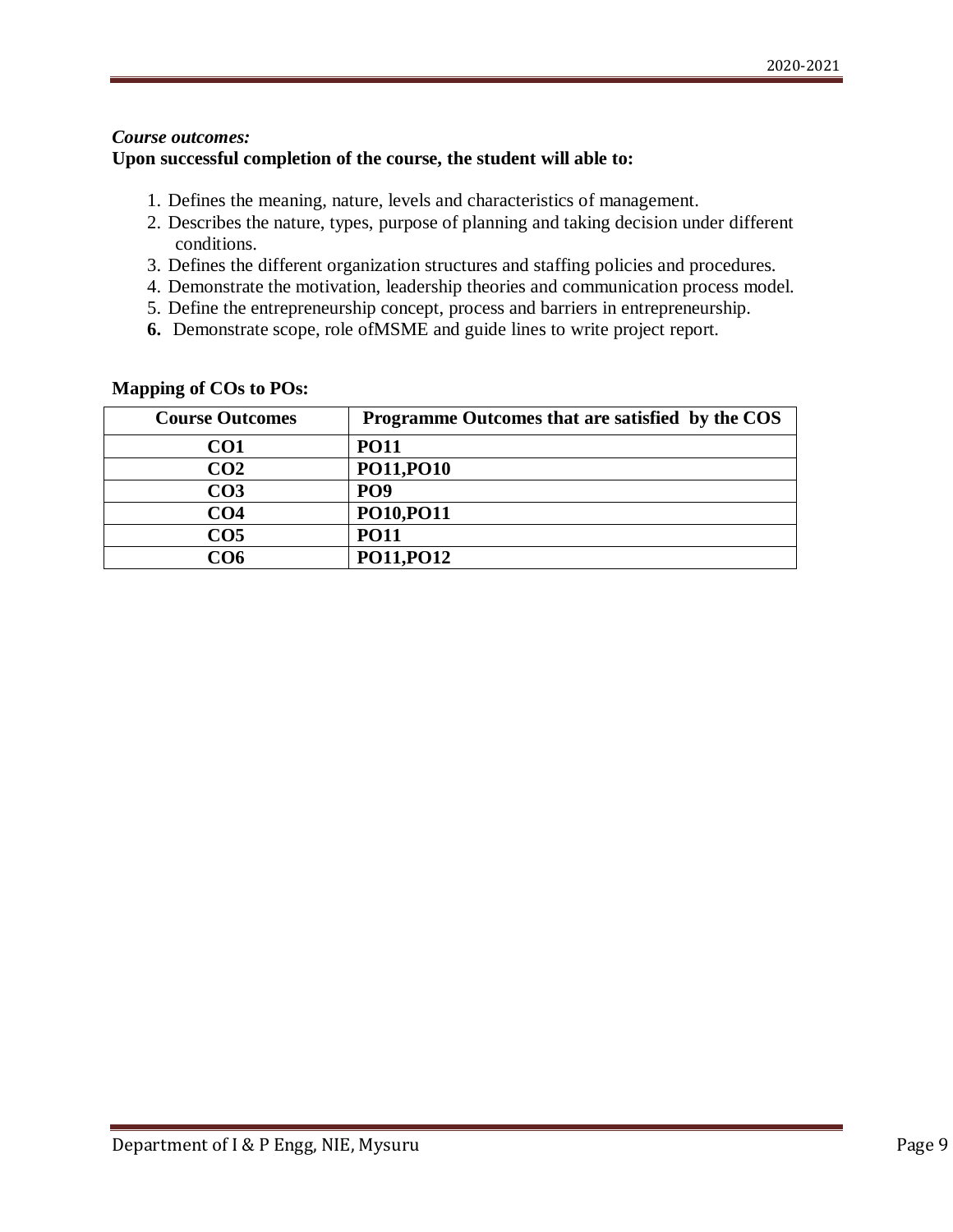# **FINANCIAL MANAGEMENT (4:0:0)**

**Course Code : IP0424 CIE : 50% Marks Hrs/Week : 04 SEE : 50% Marks SEE Hrs : 03 Max. Marks: 100**

# *Course Objective:*

 To introduce the basic tools and techniques required in financial management, decision making, financing, dividend and working capital.

# **Unit 1**

**Introduction:** Evolution of financial management, goals, scope, objectives, key activities. financial decisions in a firm, principles of finance, risk return trade-off. **6 Hrs**

### *SLE: Forms of Business*

# **Unit 2**

**Financial statements**: Balance sheet, profit and loss account, relationship, financial analysis, nature of ratio analysis, types of ratios. **10 Hrs** 

# *SLE: users of Financial Analysis*

# **Unit 3**

**Capital Budgeting:** Techniques and problems, cost volume profit analysis, break even analysis, problems **8 Hrs**

# *SLE: Process of capital budgeting*

### **Unit 4**

Working capital management: Introduction to working capital, determination of operating cycle, types of operating cycles, budgets, purposes of budgeting, essentials of budgeting, types of budgets, problems. **10Hrs** 

### *SLE: Factors influencing working capital requirement*

# **Unit 5**

**Long Term Sources of Finance:** Shares, debentures, preference shares, term loans, primary and secondary markets, venture capital. **6 Hrs** 

# *SLE: SEBI guide lines on capital issues, stock market in India*

### **Unit 6**

Dividend Policy: Introduction, reasons for payment of dividends, bonus shares and stock splits. **Mergers and Acquisitions**: reasons, mechanics, takeovers, acquisitions, leasing, portfolio management, international financial management, hybrid financing. **12 Hrs**

# *SLE: Dividend policies in practice.*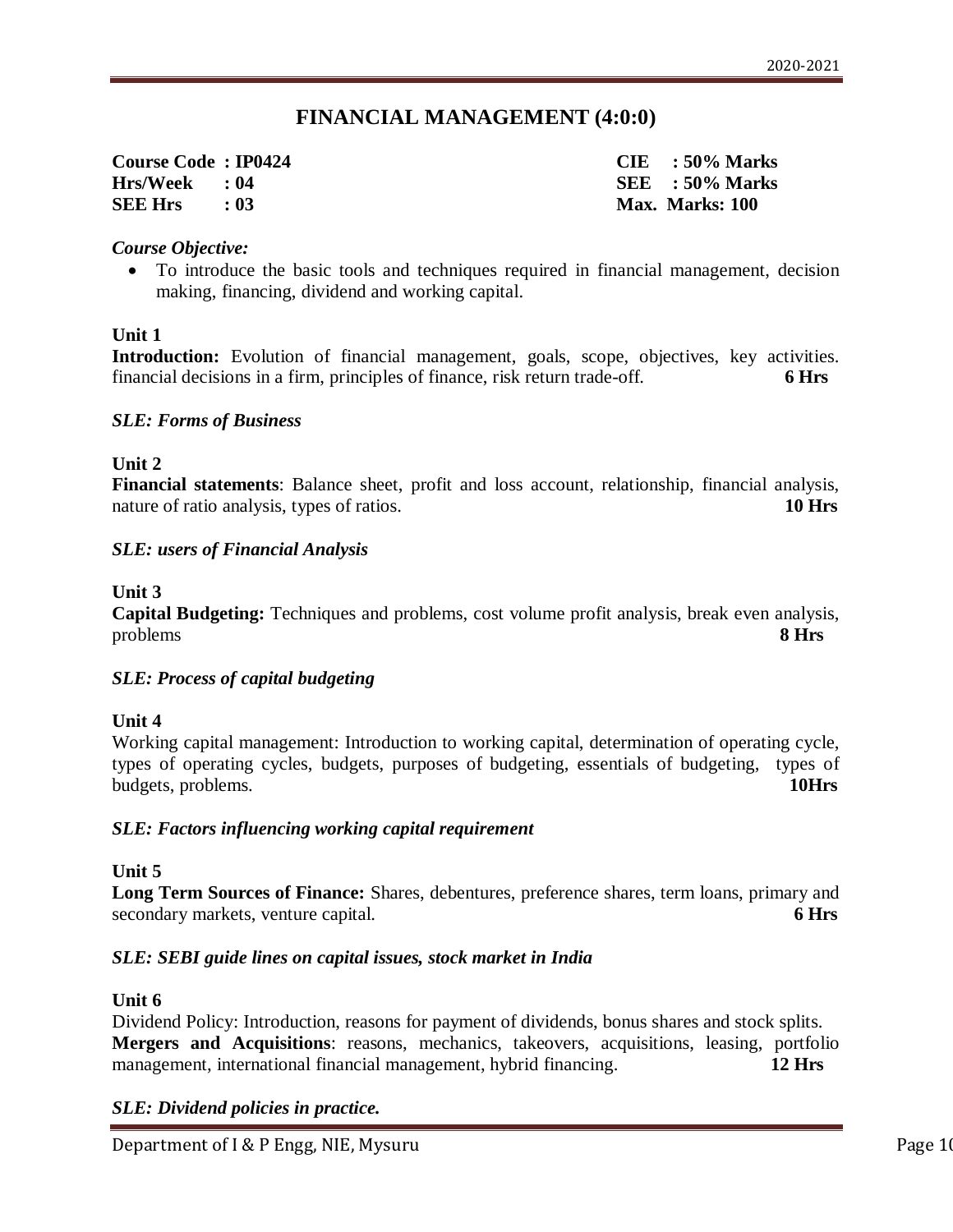# **Text Books:**

- 1. **Financial management** –I M Pandey, Vikas publishing House Pvt. Ltd.,  $11<sup>th</sup>$  edition, 2015.
- 2. **Financial Management Theory and practice**, Prasanna Chandra, 9<sup>th</sup> edition, 2015. Tata McGraw Hill publishing company ltd.,

# **References:**

- 1. **Financial Management and Policy** James C.Van Horne & Sanjay Dhamija, Pearson,  $12<sup>th</sup>$  Edition, 2011
- 2. **Fundamentals of Financial Management** James C. Van Horne &John.M.Wachowicz, Jt., 13<sup>th</sup> Edition, 2008.
- 3. **Financial Management Text, Problemsand Cases** Khan and Jain, 7th edition, 2015- Tata McGraw Hill publishing company ltd.,

# **Course outcome:**

# **Upon successful completion of the course, the student will be able to**

- 1. Understand the basic concepts of financial management.
- 2. Explain the financial statements with a case study.
- 3. Interpret different techniques in selecting a project using capital budgeting and concepts of Cost-Volume-Profit.
- 4. Recall the basic concepts of working capital management and prepare different types of budgets.
- 5. Interpret different sources of finance and knowledge of venture capital.
- **6.** Interpret dividend policies and demonstrate the concept of mergers and acquisition for various firms.

| <b>Course Outcomes</b> | Programme Outcomes that are satisfied by the COS |
|------------------------|--------------------------------------------------|
| CO1                    | PO <sub>1</sub>                                  |
| CO <sub>2</sub>        | <b>PO11</b>                                      |
| CO <sub>3</sub>        | <b>PO5</b>                                       |
| CO <sub>4</sub>        | <b>PO11</b>                                      |
| CO <sub>5</sub>        | <b>PO4</b>                                       |
| CO6                    | <b>PO12</b>                                      |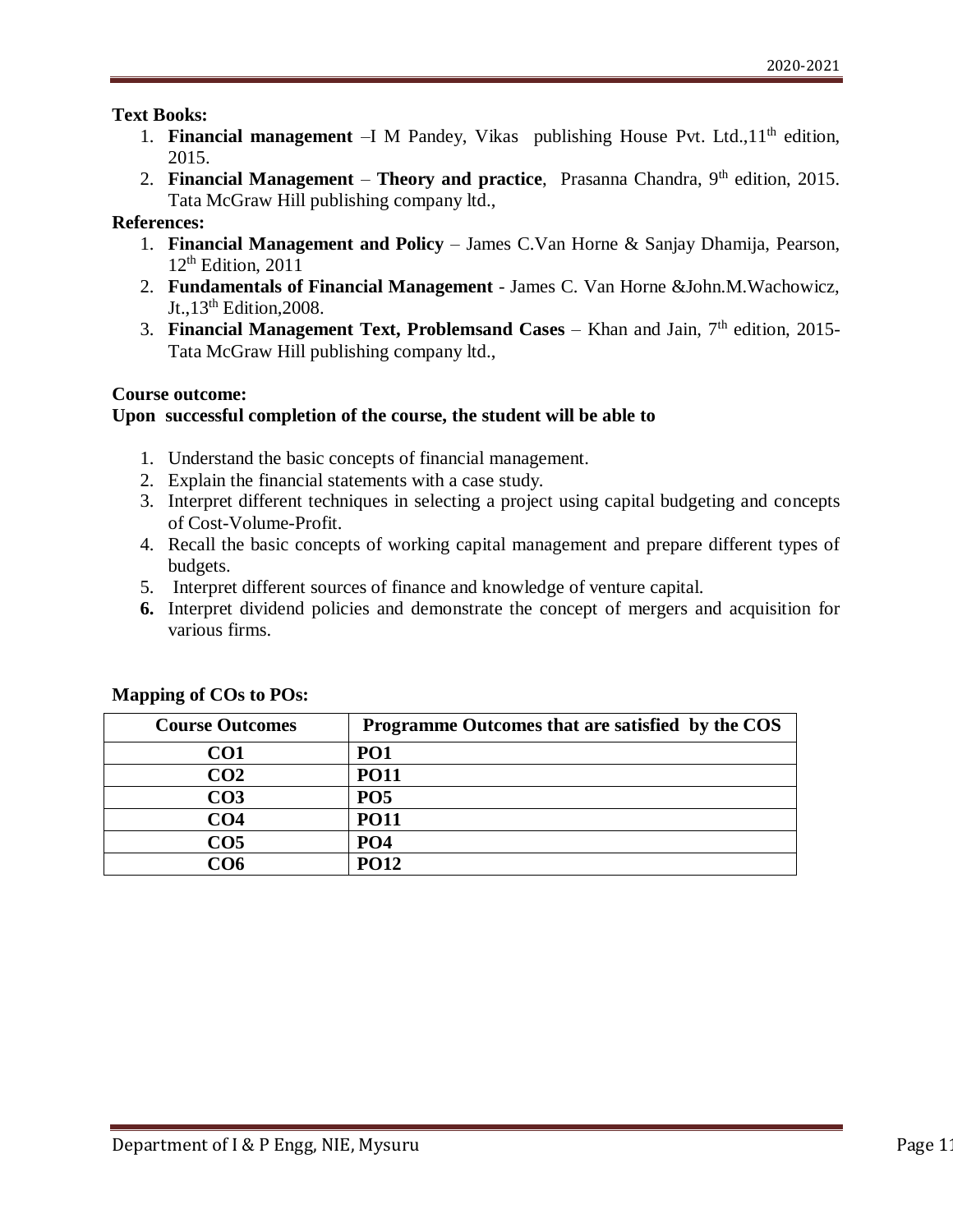# **MACHINE TOOL AND FLUID POWER SYSTEMS LAB (0:0:3)**

**Sub Code : IP 0108 CIE : 50% Marks Hrs/Week : 03 SEE: 50% Marks SEE Hrs : 03 Max. Marks: 50**

# *Course Objectives:*

- To conduct experiments on various machine tools to establish the cutting forces during machining using dynamometers.
- Know the components of machine tool parts by disassembling and assembling the same.
- To build hydraulic circuits to control the machine tool parts.

# **Experiments:**

- 1. Acceptance tests on lathe, drilling machine, milling machine.
- 2. Determination of cutting forces during turning using lathe tool dynamometer.
- 3. Determination of thrust and torque during drilling with drill tool dynamometer.
- 4. Measurement of cutting tool temperature using thermo-couple.
- 5. Determination of chip-reduction ratio during orthogonal cutting on a lathe.
- 6. Assembly and disassembly of screw jack
- 7. Assembly and disassembly of tail stock
- 8. Assembly and disassembly of tool head of shaper
- 9. Assembly and disassembly of indexing head
- 10. Building up of hydraulic pressure intensification circuit.
- 11. Building up of hydraulic regenerative cylinder.
- 12. Comparison of tandem centre and closed centre directional control valve.
- 13. Speed control of cylinder: meter-in and meter-out circuits.
- 14. Study of will, travel and time dependent control in pneumatic systems.
- 15. Building up of AND and OR logic functions in pneumatic system.

### *Course Outcomes:*

### **Upon successful completion of this course, the students will able to**

1. Demonstrate how the machine tools can be tested for their accuracy by conducting acceptance tests.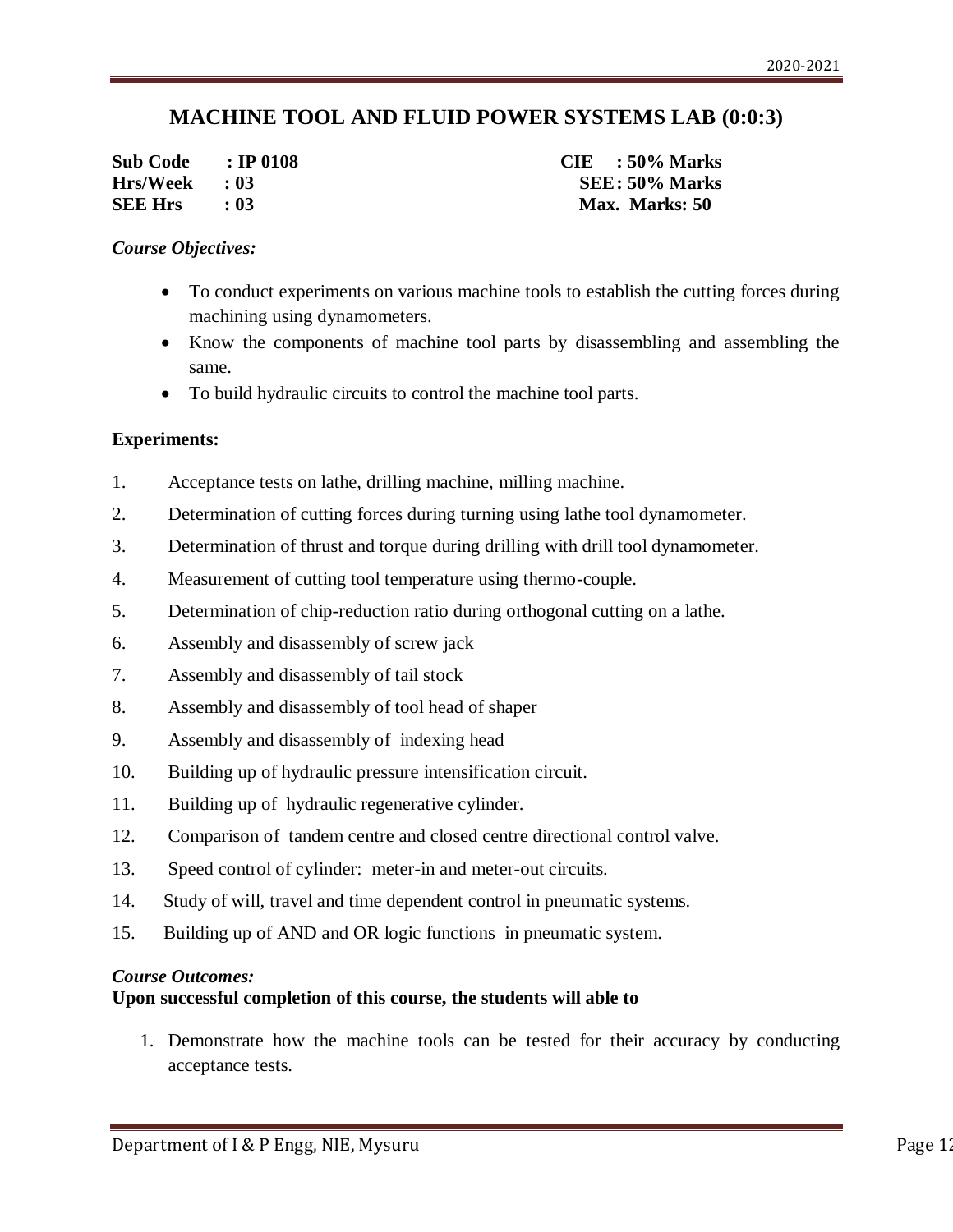- 2. Explain the important elements of a machine tool part by performing disassembly and assembly.
- 3. Evaluate the cutting forces during machining operations with the help of dynamometers.
- 4. Build hydraulic circuits to control the machine tool parts.

| <b>Course Outcomes</b> | Programme Outcomes that are satisfied by the COS |
|------------------------|--------------------------------------------------|
| CO <sub>1</sub>        | PO1, PO2, PO9, PO10                              |
| CO <sub>2</sub>        | PO1, PO2, PO9, PO10                              |
| CO <sub>3</sub>        | PO1, PO2, PO9, PO10                              |
| CO4                    | PO1, PO2, PO3, PO4 PO9, PO10                     |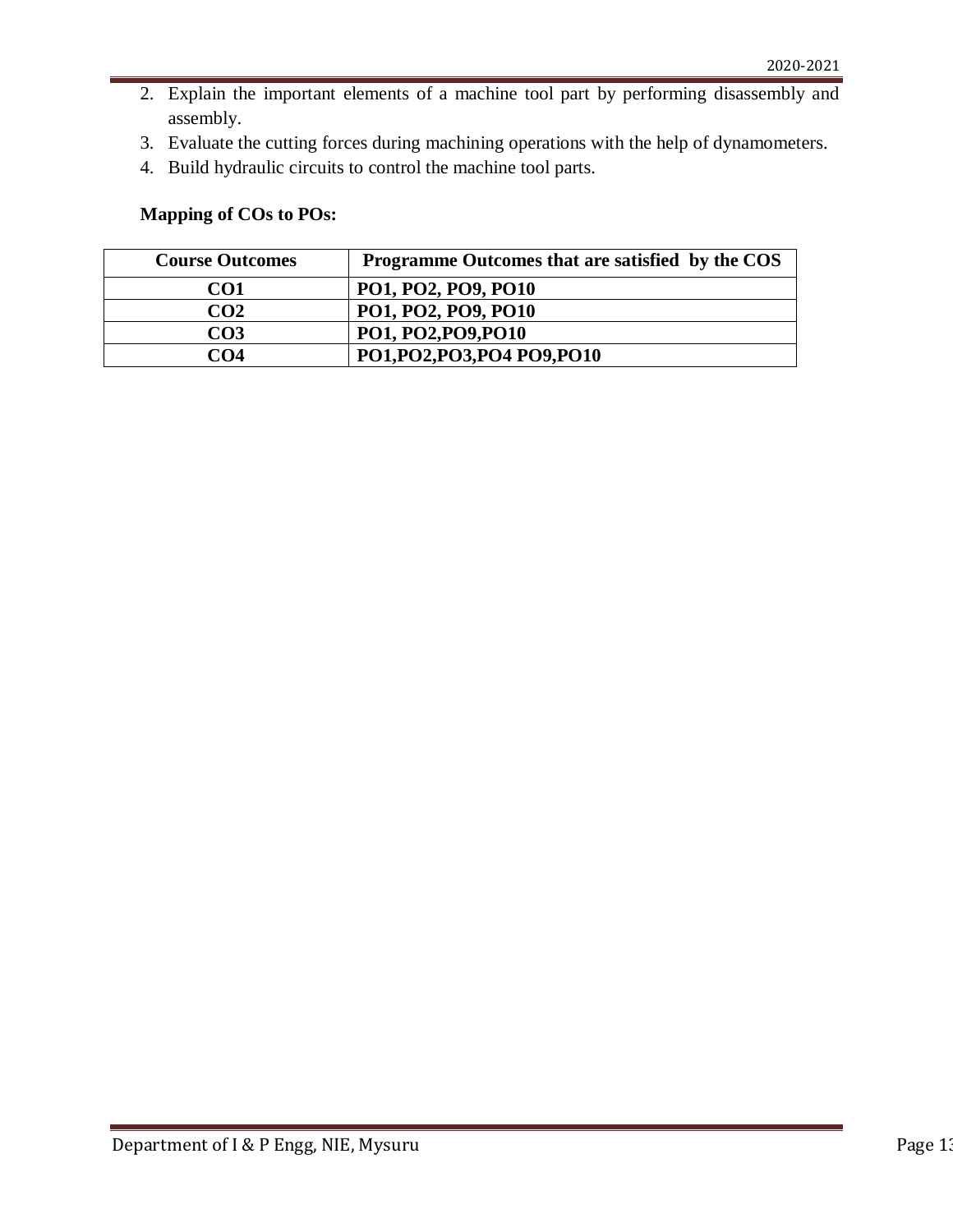# **SOFTWARE APPLICATION LABORATORY(0:0:3)**

**Course Code : IP0116 CIE : 50% Marks Hrs/Week : 03 SEE: 50% Marks SEE Hrs : 03 Max. Marks: 50**

#### *Course Objectives:*

Student learn Oracle/MS SQL server and use of software packages to solve linear programming problems, plotting appropriate charts and diagrams relevant to various industrial applications.

- Develop of simple MIS applications using Oracle / MS SQL server as the back-end, and VB6.0 / Developer 2000 as the front-end.
- Developing the applications for basic transactions. Purchase and sales using trigger conceptand on delete cascade.
- Use of software packages to solve assignment model problems. Transportation model Problems and Linear Programming Problems, Plotting appropriate charts and diagrams relevant to various industrial applications.
- Use of Mini Tab package

### **Text Books:**

1. **Database system** – RameElmasri and Shamakanth B Navathe, 6<sup>th</sup>Edn, Peason publisher, 2014.

#### **References:**

1. **Database Management and Design** – Gary Whansen and James V Hansen, 2nd edition, PHI Pvt. Ltd. 1995.

#### *Course Outcomes:*

### **Upon successful completion of the course, the student will able to:**

- 1. Explain the basic concepts of oracle and write the SQL queries for the given application
- 2. Demonstrate trigger and on delete cascade concept in developing banking application.
- 3. Solve the practical cases using TORA packages.

| <b>Course Outcomes</b> | Programme Outcomes that are satisfied by the COS |
|------------------------|--------------------------------------------------|
| CO1                    | <b>PO1, PO5</b>                                  |
| CO <sub>2</sub>        | <b>PO1, PO5</b>                                  |
| CO3                    | <b>PO5</b>                                       |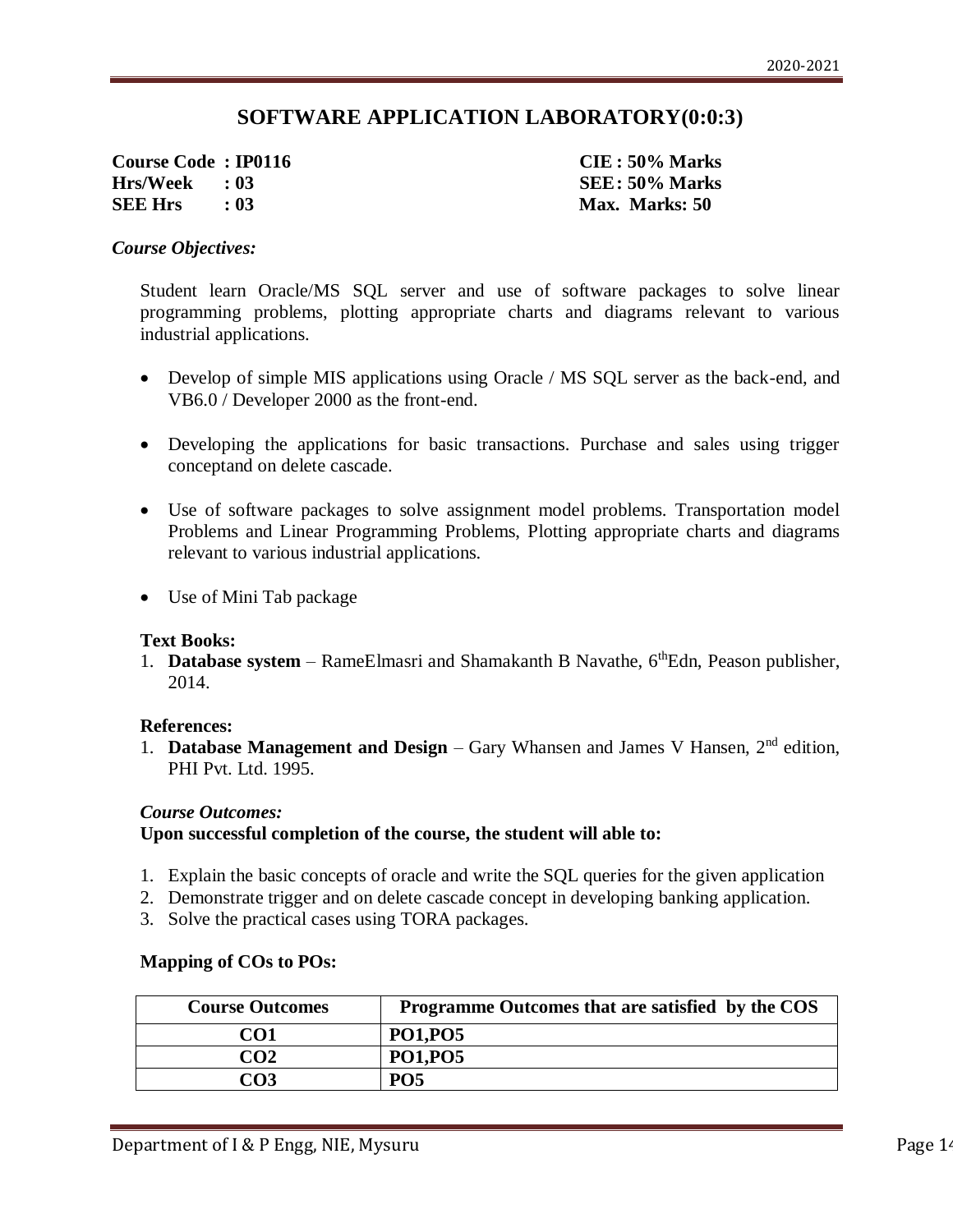# **PROJECT WORK (PRELIMINARY) (0:0:4)**

**Course Code : IP0203 Mid Term Evaluation : 40 Marks Hrs/Week : 04 Final Evaluation : 60 Marks Max. Marks: 100**

# *Course Objective:*

# **Enabling the students to form heterogeneous group to carry out project work.**

Students will form teams with a maximum of four in each group. They identify Industry / Instituteto carry out Project work. The students will carry out a detailed literature surveyand arrive at the objectives and methodology for the same.

### *Course Outcomes:*

# **Upon the successful completion of the Industry Internship, the student will be able to:**

- Identify their areas of interest, carry out literature survey and explore the possibility of carrying out live projects in Industries
- Arrive at the objective and scope of the project
- Decide upon methodology and modern tools to be used
- Appreciate the need for team work and understand the ethics of doing things

| <b>Course Outcomes</b> | Programme Outcomes that are satisfied by the COS |
|------------------------|--------------------------------------------------|
| CO1                    | PO1, PO2, PO3, PO8, PO9, PO10                    |
| CO <sub>2</sub>        | PO1,PO2,PO3,PO6,PO7,PO8,PO9,PO10,PO11            |
| CO3                    | PO1,PO2,PO3,PO4,PO5,PO9,PO10                     |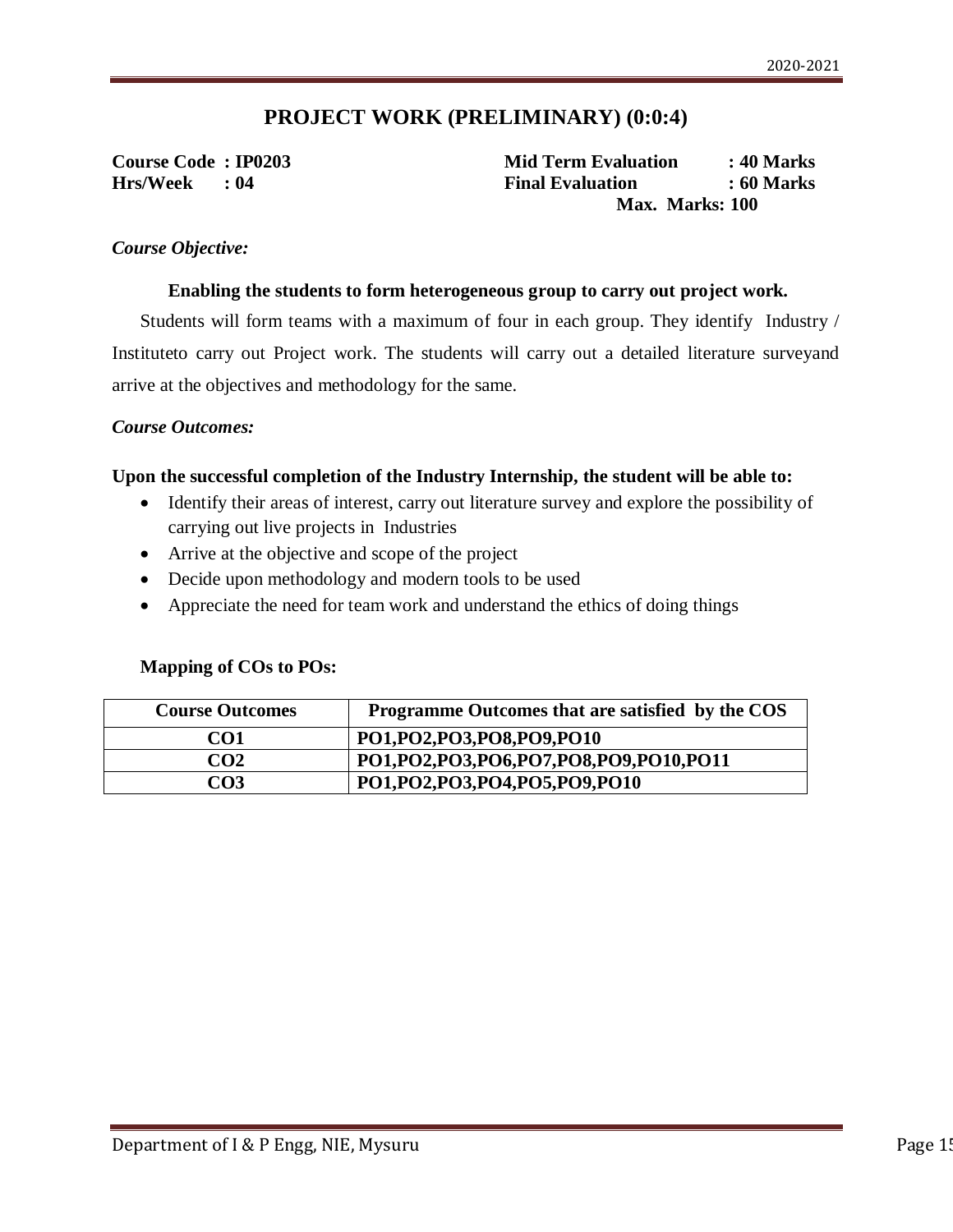# **INDUSTRIAL VISIT /INTERNSHIP**

# **Sub Code :IP0113 SEE : 50Marks**

# **Course Objective:**

To expose students to industrial working environment.

Students should undergo minimum of two weeks of industrial training in a reputed company at the end of fourth/ fifth/ sixth semester examination and submit a report during the beginning of sixth semester followed by presentations.

#### **Course Outcomes:**

# **Upon successful completion of the course, students will be able to:**

- Understand the working environment in the Industry.
- Know the modern tools, techniques and procedures adopted in the Industries

| <b>Course Outcomes</b> | Programme Outcomes that are satisfied by the COS   |
|------------------------|----------------------------------------------------|
| CO1                    | PO1,PO2,PO3,PO4,PO5,PO6,PO7,PO8,PO9,PO10,PO11,P012 |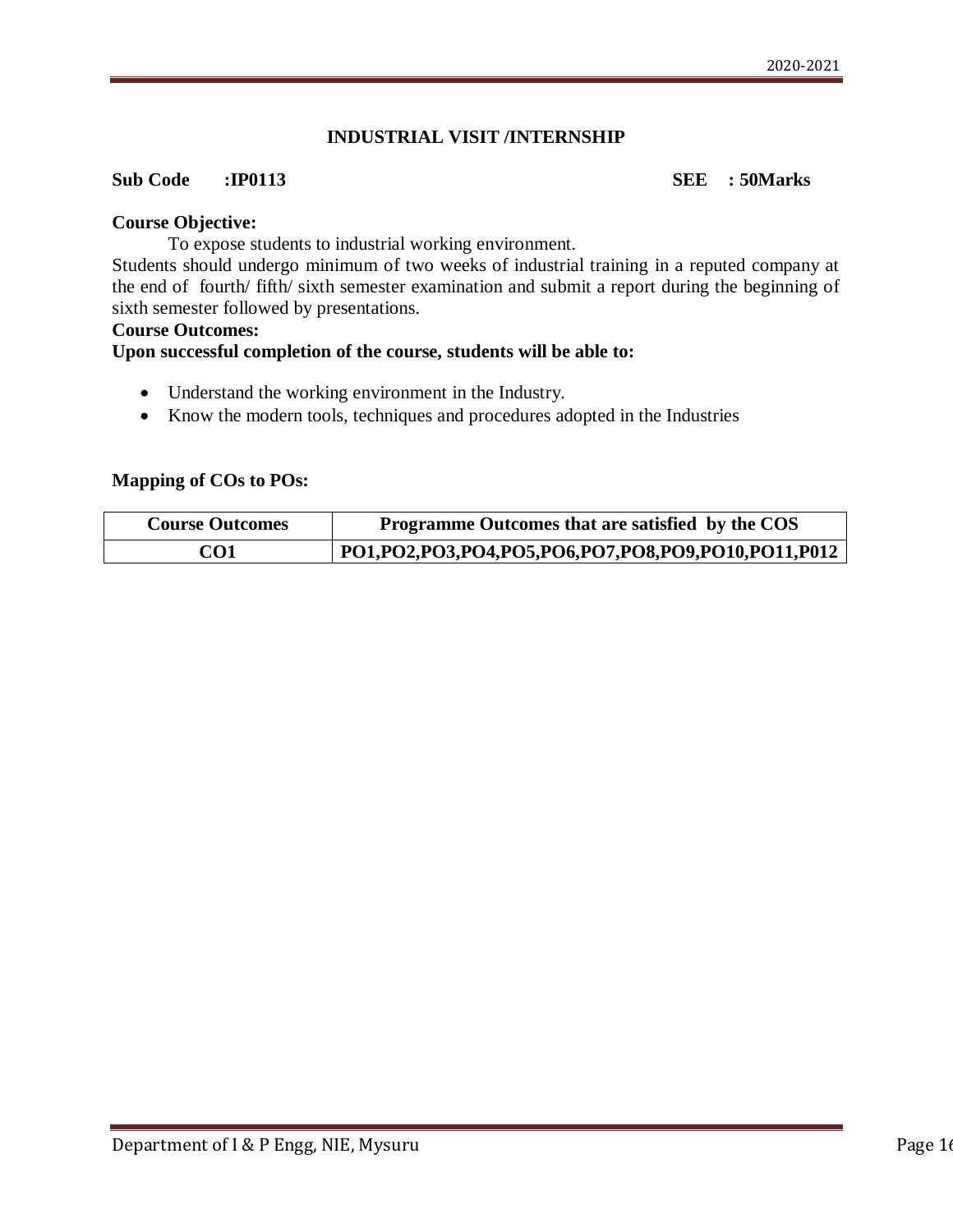# **Electives- II**

# **THEORY OF METAL CUTTING (3:0:0)**

**Course Code : IP 0310 CIE : 50% Marks Hrs/Week : 03 SEE : 50% Marks SEE Hrs : 03 Max. Marks: 100**

# **Course Objective:**

To introduce to the students theory of metal cutting through mechanism of metal cutting, Tool geometry, cutting..

### **Unit 1**

**Geometry of Cutting Tools:** Nomenclature of a single point cutting tool, cutting parameters and tool geometry, nomenclature of a drill bit, significance of different tool angles, recommended tools and geometry for different work materials.

**Tool Materials:** Importance of Tool materials - composition and structure. desirable properties of tool materials, composition and structure of : high carbon steel, high speed steel, cemented carbides, ceramics, coated tools, poly crystalline cubic boron nitride and diamond tools, recommended cutting speeds for the above tools and their applications. **8Hrs**

# *SLE: CVDand PVD Coating Techniques and their applications.*

### **Unit 2**

**Mechanism of Metal Cutting:**Orthogonalandoblique cutting, mechanism of chip formation, different types of chips like continuous, discontinuous and continuous chips with built up edge, cutting ratio, determination of shear plane angle, force components in orthogonal cutting, Merchant's circle diagram and analysis, velocity relationship, power andenergy relationship, problems on the above. **7Hrs**

*SLE: Chip flow direction, Stablers law, slip line field -theory a simple concept.*

### **Unit 3**

**Measurement of Cutting Forces:** Introduction, Forces involved in machining, requirements of tool dynamometers, different types of force measurement, thermal aspects, economics, machine tool dynamometers, dynamometers for lathe, drilling and milling operations. **7Hrs**

### *SLE: Importance of Piezo Electric Dynamometer, riding Tool Dynamometers*

### **Unit 4**

**Thermal Aspects in Metal Cutting:** Heat sources duringmetal cutting, factors influencing tool temperature, techniques for temperature measurement, temperature in chip formation.

**Cutting Fluids:** Importance of cutting fluids in metal cutting, desirable properties of cutting fluids, different types of cutting fluids, their properties and composition, selection of cutting fluids for different application, recommended cutting fluids, methods of applications. **8Hrs** *SLE: Experimental determination of tool temperature.*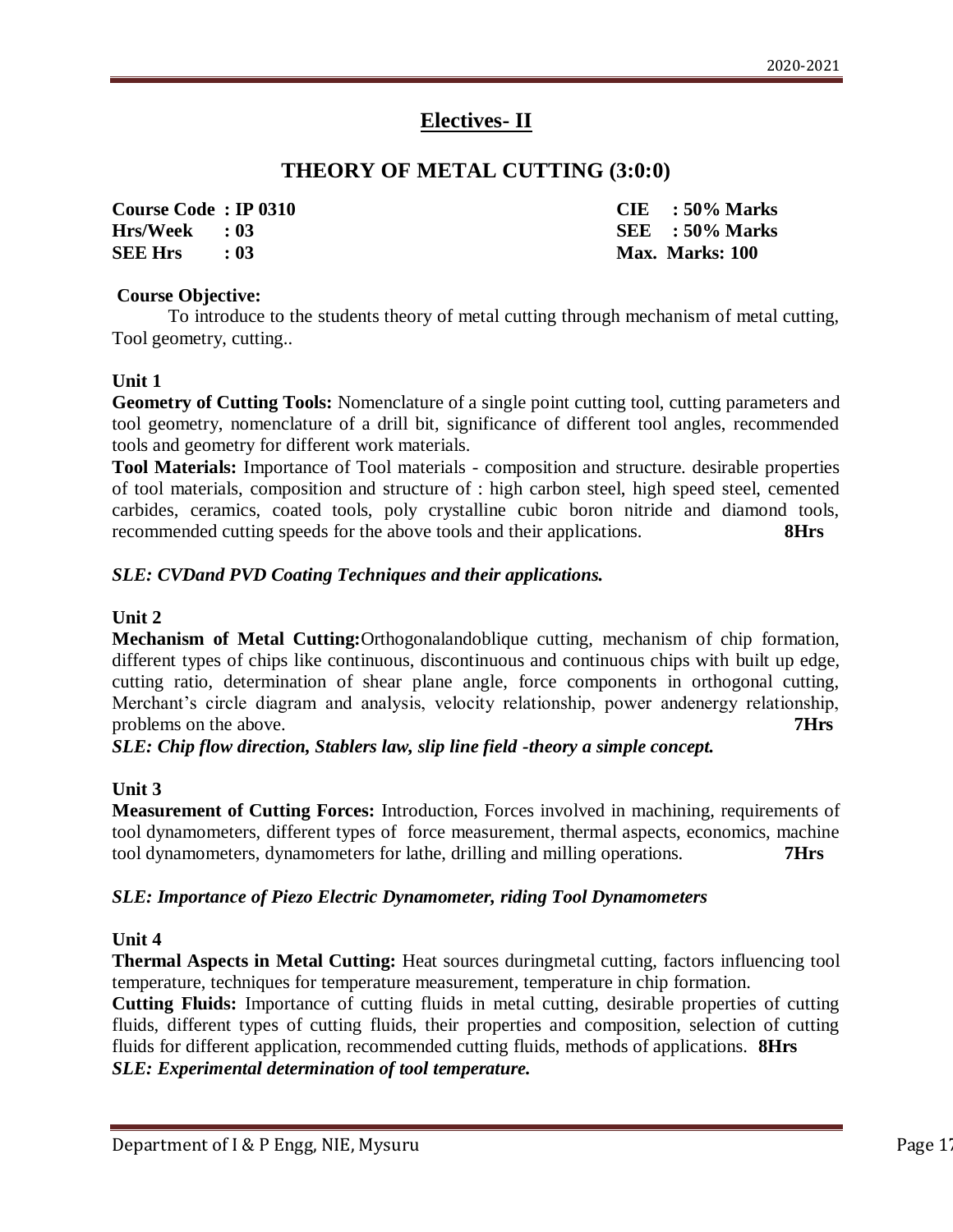**Tool Wear and Tool Life:**Types of tool wear, mechanism of tool wear like adhesion, abrasion, diffusion, crater wear and flank wear, tool wear criterion, Taylor's tool life equation, effect of process parameters on tool life,numerical problems. **7Hrs**

# *SLE: Machinability of Materials.*

# **Unit 6**

**Economics of Machining**: elements of production cost like material, labor and overhead costs, tool cost ,cutting speed for maximum productivity,numerical examples. **5Hrs**

# *SLE: Cutting speed for minimum cost.*

# **Text Books:**

1. **Fundamentals of Metal Cutting and Machine Tools** by B L Juneja and G S Sekhon New age International. 2<sup>nd</sup> edition 2012,

# **References:**

- **1. Fundamentals of metal machining and machine tools** by G Boothroyd, Mc. Graw Hill publication, 3<sup>rd</sup> edition , 2006.
- **2. Metal cutting principles** by Milton C Shaw Oxford University press, 2<sup>nd</sup> edition-2014.

# *Course Outcomes:*

# **Upon successful completion of the course, the student will be able to**

- 1. Understand the geometry of cutting tools and the different types of tool materials and their applications.
- 2. Explain mechanics of metal cutting supported by relevant theories.
- 3. Demonstrate the cutting force measurement technique in different machining operations.
- 4. Comprehend the importance of temperature build up during metal cutting and means of reducing the same with the application of cutting fluids.
- 5. Explain the wear types and the mechanisms involved , Taylor's Tool life equations and the parameters involved.
- 6. Understand the need for achieving economy in machining through relevant models.

| <b>Course Outcomes</b> | Programme Outcomes that are satisfied by the COS |
|------------------------|--------------------------------------------------|
| CO1                    | <b>PO1, PO2</b>                                  |
| CO <sub>2</sub>        | PO1, PO2, PO4                                    |
| CO <sub>3</sub>        | PO1, PO2, PO5                                    |
| CO <sub>4</sub>        | PO1, PO2, PO3                                    |
| CO <sub>5</sub>        | <b>PO1, PO2</b>                                  |
| CO6                    | <b>PO1, PO2</b>                                  |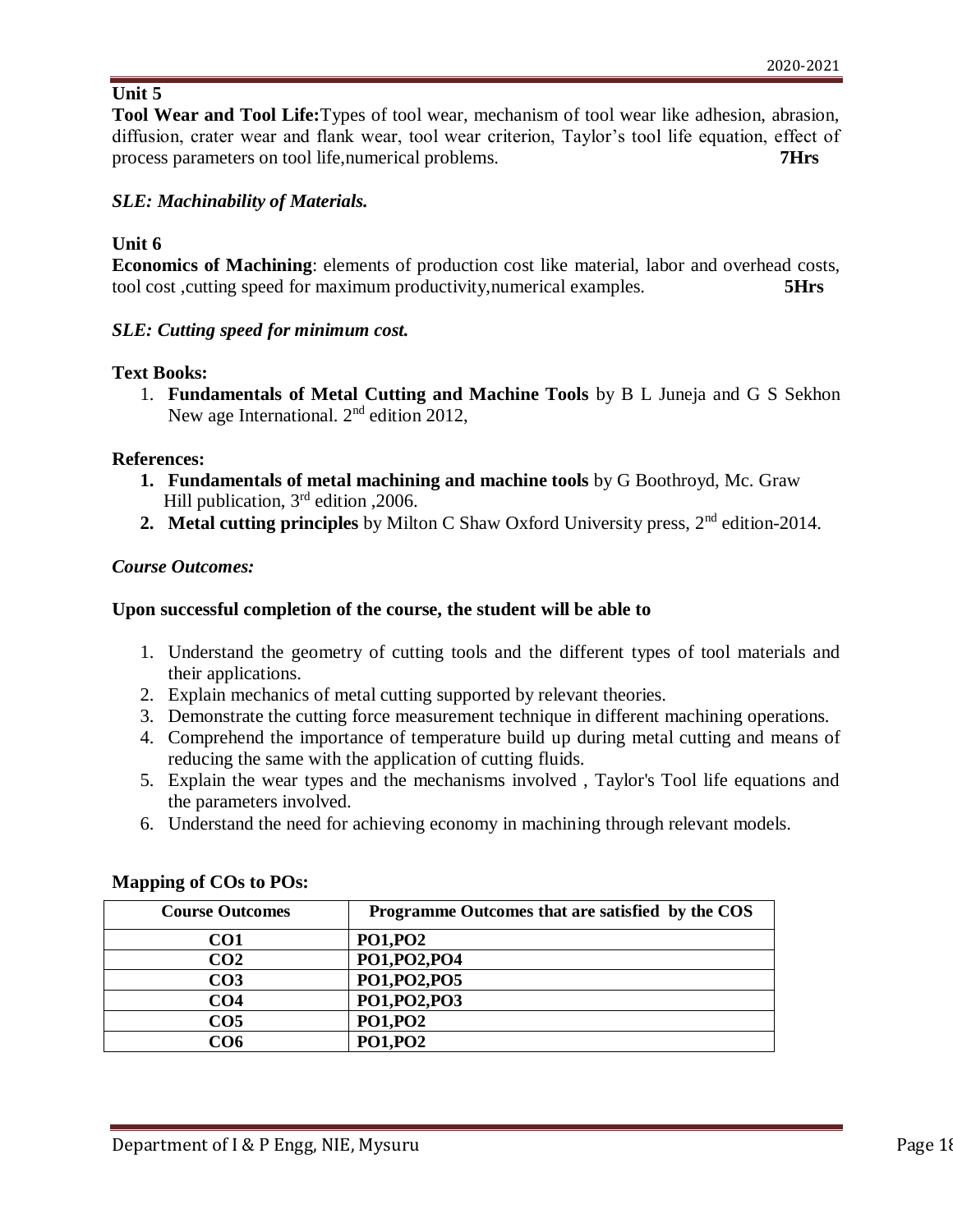# **INDUSTRIAL ROBOTICS (3:0:0)**

| Course Code: IP 0311 |      |
|----------------------|------|
| <b>Hrs/Week</b>      | : 03 |
| <b>SEE Hrs</b>       | : 03 |

**Course Code : IP 0311 CIE : 50% Marks Hrs/Week : 03 SEE : 50% Marks SEE Hrs : 03 Max. Marks: 100**

# *Course Objective:*

To imbibe in students the basic concepts, mechanism and controls of robot system for developing robotic program used in manufacturing systems.

# **Unit 1**

**Introduction:** Automation and robotics, brief history of robotics, social and economic aspects of robots, advantages and disadvantages of using robots in industries.

**Classification and structure of robotic system:** Classifications, geometrical configurations, wrist and its motions, end effectors and its types, links and joints.

**Robot drive systems:** Hydraulic, electric and pneumatic drive systems, resolution, accuracy and repeatability. **8Hrs**

# *SLE: Overview of robots – present and future applications and advantages and disadvantages of drive systems*

### **Unit 2**

**Control Systems and Components:** Basic control system concepts and models, transformation and block diagram of spring mass system, controllers – ON and OFF, proportional integral, proportional and integral, transient and response to second order system.

#### **6Hrs**

### *SLE: Robot Actuation and Feedback components: position, velocity sensors, Actuators.*

### **Unit 3**

**Robot Arm Kinematics:**Rotation matrix, composite rotation matrix, rotation matrix about an arbitrary axis, Euler angels, representation, homogeneous transformation, links, joints and their parameters, D – H representation. **8Hrs**

### *SLE: Kinematics – Introduction, direct and inverse kinematics*

### **Unit 4**

**Robot Arm Dynamics:** Lagrange – Euler Formulations, Joint velocities, kinetic energy, potential energy and motion equations of a robot manipulator.

**Trajectory Planning**: Introduction, general considerations on trajectory planning, joint interpolated trajectories, 4-3-4 trajectory examples. **6Hrs**

*SLE: Planning of Cartesian Path Trajectory.*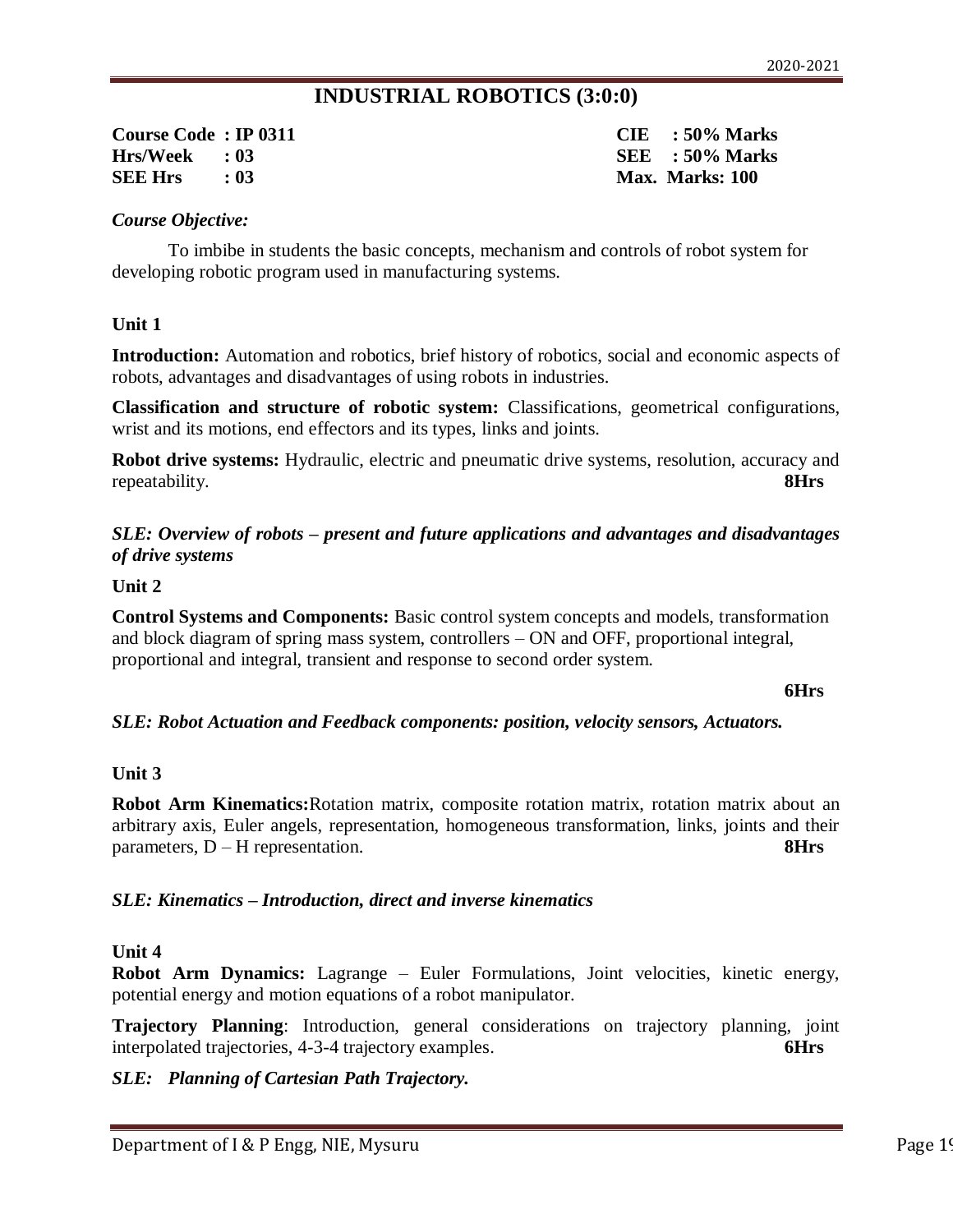**Robot programming:** Introduction, programming languages –VAL [Simple examples], graphicalprogramming, storing and operating, Task programs. **6Hrs**

# *SLE: Manual teaching, lead through teaching*

# **Unit 6**

**Sensors:** Internal state sensors, tactile sensors, proximity sensing, range sensing, force and torque sensors,elements of computer vision,sensing and digitizing function in machine vision – image devices, lighting techniques – analog to digital signal conversion, sampling, quantization, encoding – image storage. image processing and analysis, **6Hrs**

# *SLE: Features Extraction and Object recognition.*

# **Text Books**:

- 1. **Industrial robotics** Groover, Mc Graw Hill, Year 2011.
- 2. **Robotics: control, sensing, vision and intelligence** K.S.Fu, R.C.Gonzales and Lee. Mc Graw Hill International, Year 1987.

# **References:**

- 1. **Robot manipulators,** Mathematics, programming and Control Richard Paul, Year 2000.
- 2. **Robotics**  YoremKoren, Mc Graw Hill Intl. Book Co., New Delhi, Year 2001.
- 3. **Fundamentals of Robotics:** Analysis and control Robert J Schilling, Year 2009, Phi publication. 4<sup>th</sup> edition.
- 4. **Robotics Engg:** An Integrated approach by Richard D.Klafter, PHI, Year 2003.
- 5. **Robotics and Control** by R.K.Mittal and J.Nagarath, Tata Mc Graw Hill, Year 1995.

### *Course Outcomes:*

# **Upon successful completion of the course, the student will able to**

- 1. Outline the basics of robotics and its drives used for various motions.
- 2. Recall the concepts of control system and components used for robots.
- 3. Solve problems related to transportations and kinematics of robotics.
- 4. Understand the importance of Robotic arm dynamics and its trajectory planning
- 5. Learn different types of programming methods and languages of robots.
- **6.** Understand the importance of various sensors and their applications in robots.

| <b>Course Outcomes</b> | Programme Outcomes that are satisfied by the COS |
|------------------------|--------------------------------------------------|
| CO <sub>1</sub>        | <b>PO1, PO2</b>                                  |
| CO <sub>2</sub>        | PO1, PO2, PO3, PO5                               |
| CO <sub>3</sub>        | PO1, PO2, PO3, PO4                               |
| CO <sub>4</sub>        | PO1,PO2,PO3,PO4,PO5                              |
| CO <sub>5</sub>        | PO1, PO2, PO4, PO5                               |
| CO6                    | <b>PO1, PO2</b>                                  |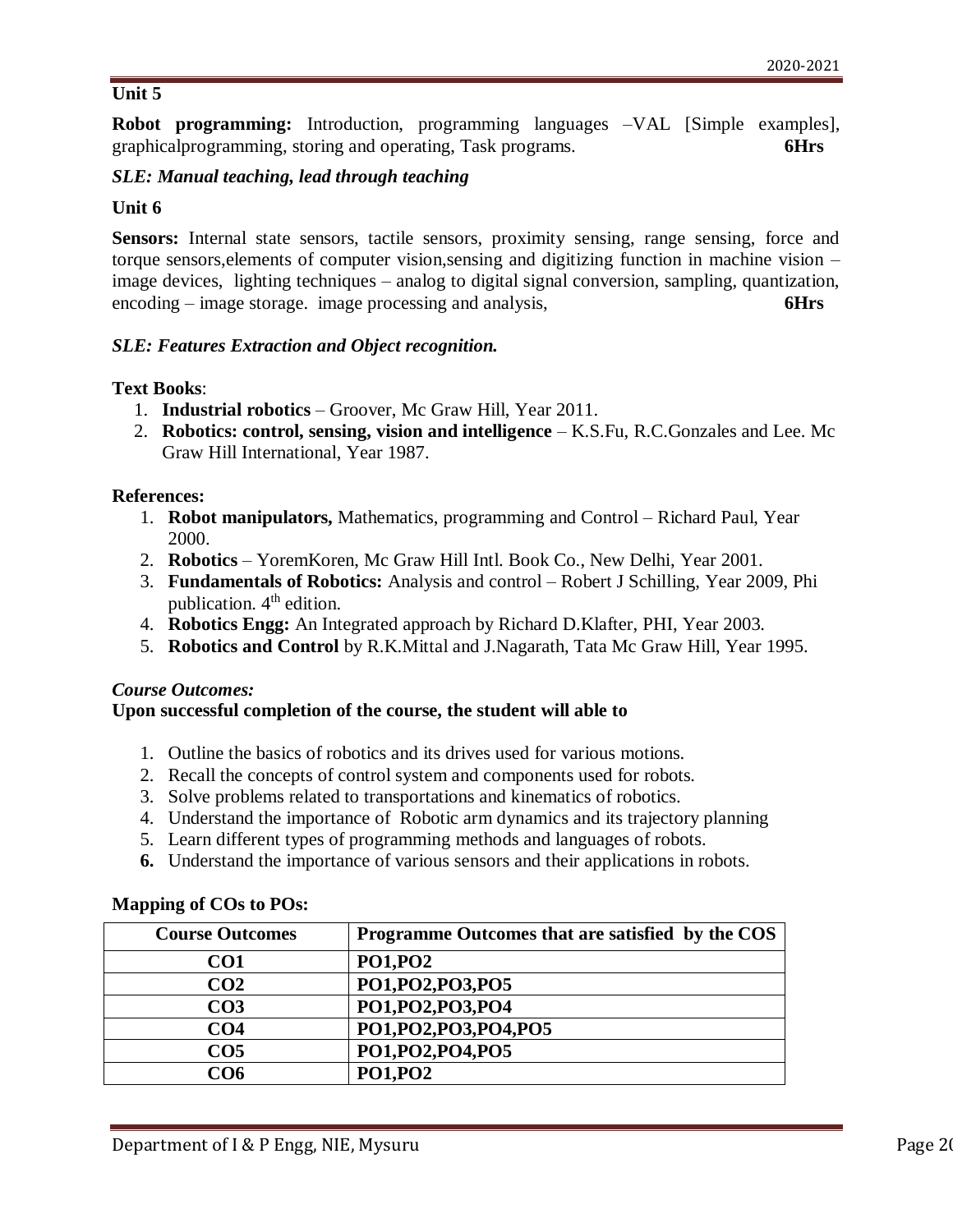# **FACILITY PLANNING AND DESIGN (3:0:0)**

**Course Code : IP 0312 CIE : 50% Marks Hrs/Week : 03 SEE : 50% Marks SEE Hrs : 03 Max. Marks: 100**

#### *Course Objective:*

To make the students understand the importance of layouts in plants using models using appropriate design and computerizedtechniques**.**

#### **Unit 1**

**Plant Location:** Factors influencing plant location, theories of plant location, plant layout – objectives of plant layout, principles of plant layout, types of plant layout, their merits and demerits, facilities design function: objectives.Case studies on layouts layouts.

**Introduction to Material Handling:** Objectives and principles of material handling, unit load concept, Basic handling equimenttypes,Comman material handling equipments. **7Hrs**

#### *SLE: Classification of material handling equipment.*

#### **Unit 2**

**Plant Design:** Layout procedure, Immer, Nadler, Muther, Apple James and Reed's approaches, systematic layout planning, the activity relationship chart, Constructing the activity relationship chart,Activity relationship diagram. **6Hrs**

*SLE: Space relationship diagram to plant layout.*

### **Unit 3**

**Computerized Layout Planning:** Computerized relative allocation of facility techniques (CRAFT),Plant layout Evaluation Techniques(PLANET), Computerized Relationship Layout Planning (CORELAP),Comparision of computerized layout techniques. **5Hrs**

# *SLE:, Automated layout design program (ALDEP),Criteria for a computrerized layout program*

### **Unit 4**

**Space Determination and Area Allocation:** Factors for consideration in space planning, receiving, storage, production, shipping, tool room and tool crib, other auxiliary service actions, establishing total space requirement, area allocation factors to be considered, expansion, flexibility, aisles column, area allocation procedure, the plot plan.

**Construction of the Layout:** Methods of constructing the layout, evaluation of layout, efficiency indices, presenting layout to management. **9Hrs**

### *SLE: Standardized office planning,Work place Design.*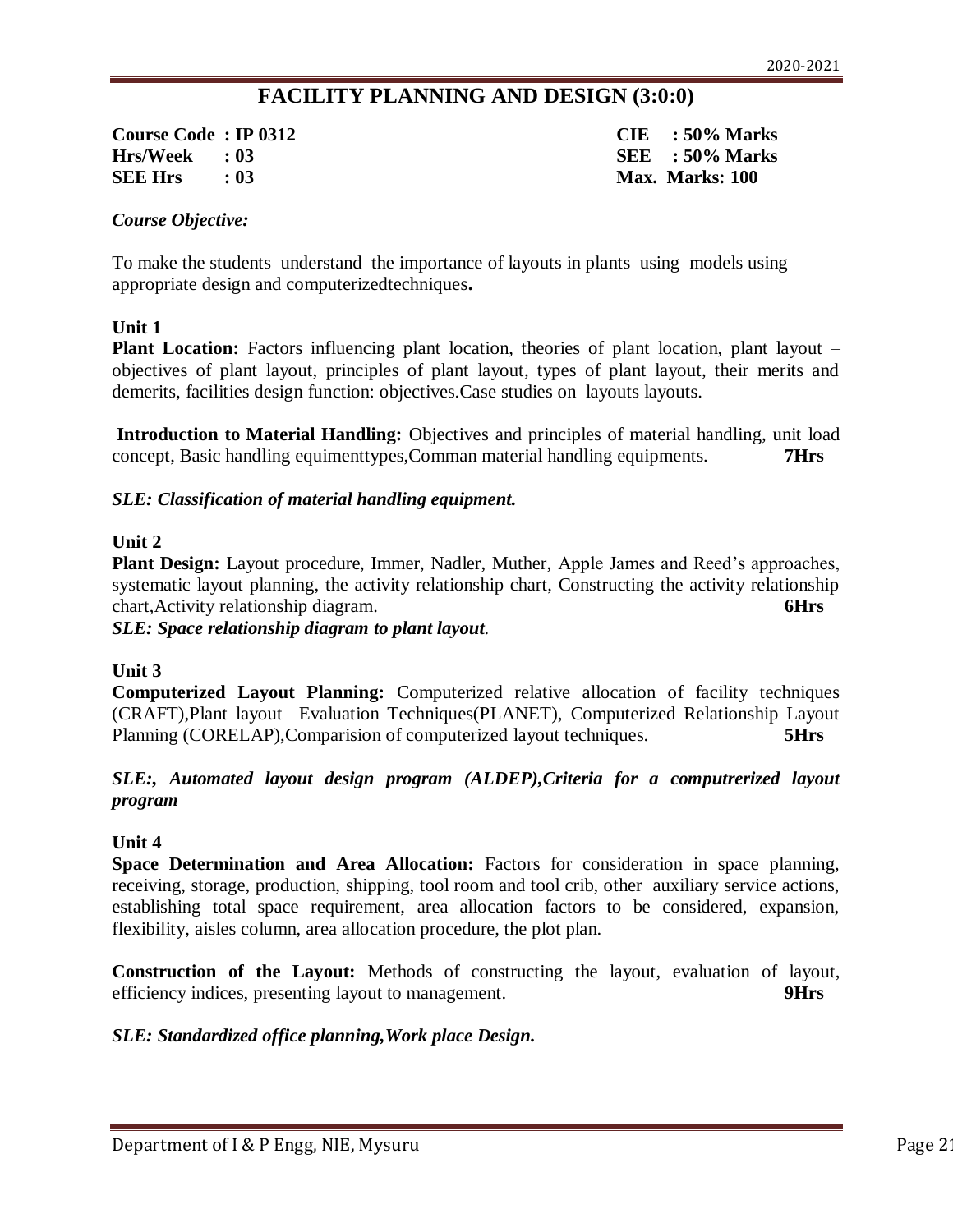**7Hrs**

# **Unit 5**

**Quantitative approaches to facilities planning:** Deterministic models, single and multi facility models, Conventional layout model: Block stacking,location allocation models,

# *SLE:Automated storage and retrieval systems*

**Unit 6**

**Layout Models:** Warehouse layout models, waiting line models, Storage models. **6Hrs** 

# *SLE: Evaluation, selection and implementation of facilities plan.*

# **Text books:**

- 1. **Plant layout and material handling** James M. Apple, 3nd edition John, Wiley and sons, 1991.
- 2. **Facility layout and location** Françoise, R.L. and White, J.A, Mc Graw Hill 2nd edition, 1994.

# **References:**

- 1. **Practical layout** Muther Richard -Mc Graw Hill-1956.
- **2. Plant layout design** James.M Moore, Mac Millon co.1962.
- **3. Facilities design –**SundereshHeragu, PWS publishing company-ISBN-0-534-95183, August 2008
- **4. Facilities planning** –Tompkins white –wiley India Pvt ltd 3<sup>rd</sup> edition
- 5. Facility Layout and Location, Richard LFrancies. 2<sup>nd</sup> Edition PHI learning Pvt. Ltd

# *Course Outcomes:*

# **Upon successful completion of the course, the students will able to**

- 1. Identify the planning srtrategies for implementation,evalution and maintaining the facility.
- 2. Arrive at suitable layout for given situations having understand different approaches.
- 3. Demonstrates the ideas on various types of layout and evaluation techniques using computers .
- 4. Demonstrate the Space determination and area allocation procedure, construction of the layout .
- 5. Analyze the quantitative methods and models to determine for the plant location.
- 6. Explain the warehouse and waiting line models.

| <b>Course Outcomes</b> | Programme Outcomes that are satisfied by the COS |
|------------------------|--------------------------------------------------|
| CO <sub>1</sub>        | PO3,                                             |
| CO <sub>2</sub>        | PO <sub>3</sub>                                  |
| CO <sub>3</sub>        | PO <sub>4</sub>                                  |
| CO <sub>4</sub>        | <b>PO4, PO5</b>                                  |
| CO <sub>5</sub>        | <b>PO4, PO5</b>                                  |
| CO6                    | <b>PO2, PO3</b>                                  |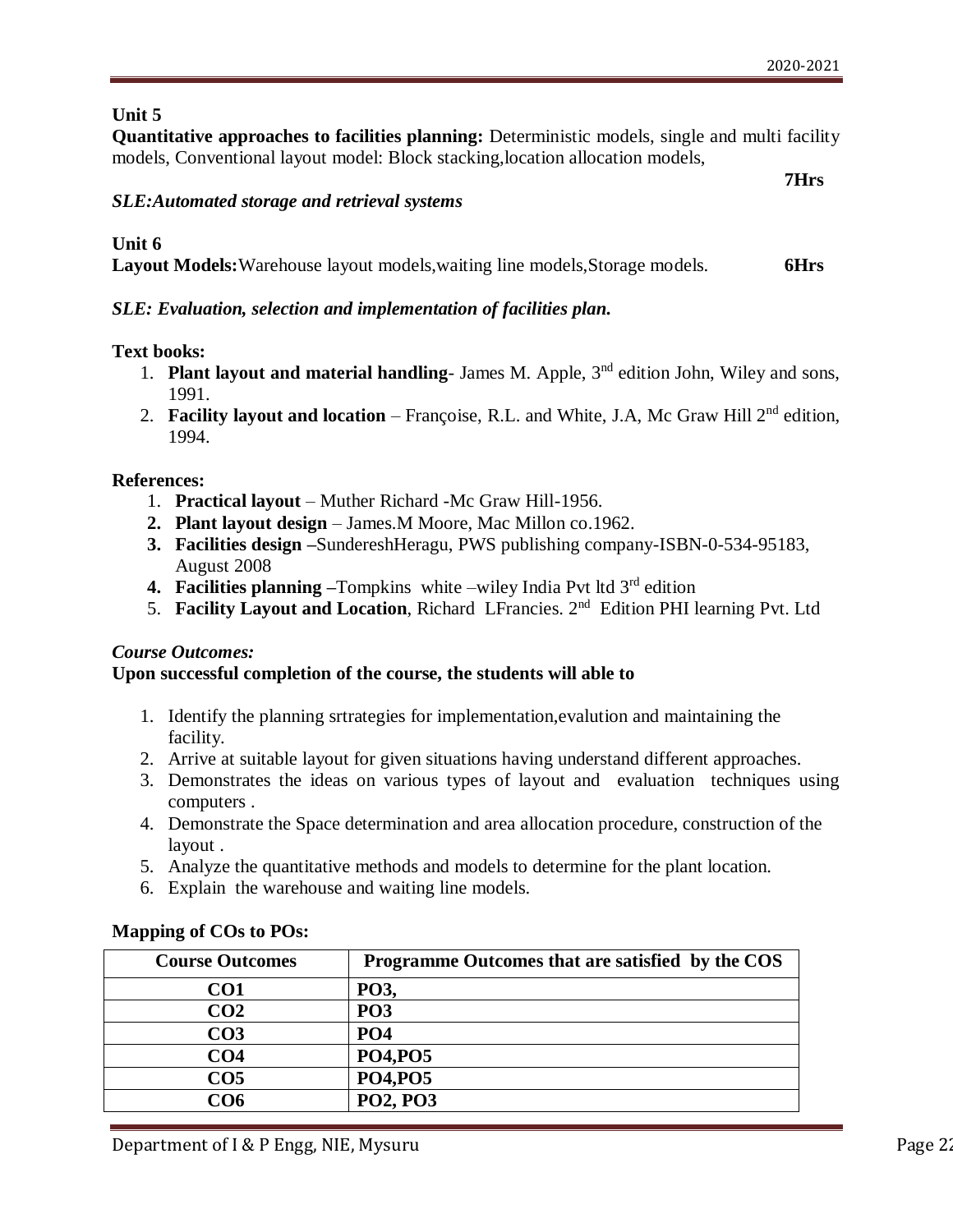**8Hrs** 

# **FINITE ELEMENT METHODS (2:2:0)**

**Course Code : IP 0313 CIE : 50% Marks Hrs/Week : 04 SEE : 50% Marks SEE Hrs : 03 Max. Marks: 100**

# *Course Objective:*

To learn the basic concept of Finite Element Method (FEM) and the theory of elasticity andapply effectively the FEM methods to problems in various structural engineering

# **Unit 1**

**Introduction to FEM and Theory of elasticity:**Basic procedure of FEM. application of FEM. Theory of Elasticity and 2D and 3 D equations of equilibrium, principle stresses and strains, equations in cylindrical and polar coordinates. Axi symmetric bodies. Strain analysis, stress strain relations and generalized hooks law, plane stress and plane strain problems.

# *SLE: Theories of failures strain energy.*

### **Unit 2**

**Basics Concept of FEM:**Discretization of continuum, finite elements, Nodes, DOF, shape functions of 1D, 2D and 3D elements. Higher order elements, linear, quadratic and cubic shape functions, sub parametric iso-parametric and super parametric concepts. Local and global coordinate system, polynomial function and Pascal triangle. Principle of Potential. Energy and Rayleigh Ritz method. **8Hrs** 

### *SLE: Principle of virtual work and Gelarkin method.*

### **Unit 3**

**One Dimensional Analysis:** Bar elements with linear shape functions – B matrix – K matrix – Body force and load vector – Assembly and Boundary conditions – Elimination and Penalty approach – Solution to overall equation, calculation of stresses and other results, Numerical Problems – Temperature stresses and problems, Bar element with Quadratic shape function. Numerical problems. **7Hrs**

### *SLE: Properties of K-matrix and storage, convergence of solution*

### **Unit 4**

**Truss Element:** Local and Global Coordinate system, Transformation matrix. Stiffness matrix and assembly, stress calculation. Temperature stresses, numerical problems on simple truss structures. **6Hrs** 

### *SLE: Problems on real life truss element.*

### **Unit 5**

**Beam Element:** Hermite shape functions for beam element, Derivation of stiffness matrix. Numerical problems of beams carrying concentrated, UDL and linearly varying loads. **6Hrs**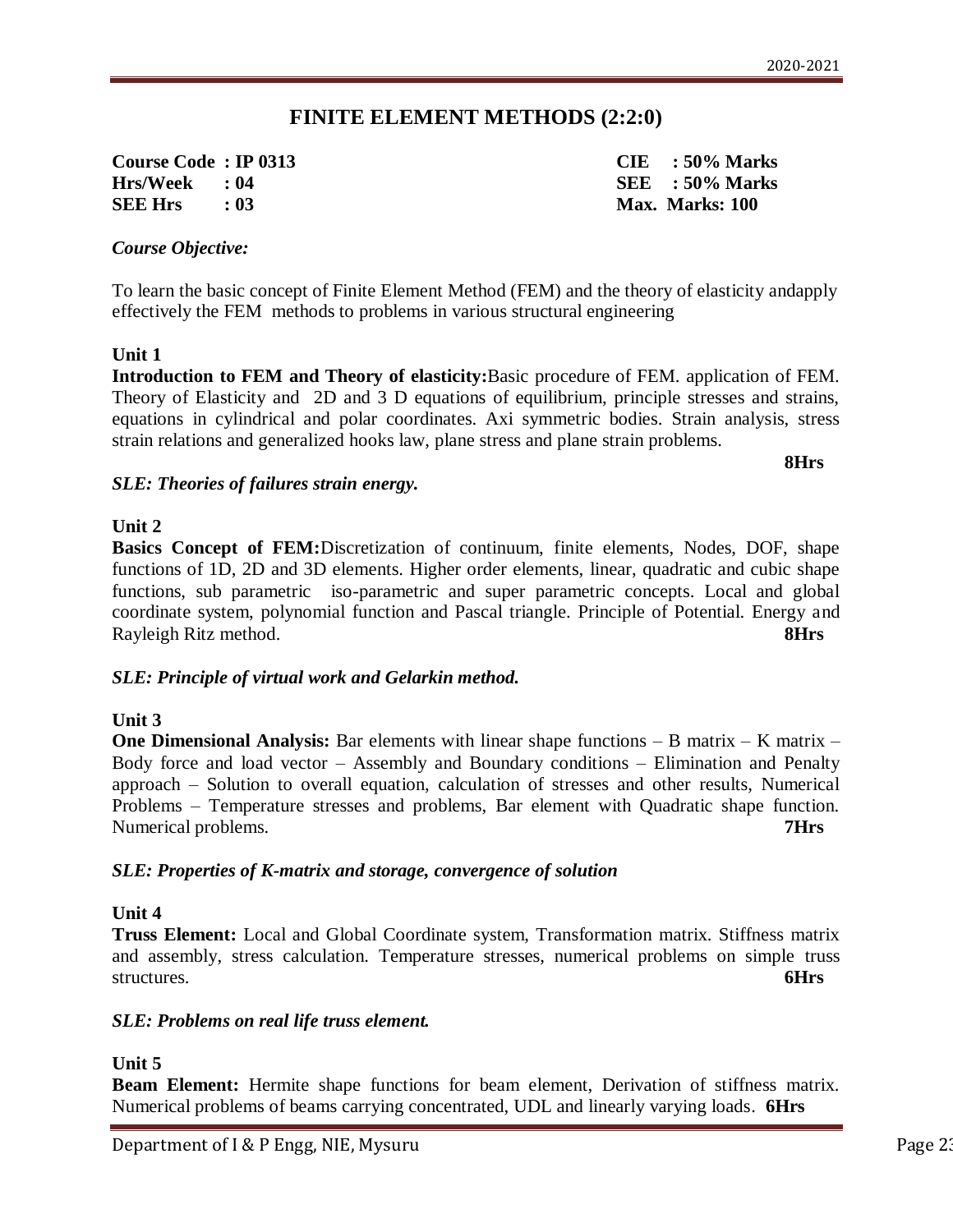# *SLE: Elementary beam theory*

# **Unit 6**

**Two Dimensional Analysis:** 2 D stress strain relations, constant strain triangle, nodes, DOF, displacement functions – Jacobian and B Matrix, Expression for Ke –Load vectors – stress calculation – temperature effects – Problems, modeling and Boundary conditions – simple problems. **7Hrs** 

# *SLE: study the basics of engineering vibrations.*

# **Text books:**

- 1. **Introduction to Finite Elements in Engg.** T.R. Chandrupatla, PhD, P E, Ashok. D. Belegundu, 1996 prentice hall.
- 2. **Fundamentals of Finite Elements Method**, 2nd Edition, Dr. S.M.Murigundappa., International Publication- 2009.

# **References:**

- 1. **A First Course in Finite Element Method**, 4<sup>th</sup> Edition Dary. L. Logan, University of Wisconsin, Platteville Thomson, Nelson Engineering 2007.
- 2. **Finite Element Method**, R.D. Cook, John Willy International, New edition 2007, 4<sup>th</sup> edition.
- 3. **Introduction to Finite Element Method**, Chandrakantha S. Desai, John F.Abel East, West-publication.

# *Course Outcomes:*

# **Upon successful completion of the course, the student will able to**

- 1. Formulate the three dimensional stress, strain equations using theory of elasticity.
- 2. Evaluate engineering problems by Rayleigh-Ritz method.
- 3. Solve the 1D problem using FEA.
- 4. Evaluate trusses and beams using FEA.
- 5. Evaluate beams using FEA.
- 6. Solve the 2D problem by FEA.

| <b>Course Outcomes</b> | Programme Outcomes that are satisfied by the COS |
|------------------------|--------------------------------------------------|
| CO <sub>1</sub>        | PO1, PO2, PO5                                    |
| CO <sub>2</sub>        | <b>PO1, PO3</b>                                  |
| CO <sub>3</sub>        | PO1, PO2, PO5                                    |
| CO <sub>4</sub>        | PO1, PO2, PO5                                    |
| CO <sub>5</sub>        | PO1, PO2, PO5                                    |
| <b>CO6</b>             | PO1, PO2, PO3                                    |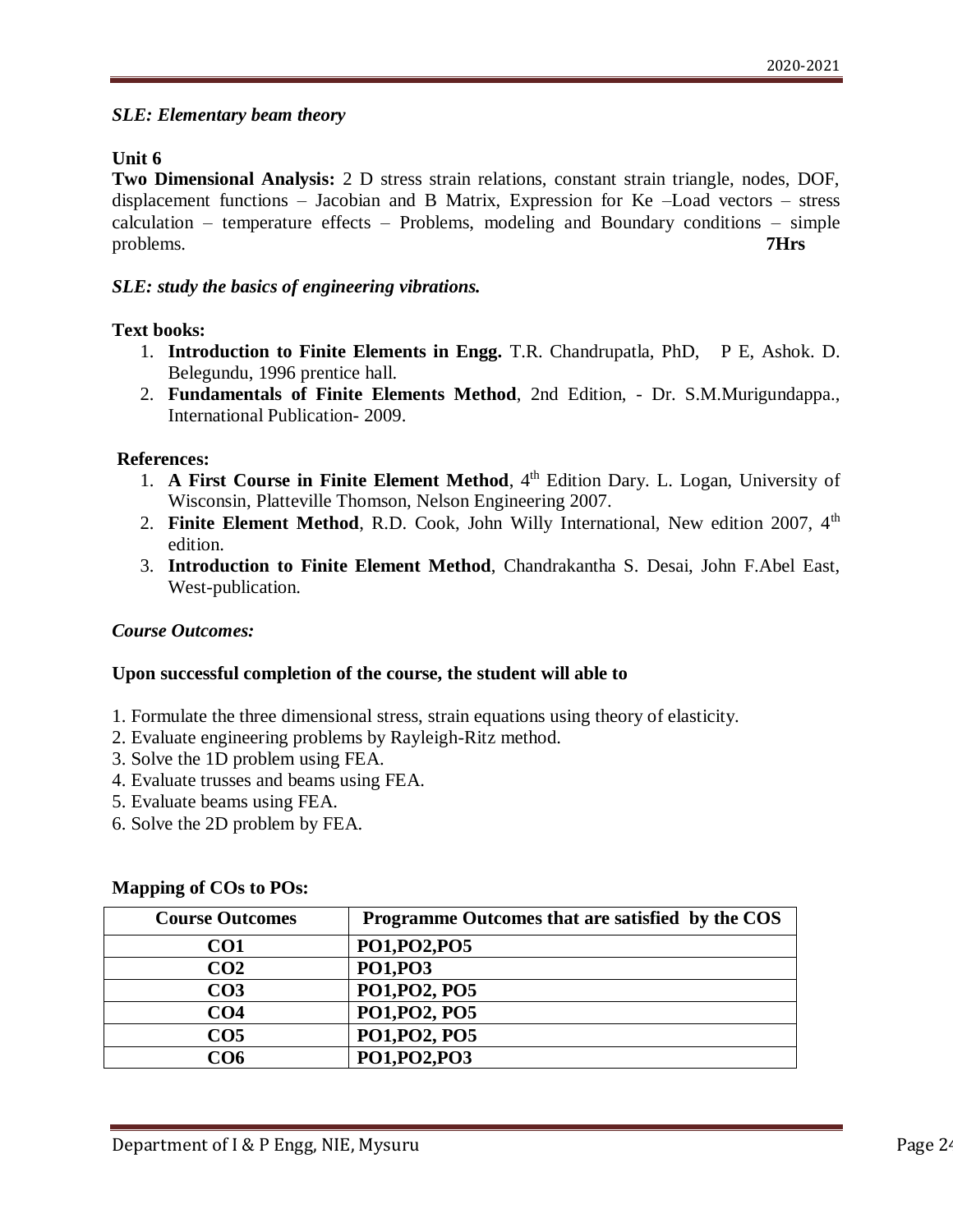# **Electives- III**

# **DATABASE MANAGEMENT SYSTEM (3:0:0)**

**Course Code : IP 0314 CIE : 50% Marks Hrs/Week : 03 SEE : 50% Marks SEE Hrs : 03 Max. Marks: 100**

# *Course Objective:*

To make students understand the concepts of database management, models, relational models, writing simple and complex SQL queries, normalization and transaction in database system.

#### **Unit 1**

**Database and Users:** Introduction, characteristics of database approach, intended uses of a DBMS and advantages of DBMS.

**Database Systems concepts and Architecture**: Data models, schemas and instances, DBMS architecture and data independence, database languages and interfaces, database system environment, classification of database management systems. **6Hrs**

#### *SLE: Implications of database approaches.*

#### **Unit 2**

**Data Modeling:** High level conceptual data models for database design,entity types, entity sets, attributes and keys,relationships, relationship types, roles and structural constraints, weak entity types, ER diagrams. **8Hrs**

### *SLE: ER diagram for different applications.*

### **Unit 3**

**Relational Data model and Relational Algebra:** A Brief discussion on codd rules, relational model concepts, constraints and schemas. Update operation on relations, basic and additional relational algebra operations and queries in relational algebra. **7Hrs** *SLE: Writing queries in SQL for given application.*

#### **Unit 4**

**(SQL) Structured Query Language:**Data definition in SQL2, basic and complex queries in SQL, insert, delete, update statements. **7Hrs**

### *SLE: Views in SQL, embedded SQL.*

#### **Unit 5**

**Database Design:** Design guidelines for relational schemas, functional dependencies, normalization –  $1<sup>st</sup>$ ,  $2<sup>nd</sup>$ ,  $3<sup>rd</sup>$ ,  $4<sup>th</sup>$  and  $5<sup>th</sup>$  normal forms, and database design process and guide lines for relational systems. **7Hrs**

### *SLE: Factors influencing physical database design guidelines.*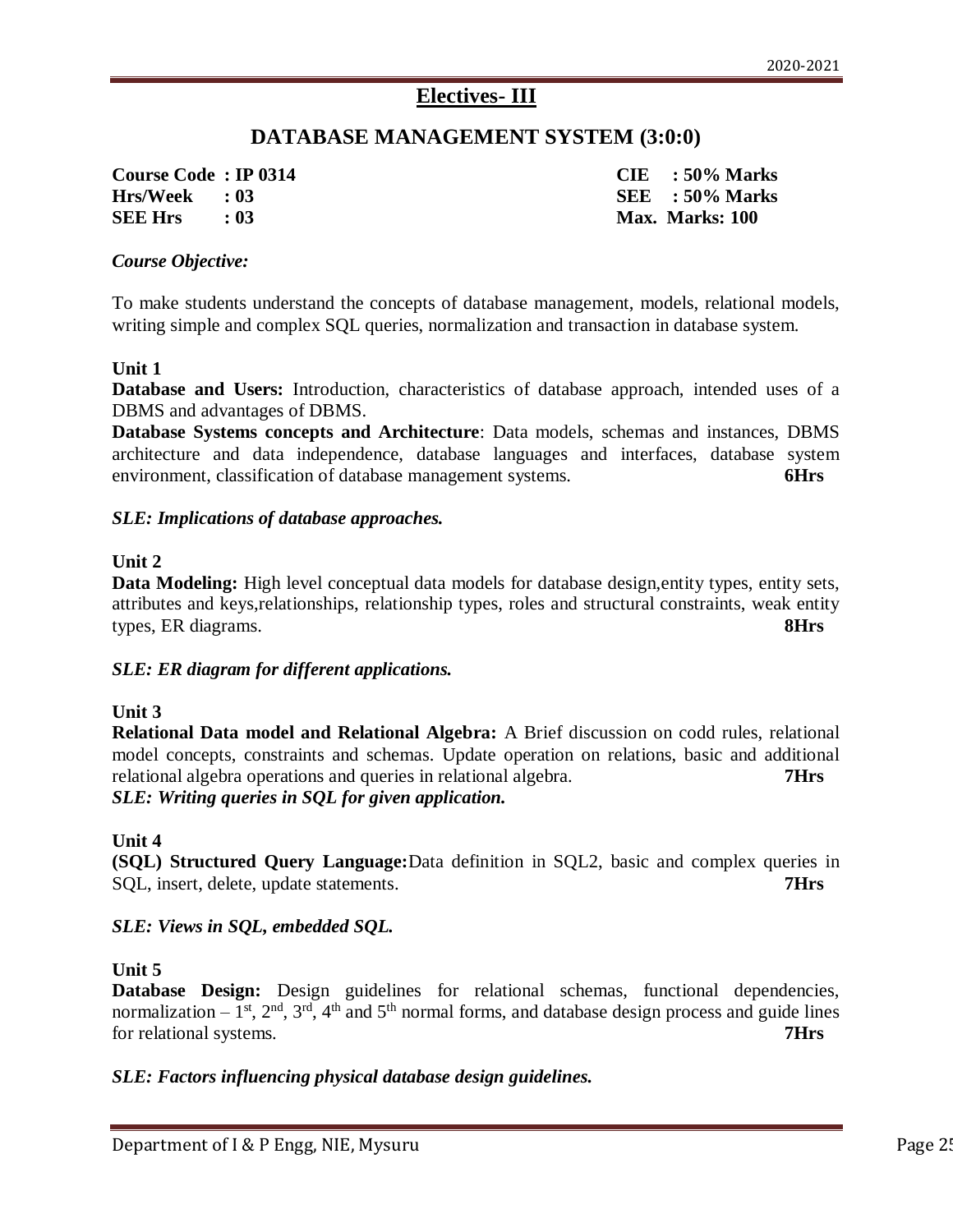**Transaction:** Concepts, properties, schedules, based on serializability, transactional support in SQL– two phase locking, database recovery techniques. **7Hrs**

# *SLE: Concurrency control techniques*

# **Text Books:**

**1. Fundamentals of Database system** – RameElmasri and Shamakanth B Navathe, 6<sup>th</sup>Edn, Pearson, 2014.

# **References:**

- 1. **Modern Database management,** Jeffrey A. Hoffer ,Ramesh Venkataraman,Heikki Topi,  $10^{th}$  Edition, 2013
- 2. **Database Management and Design** Gary W.Hansen and James V Hansen, 2nd edition, PHI Pvt. Ltd.1995.
- 3. **Database Management System** Raghu Ramakrishnan and Johannes Gehrke 3rdedition, Tata Mc Graw Hill, 2014.

# *Course Outcomes:*

# **Upon successful completion of the course, the students will be able to**

- 1. Understand data, database and characteristics, advantages and models of data base.
- 2. Demonstrate the models, architecture, languages and classification of database management system.
- 3. Recall the relational data models and constraints and concepts.
- 4. Understand the basic concept of SQL and construct the queries for the given application.
- 5. Comprehend the Functional dependencies and normalization concepts in database design
- 6. Illustrate the transaction concepts, ACID properties and concurrency control to design the online transaction databases.

| <b>Course Outcomes</b> | Programme Outcomes that are satisfied by the COS |
|------------------------|--------------------------------------------------|
| CO1                    | PO <sub>1</sub>                                  |
| CO <sub>2</sub>        | <b>PO10</b>                                      |
| CO <sub>3</sub>        | PO <sub>3</sub>                                  |
| CO4                    | PO <sub>5</sub>                                  |
| CO <sub>5</sub>        | PO <sub>3</sub>                                  |
|                        | PO <sub>5</sub>                                  |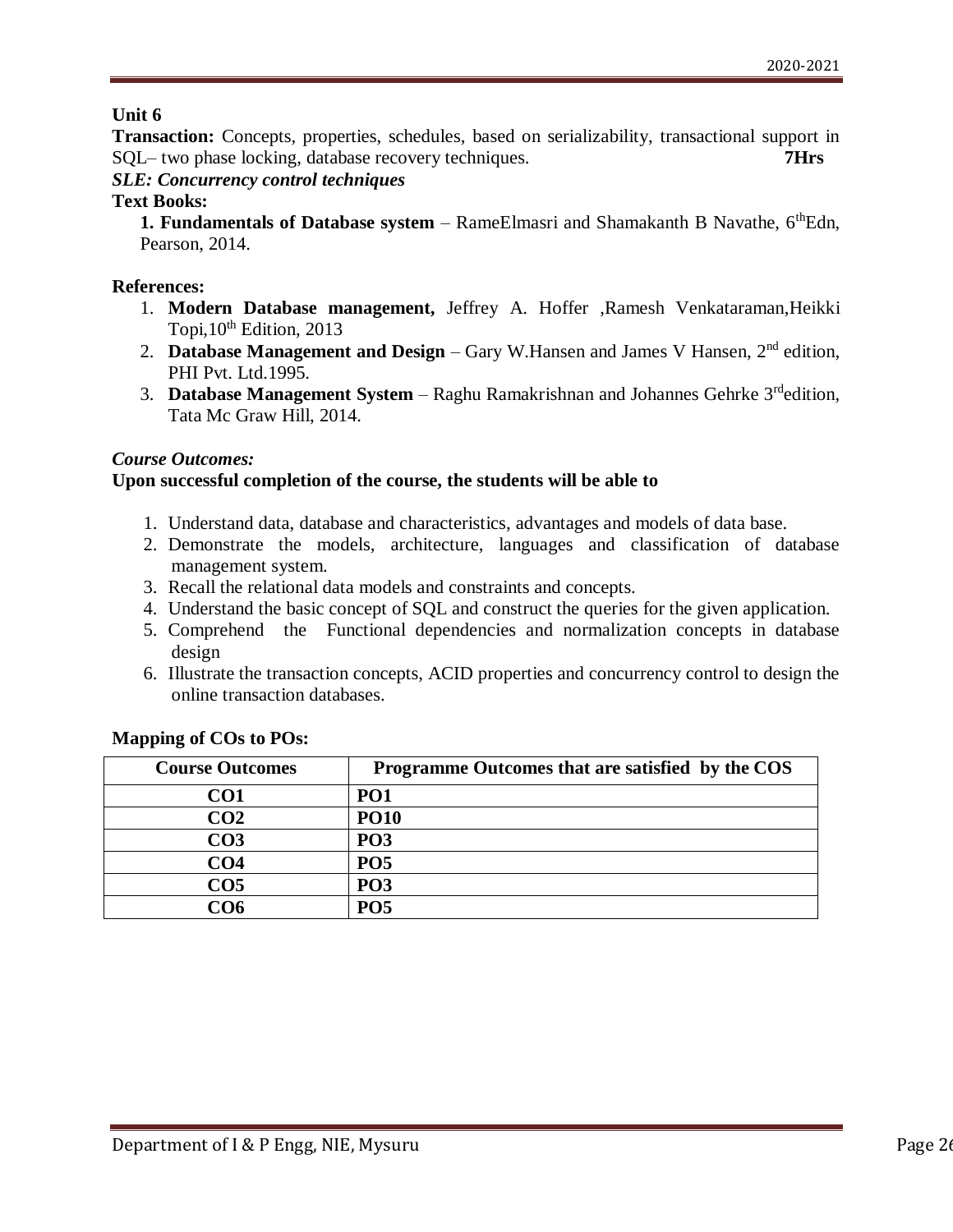# **MECHANICAL VIBRATIONS (3-0-0)**

 **Sub Code : IP 0307 CIE : 50% Marks Hrs / Week : 03 SEE : 50 %Marks SEE Hrs : 03 Max. Marks: 100** 

# *Course Objective:*

To analyze and effect of mechanical vibration in simple components having degrees of freedom.

### **Unit 1**

**Undamped Free Vibrations:** Types of vibrations, S.H.M, principle of super position applied to simple harmonic motions, beats, Fourier theorem and simple problems. single degree of freedom systems, introduction, undamped free vibration-natural frequency of free vibration, stiffness of spring elements. **7Hrs**

# *SLE: Effect of mass of spring,*

# **Unit 2**

**Damped Free Vibrations**: Single degree freedom systems, different types of damping, viscous damping concept of critical damping and its importance, study of response of viscous damped systems for cases of under damping, critical and over damping, logarithmic decrement

# *SLE: Coulomb Damping.* **7Hrs**

# **Unit 3**

**Forced Vibrations**: Single degree freedom systems, steady state solution with viscous damping due to harmonic force, solution by complex algebra, concept of response, reciprocating and rotating unbalance, vibration isolation-transmissibility ratio, energy dissipated by damping, sharpness of resonance, base excitation. vibration measuring instruments: whirling of shafts with and without air damping, discussion of speeds above and below critical speeds. **8Hrs**

### *SLE: Accelerometer and Vibrometers.*

# **Unit 4**

**Systems With Two Degrees of Freedom**: introduction, principle modes and normal modes of vibration, co-ordinate coupling, generalized and principal co-ordinates, free vibration in terms of initial conditions, geared systems. **8Hrs**

# *SLE: Dynamic vibration absorber*

### **Unit 5**

**Multi Degree of Freedom Systems and Continuous Systems**: Governing differential equation for a MDOF system, introduction to continuous systems, vibration of string, longitudinal vibration of rods, torsional vibration of rods. **6Hrs**

# *SLE: Euler's equation for beams.*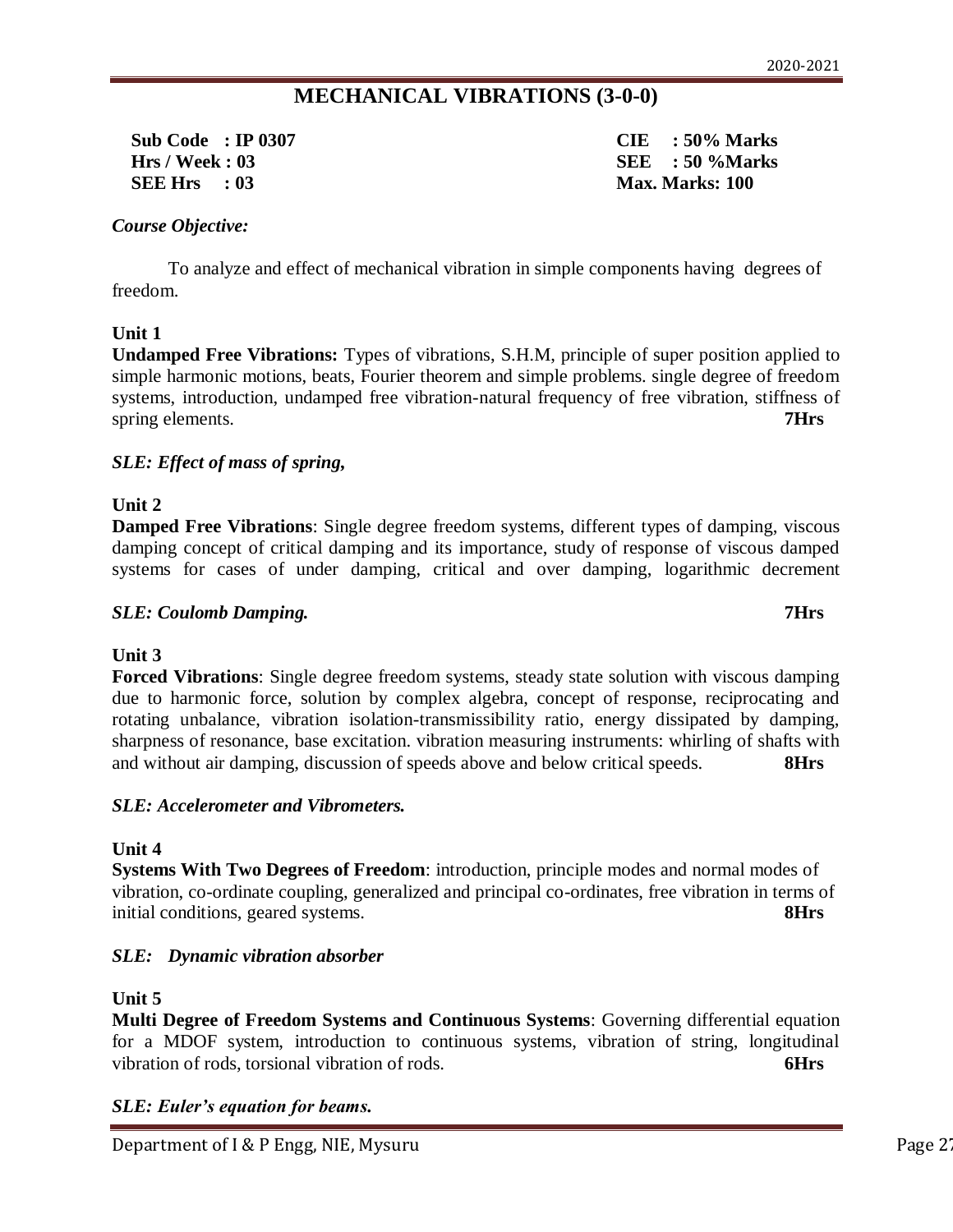**Numerical methods for Vibration Analysis**: Introduction, influence coefficients, Method of matrix iteration, Dunkerley's equation, Rayleigh's method, Rayleigh Ritz method for beam vibrations, orthogonality of principal modes, orthogonality principle, Stodola Method Holzer's method, geared and branched systems. **6Hrs**

# *SLE: Maxwell reciprocal theorem.*

# **Text Books:**

1. **Theory of Vibration and Applications** by William T. Thomson and Maric Dillon Dhlech. Pearson Education, 5th Edn. 2001.

2. **Mechanical Vibration** by V.P.Singh, New Delhi Publishers.

# **Reference Books:**

- 1. **Fundamentals of Vibration** by Leonard Meirovitch, Tata Mc. Graw Hill, 2001.
- 2. **Mechanical Vibrations** by S.S.Rao, Pearson Education, 4th Edition, 2009.
- 3. **Mechanical Vibration** by G.K. Grover, Nemi Chand and Bros. Roorkee (UP), 1986.

# *Course Outcomes:*

# **Upon successful completion of this course, the students will be able to:**

- 1. Identify and derive vibration characteristics of undamped free vibration systems using fundamental concepts of mathematics and physics.
- 2. Demonstrate and characterize the effect of damping on free vibration characterize.
- 3. Analyze and derive characteristics of forced vibrations and use various systems for vibration measurement.
- 4. Characterize two degree vibration systems in terms of natural frequency, mode shapes and coupling phenomena.
- 5. Demonstrate the characteristic of vibration of multi degree freedom systems of both translation and rotational vibrating systems.
- 6. Demonstrate the application of numerical methods to study the characterize of vibration of multi degrees of freedom systems.

| <b>Course Outcomes</b> | Programme Outcomes that are satisfied by the COS |
|------------------------|--------------------------------------------------|
| CO <sub>1</sub>        | <b>PO1, PO2</b>                                  |
| CO <sub>2</sub>        | PO2, PO2, PO3                                    |
| CO <sub>3</sub>        | PO1, PO2, PO4                                    |
| CO <sub>4</sub>        | PO2, PO3, PO4                                    |
| CO <sub>5</sub>        | <b>PO2, PO3</b>                                  |
| CO <sub>6</sub>        | <b>PO2, PO3</b>                                  |
|                        |                                                  |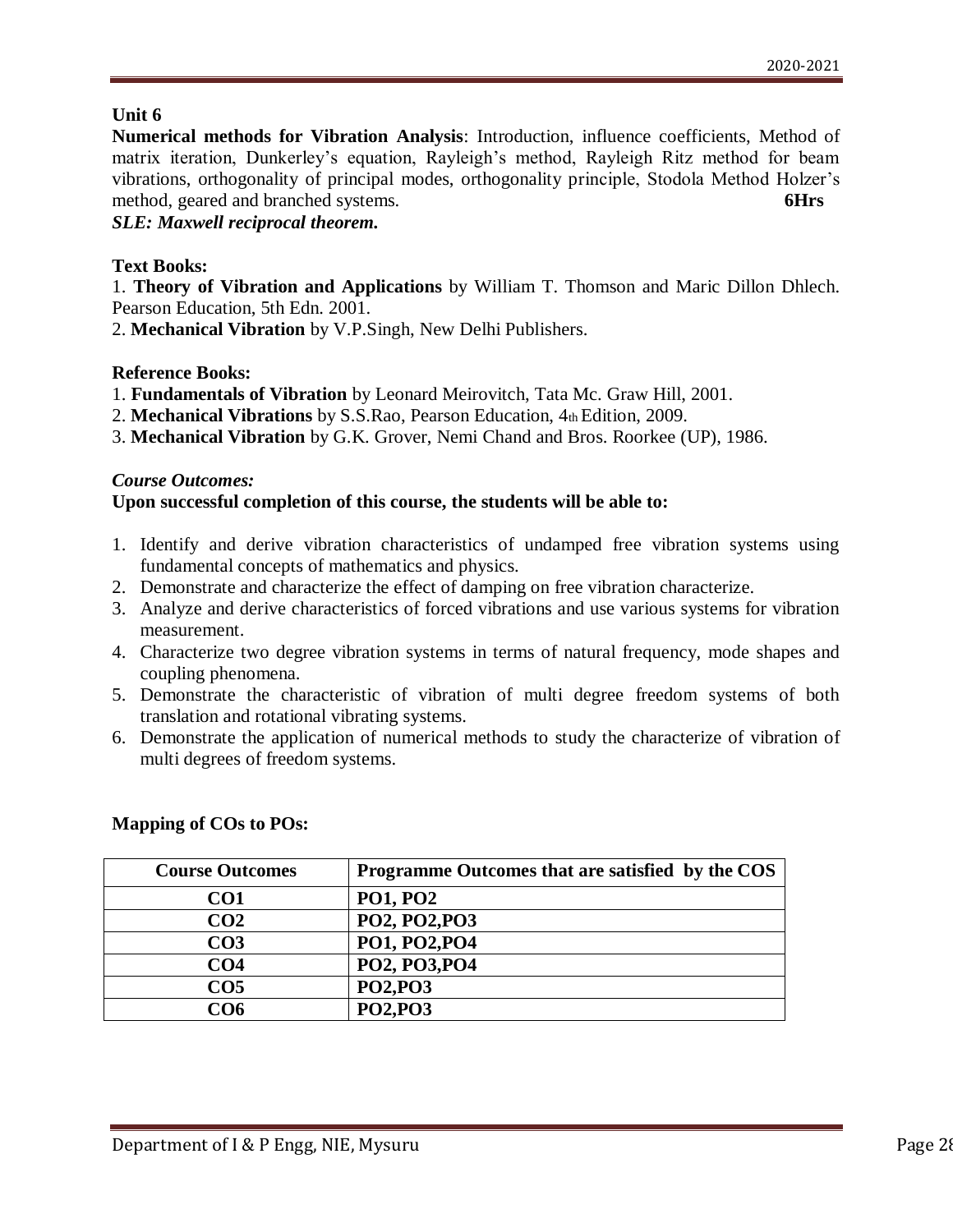# **AUTOMATION IN MANUFACTURING (3:0:0)**

| <b>Course Code: IP 0316</b> |      |
|-----------------------------|------|
| <b>Hrs/Week</b>             | : 03 |
| <b>SEE Hrs</b>              | : 03 |

**Course Code :IP 0316 CIE : 50% Marks Hrs/Week : 03 SIE : 50% Marks SEE Hrs : 03 Max. Marks: 100**

#### *Course Objective:*

Able to appreciate the methods of automating and controlling manufacturing systems.

#### **Unit1**

**Automation in production systems:** Introduction, automated manufacturing systems, computerized manufacturing support systems, reasons for automating, automation principles and strategies. **8Hrs**

#### *SLE: Automation migration strategy.*

#### **Unit2**

**Automated systems:**Basic elements of automated system, advanced automation functions, levels of automation.

**Hardware components for automation:** Sensors, actuators, analog to digital converters, digital to analog converter. **7Hrs**

#### *SLE: Input/output devices for discrete data.*

#### **Unit3**

**Numerical control (NC):**Fundamentals of NC technology, computer numerical control, application of NC, advantages and disadvantages of NC.

NC part programming: Manual part programming, NC part programming using CAD/CAM

**6Hrs**

#### *SLE:Computer assisted part programming.*

#### **Unit-4**

**Industrial Robotics: Introduction:** Robot anatomy and related attributes, robot control systems, end effectors, industrial robot applications. **7Hrs**

### *SLE: Sensors in robotics*

#### **Unit-5**

**Discrete control:**Discrete process control, concepts of logic control and sequencing, programmable logic controllers. **7Hrs**

### *SLE: Personal computers using soft logic.*

#### **Unit-6**

**Automatic Identification and Data Capture:** Introduction, overview of automatic identification,Methods linear bar codes, radio frequency identification. **7Hrs**

### *SLE: Magnetic stripes. Optical character recognition (OCR), machine vision.*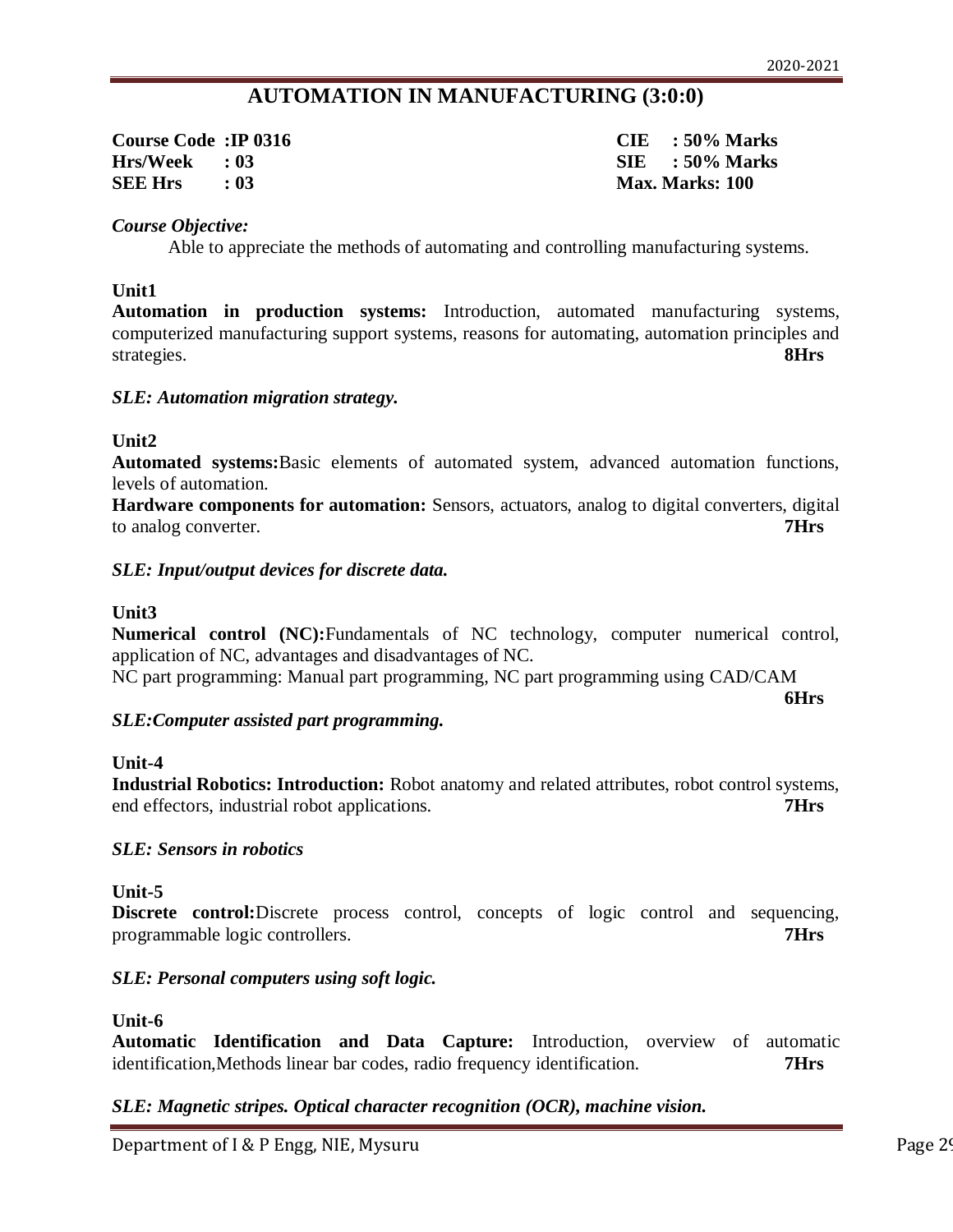# **Text Books:**

1. **Automation, production systems and computer integrated manufacturing-**Mikell.P.Groover PHI, New Delhi – 2009.

# **References:**

- 1. **CAD/CAM**-Mikell.P.Groover and Emory W.Zimmers, PHI, New Delhi 1994.
- 2. **Numerical control and computer aided manufacture**, pressman and willims PHI 1991.
- 3. **An introduction to automated process planning system**, TiessChieu Chang and Richard A Wysk PHI – 2002.

# *Course Outcomes:*

# **Upon successful completion of the course, the student will able to**

- 1. Apprehend the application of automation in manufacturing systems.
- 2. Interpret the basis of automation.
- 3. Recall the concepts of numerical control.
- 4. Outline the application of robots in automated manufacturing systems.
- 5. Identify the control mechanism in automation.
- 6. Select the appropriate automatic identification and data encoding systems for use in automated systems.

| <b>Course Outcomes</b> | Programme Outcomes that are satisfied by the COS |
|------------------------|--------------------------------------------------|
| CO <sub>1</sub>        | PO1, PO2, PO3, PO4, PO5                          |
| CO <sub>2</sub>        | PO1,PO2,PO3,PO4,PO5                              |
| CO <sub>3</sub>        | PO1,PO2,PO3,PO4,PO5                              |
| CO <sub>4</sub>        | PO1,PO2,PO3,PO4,PO5                              |
| CO <sub>5</sub>        | PO1,PO2,PO3,PO4,PO5                              |
| CO6                    | PO1,PO2,PO3,PO4,PO5                              |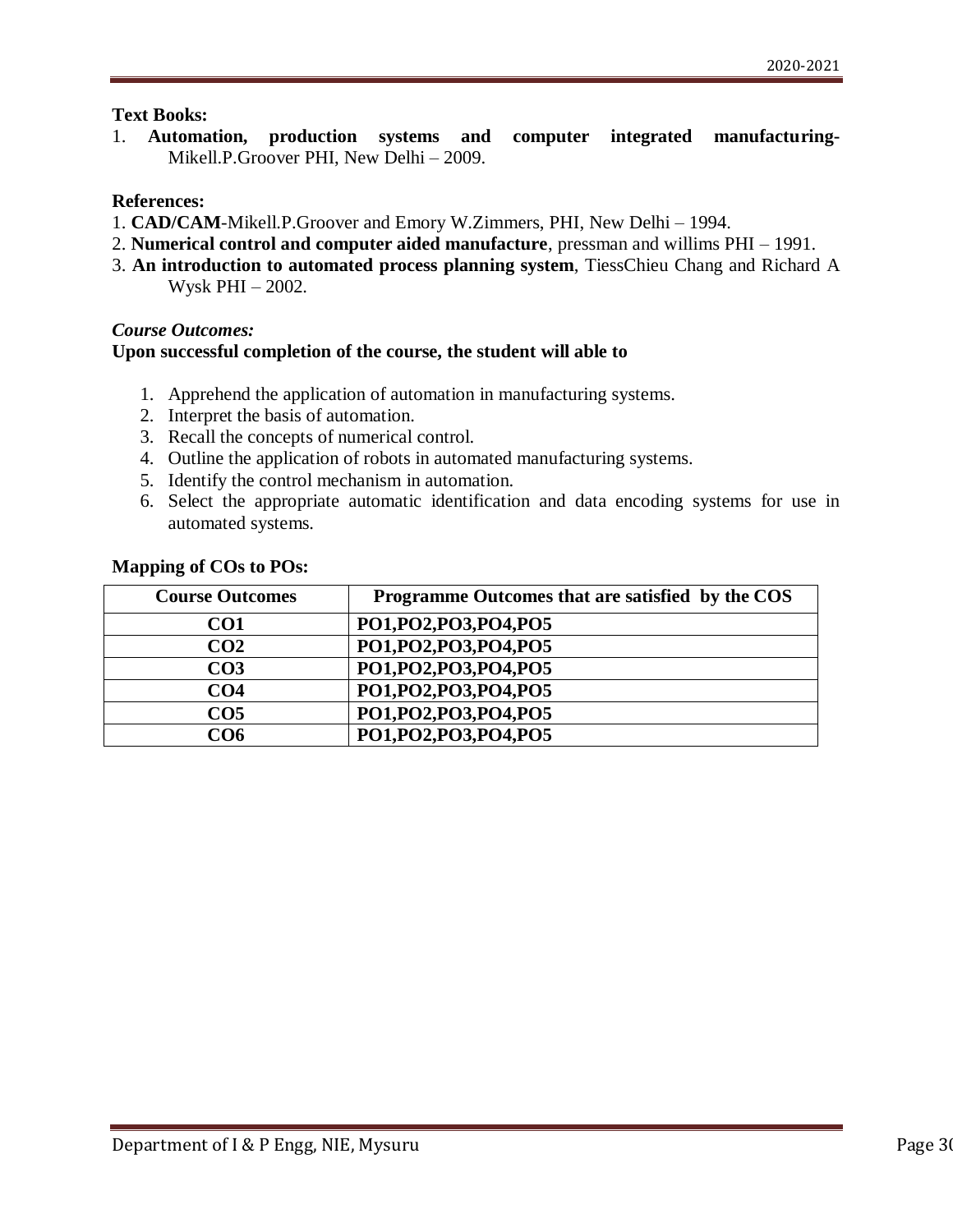*SLE: Case studies on various quality tools.*

*SLE: Case studies on bench marking and QFD*

# **TOTAL QUALITY MANAGEMENT (3:0:0)**

**Course Code :IP 0318 CIE : 50% Marks Hrs/Week : 03 SEE : 50% Marks SEE Hrs : 03 Max. Marks: 100**

#### *Course Objective:*

To understand the quality management imperatives and practice of quality systems, tools and techniques in industries.

#### **Unit 1**

IntroductionofTQM: Definition, basic approach, Gurus of TQM, TQM frame work,awareness,definingquality, historical review ,obstrackles, benefits of tqm

**Leadership :**Definition, characteristics of quality leaders, leadership concept, characteristics of effective people, ethics, The Deming philosophy, role of TQM leaders and varioustheories,implementation,corevalues, concepts, and frame work, strategic planning communication,decisionmaking. **8Hrs**

### *SLE: Role of quality in survival of an organization.*

### **Unit 2**

**Customer satisfaction and Employee Involvement:** customer satisfaction: customer and customer perception of quality, feedback, using customer complaints, service quality, translating needs into requirements, customer retention, case studies.

Employee Involvement – Motivation, employee surveys, empowerment, teams, suggestion system, recognition and reward, gain sharing, performance appraisal, unions and employee involvement, case studies. **8Hrs**

# *SLE: Quality and employee satisfaction*

### **Unit 3**

**Continuous Process Improvement:** Process, the Juran trilogy, improvement strategies, types of problems, the PDSA Cycle, problem-solving methods, Kaizen, reengineering, six sigma, case studies.

**Tools and Techniques:** Benching marking, information technology, quality management systems, environmental management system, and quality function deployment, quality by design, failure mode and effect analysis, product liability, total productive maintenance.

#### **7Hrs**

# **Unit 4**

**Quality Management Tools:** Why Why analysis, forced filed analysis, nominal group technique, affinity diagram, interrelationship diagraph, tree diagram, matrix diagram, prioritization matrices, process decision program chart, activity network diagram.

**6Hrs**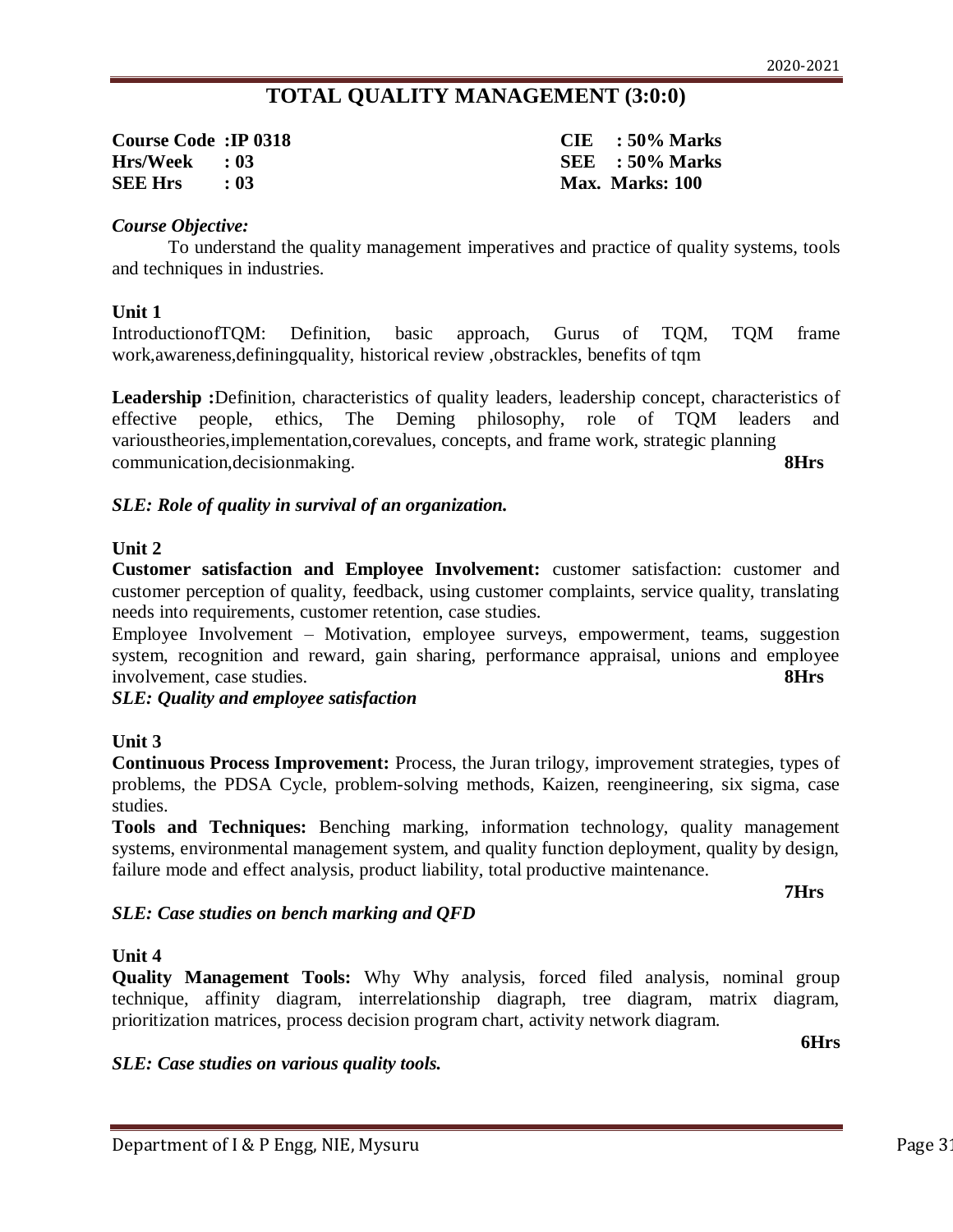**Statistical Process Control:** Pareto diagram, process flow diagram, cause and effect diagram, check sheets, histograms, statistical fundamentals, control charts, state of control, out of control process, control charts for variables, control charts for attributes, scatter diagrams, case studies.

**5Hrs**

# *SLE: Problems on regression and correlation.*

# **Unit 6**

**Building and sustaining performance Excellence in Organizations:** Making the commitment to total quality, organizational culture and total quality, change management, sustaining the quality organization, self-assessment process, implanting ISO 9000, six sigma, a view toward the future.

**Design for six sigma:** Tools for concept developments, tools for design development,Tools for design optimization and tools for design verification. **6Hrs**

# *SLE: Case studies on ISO 14001, ISO 27001and problems on six sigma.*

# **Text books:**

- 1. **Total Quality Management**: Dale H Bester field, Publisher Pearson Education Inc, ISBN: 8129702606, Edition 04/e.
- 2. **Total Quality Management for Engineers:**M.Zairi, ISBN: 1855730243, Publisher: Wood head Publishing.

# **References:**

- 1. **A New American TQM, four revolutions in management,** Shoji Shiba, Alan Graham, David Walden, Productivity press, Oregon, 1990.
- 2. **100 Methods for Total Quality Management.** Gopal k. Kanji and Mike Asher, ISBN:0803977476, Publisher: Sage Publications, Inc., Edition – 1
- 3. **Organizational Excellence through TQM,** H Lal, New age pub, 2008

# *Course Outcomes:*

# **Upon successful completion of the course, the student will be able to:**

- 1. Demonstratethe principles of TQM and importance of their implementation in industry.
- 2. Understand the importance of customer satisfaction and employee involvement in the growth of organization.
- 3. Describe the concept of quality from customer view and motivate the employees towards achievement.
- 4. Imbibe them with knowledge on various tools and techniques of quality management.
- 5. Understand the concepts of statistical process, tools and techniques
- 6. Explain the implantation for  $6 \sigma$  and its importance.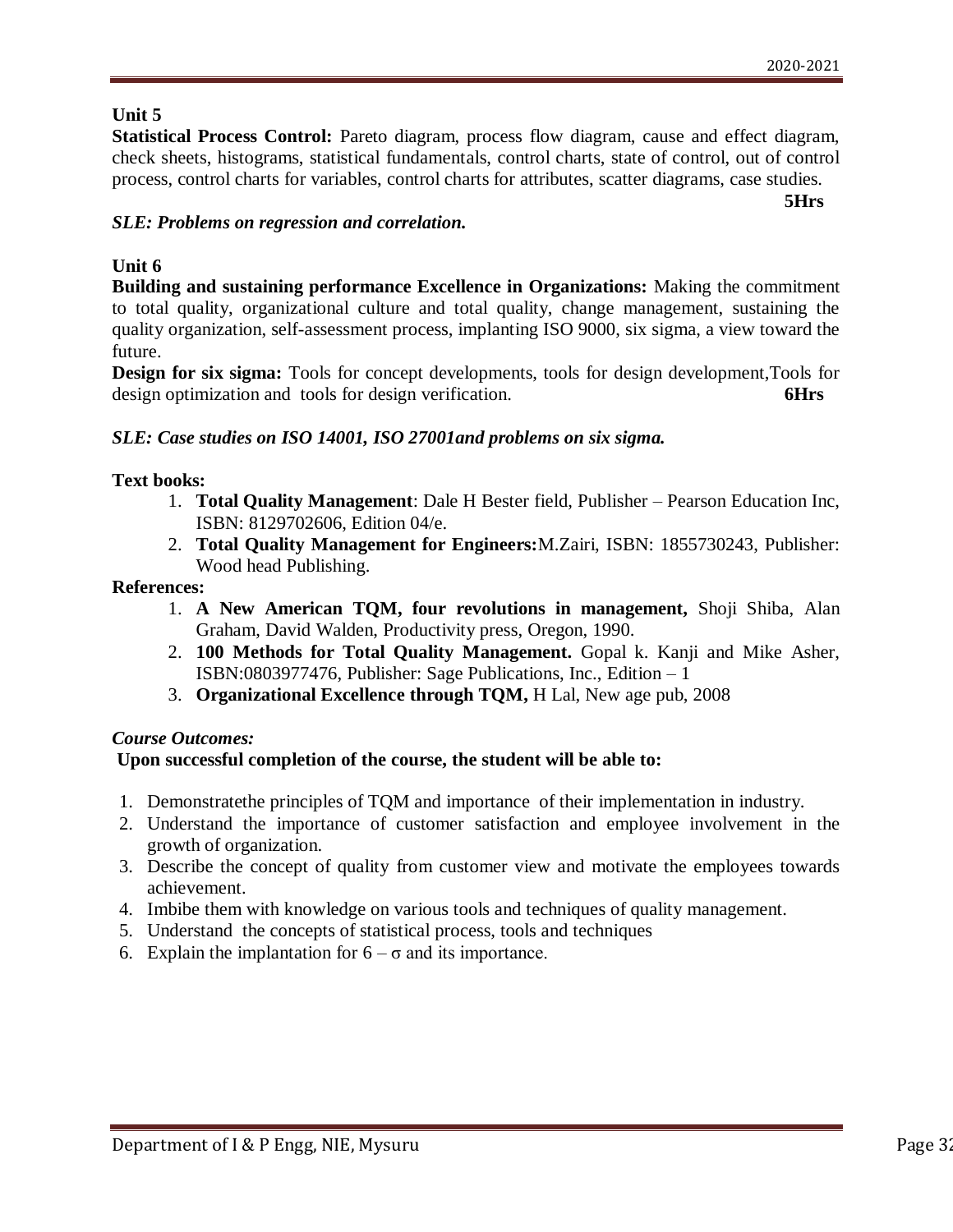| <b>Course Outcomes</b> | Programme Outcomes that are satisfied by the COS |
|------------------------|--------------------------------------------------|
| CO <sub>1</sub>        | <b>PO11</b>                                      |
| CO <sub>2</sub>        | PO11, PO12                                       |
| CO <sub>3</sub>        | <b>PO6,PO7</b>                                   |
| CO <sub>4</sub>        | PO3, PO4                                         |
| CO <sub>5</sub>        | <b>PO4,PO5</b>                                   |
| CO6                    | <b>PO11</b>                                      |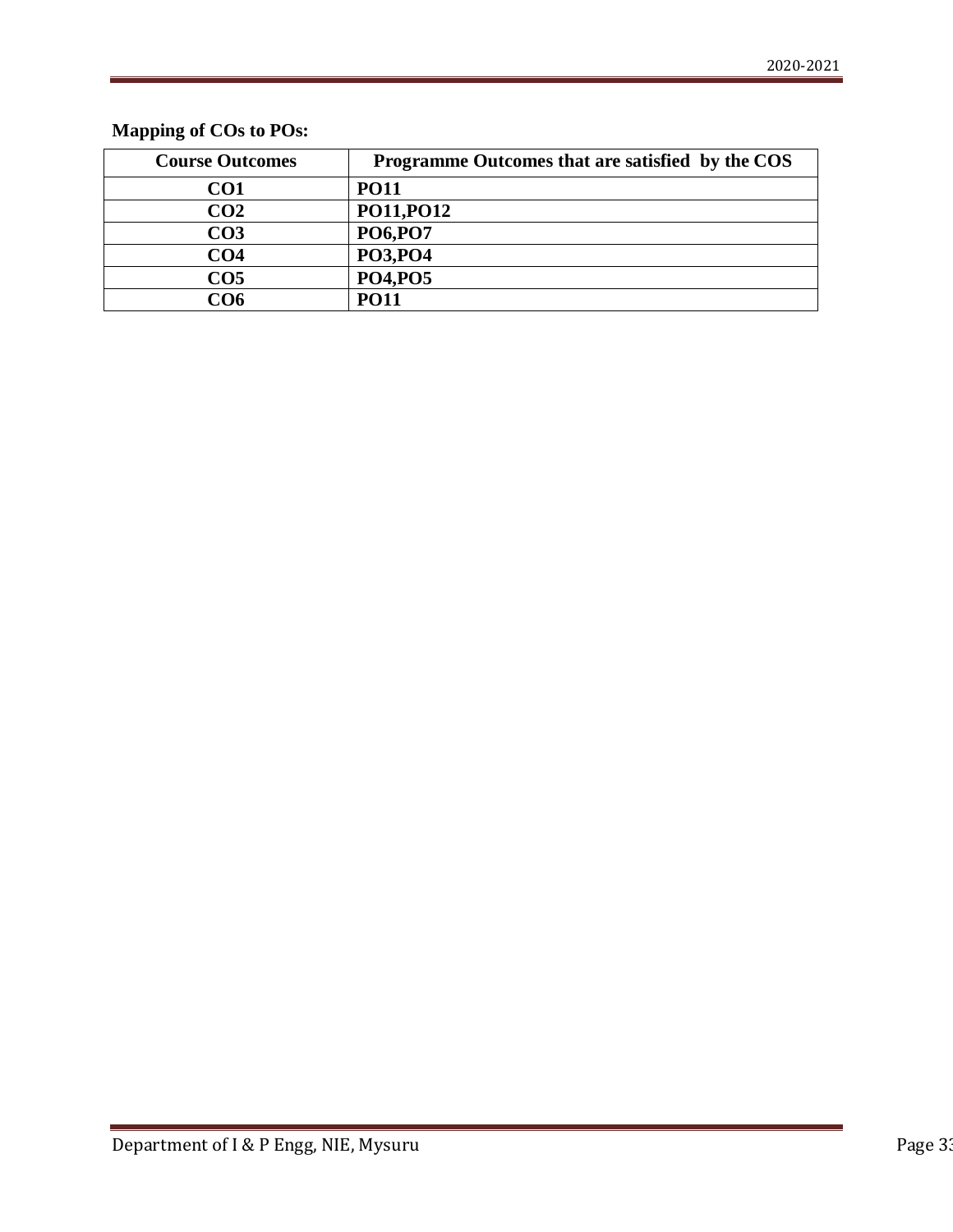# **VIII Semester(Core Courses)**

# **OPERATIONS MANAGEMENT (4:0:0)**

**Course Code : IP0425 CIE : 50% Marks Hrs/Week : 04 SEE : 50% Marks SEE Hrs : 03 Max. Marks: 100**

# *Course Objective:*

This course is designed to address the key operations and logistical issues in service and manufacturing organizations that have strategic as well as tactical implications.

### **Unit 1**

**Operations Management Concepts:** Introduction, historical development, the trend: information and non-manufacturing systems, factors affecting productivity,

**Operations Decision Making:** Introduction, management as a science, characteristics of decisions, framework for decision making, decision methodology, decision support systems, economic models, statistical models. **10Hrs**

*SLE: The environment of operations.* 

### **Unit 2**

**Forecasting Demand:** Forecasting objectives and uses, forecasting variables, opinion and judgmental methods, time series methods, exponential smoothing, regression and correlation methods, application and control of forecasts. **8Hrs**

### *SLE: Forecasting tools used in various types of industries.*

### **Unit 3**

**System Design and Capacity:** Introduction, manufacturing and service systems, design and systems capacity, capacity planning.

**Material and Capacity Requirements Planning:** Overview: MRP and CRP, MRP: underlying concepts, system parameters, MRP logic, capacity planning, capacity anagement, CRP activities.

**8Hrs**

### *SLE: Master scheduling methods*

### **Unit 4**

**Aggregate Planning and Master Scheduling:** Introduction to planning and scheduling, objectives of aggregate planning, aggregate planning methods, master scheduling objectives. **Scheduling and Controlling Production Activities:** Introduction, PAC, objectives and data requirements, scheduling strategy and guidelines, scheduling methodology, priority controls.

 **8Hrs**

*SLE: Capacity control.*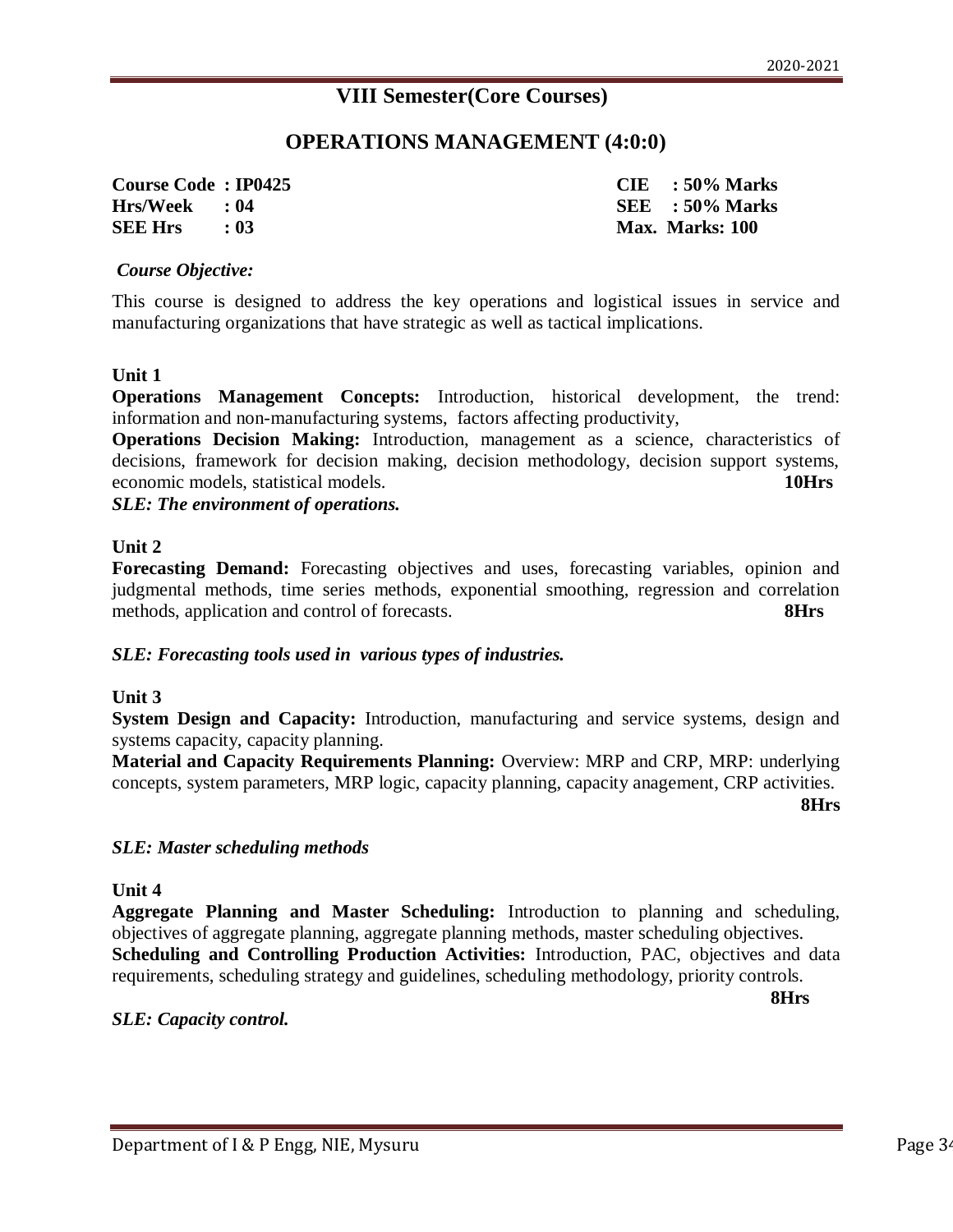**Inventory control**: Introduction, types of inventory, inventory costs, factors involved in inventory analysis, inventory models, purchasing model with no shortage, purchasing model with shortage, manufacturing models with no shortage, manufacturing models with shortage, lead time, safety stock, buffer stock, ABC analysis. **8 Hrs**.

# *SLE: Inventory model with probabilistic demand***.**

# **Unit 6**

**Single Machine Scheduling**: Concept, measures of performance, SPT rule, weighted SPT rule, EDD rule.

**Flow-Shop Scheduling**: Introduction, Johnson's rule forn jobs on 2 and 3 machines. n jobsm machines.

**Job-Shop Scheduling**: Types of schedules, heuristic procedure, scheduling 2 jobs on 'm' machines. **10Hrs**

# *SLE: Minimizing the number of tardy jobs.*

# **Text Books:**

1. **Production and Operations Management** – Pannerselvam. R, PHI , 3nd edition, 2015.

# **References:**

- 1. **Production and Operations Management** Chary, S.N, Tata-McGraw Hill., 5<sup>th</sup> edition, 2013.
- 2. **Operations Management** Lee J Krajewski and Larry P Ritzman, strategy and Analysis, , Pearson Education Asia, 11<sup>th</sup> Edition, 2015.
- 3. **Modern Production/Operations Management** Elwood S Buffa, Manoj K Malhotra, Samir K Srivastava, Rakesh K Sarin, 8<sup>th</sup> edition, Wiley India Ltd 2007.
- 4. **Operations Management** Joseph Monks, Schaum's outline of operations management. 2<sup>nd</sup>Edn, 1996.

# *Course Outcomes :*

# **Upon successful completion of the course, the students will be able to**

- 1. Identify the roles and responsibilities of operations managers in different organizational contexts. Select and apply relevant concepts and tools to optimize the process/production system.
- 2. Demonstrate the skills needed to design and manage change in an organization using qualitative and quantitative tools, with due consideration for impact on human resource Understanding of the global environment of business and use of business tools.
- 3. Optimize productions objective of maximizing profit using qualitative and quantitative techniques in the areas of job design, inventory control, material requirement planning, aggregate planning and scheduling.
- 4. Understand capacity management, apply techniques relating to resource planning, and recommend appropriate actions in a given situation.
- 5. Demonstrate the skill needed to control the inventory.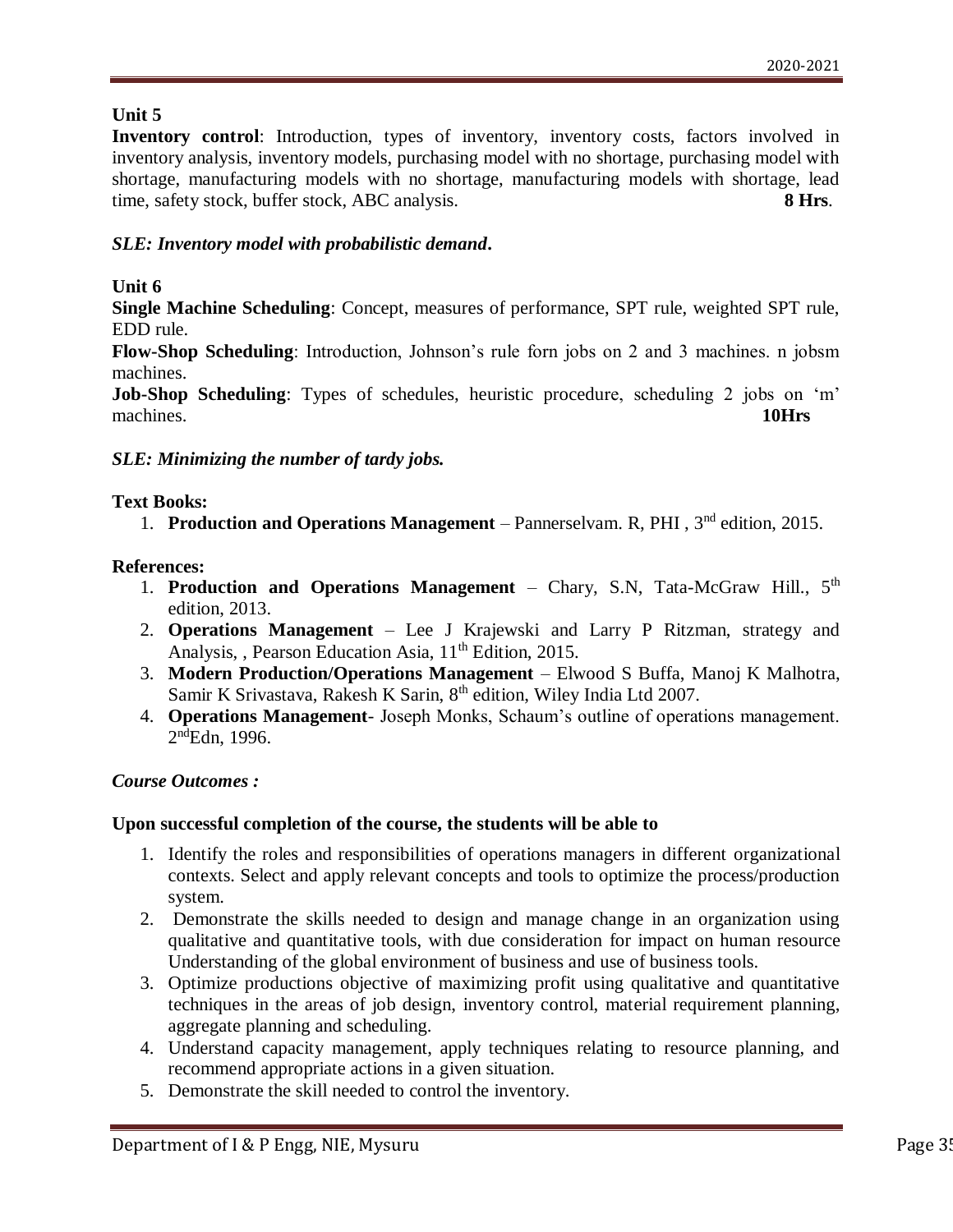6. Describe advanced production models like lean manufacturing, just in time and review their contribution to profit.

| <b>Course Outcomes</b> | Programme Outcomes that are satisfied by the COS |
|------------------------|--------------------------------------------------|
| CO <sub>1</sub>        | <b>PO1, PO2</b>                                  |
| CO <sub>2</sub>        | PO <sub>7</sub>                                  |
| CO <sub>3</sub>        | PO <sub>4</sub>                                  |
| CO <sub>4</sub>        | PO <sub>5</sub>                                  |
| CO <sub>5</sub>        | PO <sub>2</sub>                                  |
| CO6                    | <b>PO11</b>                                      |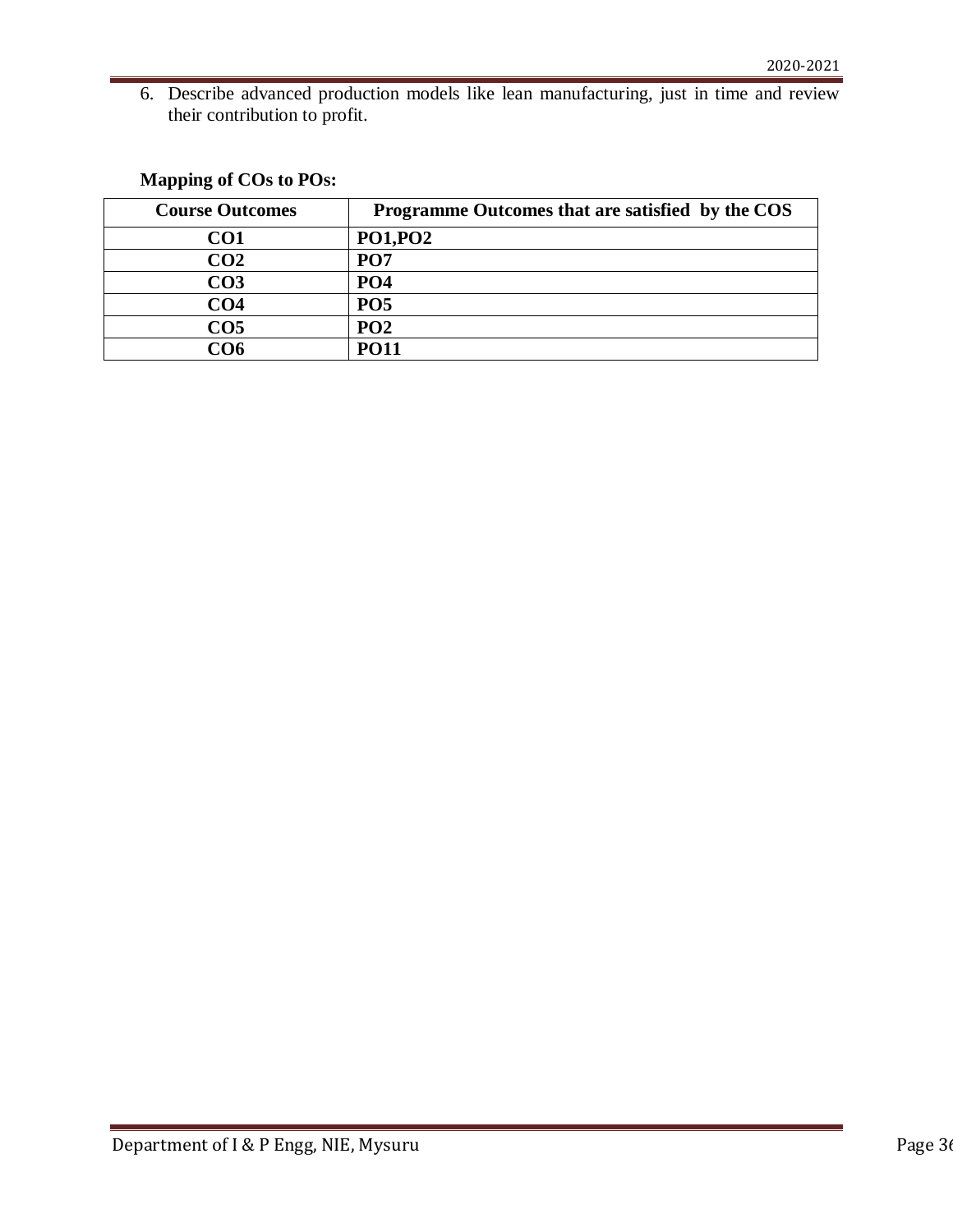# **SEMINAR ON CONTEMOPARY TECHNICAL TOPICS (0:0:2)**

# **Course Code: IP0111 Max.Marks: 50**

 **Hrs/Week : 02** 

# *Course Objective:*

To enable the students to identify their area of interest, making them to carry out literature survey and arrive at a latest topic in the field for presentation.

### **Course Outcomes:**

### **Upon successful completion of the course, the students will be able to**

- 1. Identify contemporary technical topics for presentation.
- 2. Carryout literature survey to comprehend the topic.
- 3. Know the usage of modern tools and techniques.
- 4. Write reports and make effective presentations.
- 5. Understand the impact of engineering solutions on safety, environment and society.

| <b>Course Outcomes</b> | Programme Outcomes that are satisfied by the COS |
|------------------------|--------------------------------------------------|
| CO <sub>1</sub>        | PO1, PO2, PO12                                   |
| CO <sub>2</sub>        | PO1, PO2, PO11, PO12                             |
| CO <sub>3</sub>        | PO1, PO2, PO4, PO5, PO12                         |
| CO <sub>4</sub>        | PO1, PO2, PO3, PO9, PO10                         |
| CO <sub>5</sub>        | PO3,PO6,PO7,PO12                                 |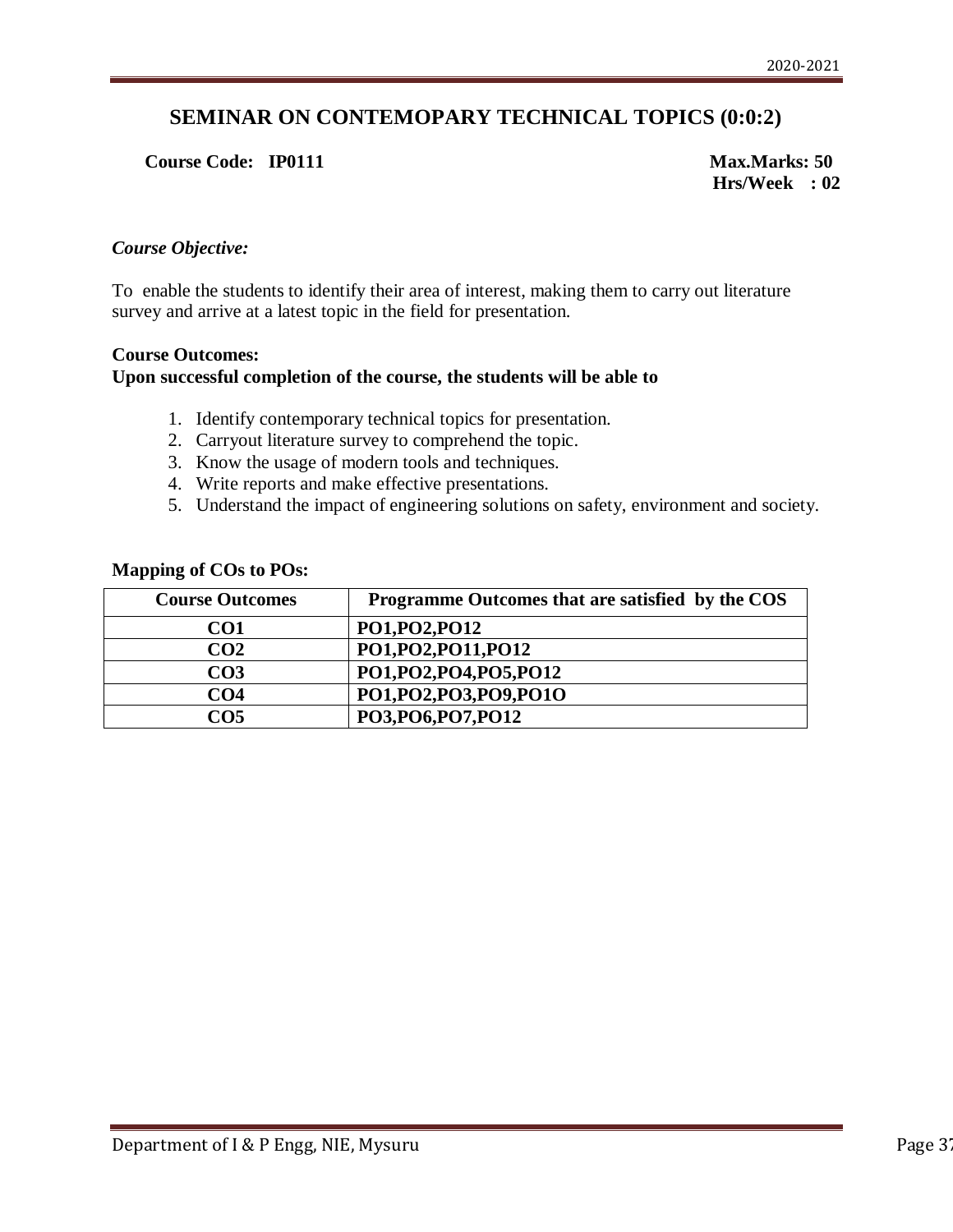# **PROJECT WORK (0:0:12)**

# **Course Code :IP0601 Max. Marks : 100**

**Hrs/Week: 12**

# *Course Objective:*

To initiate innovation, to undergo industrial exposure and develop team building, leadership qualities.

The students continue with the project work, bring the same to logical conclusions and submit a report followed by a seminar on the same..

### **Course Outcomes:**

#### **Upon successful completion of the course, the students will be able to**

- 1. Identify the problem and carryout literature survey so as to comprehend the same.
- 2. Analyze, evaluate, formulate the problem and arrive at optimal solutions using modern tools taking into consideration societal and environmental factors.
- 3. Write comprehensive reports and give presentations.
- 4. Understand the need for team work and develop leadership qualities.

| <b>Course Outcomes</b> | Programme Outcomes that are satisfied by the COS   |
|------------------------|----------------------------------------------------|
| CO <sub>1</sub>        | PO1, PO2, PO3, PO8, PO9, PO10                      |
| CO <sub>2</sub>        | PO1,PO2,PO3,PO4,PO5,PO6,PO7,PO8,PO9,PO10,PO11,PO12 |
| CO <sub>3</sub>        | PO1,PO2,PO3,PO9,PO10                               |
| CO4                    | <b>PO9, PO12</b>                                   |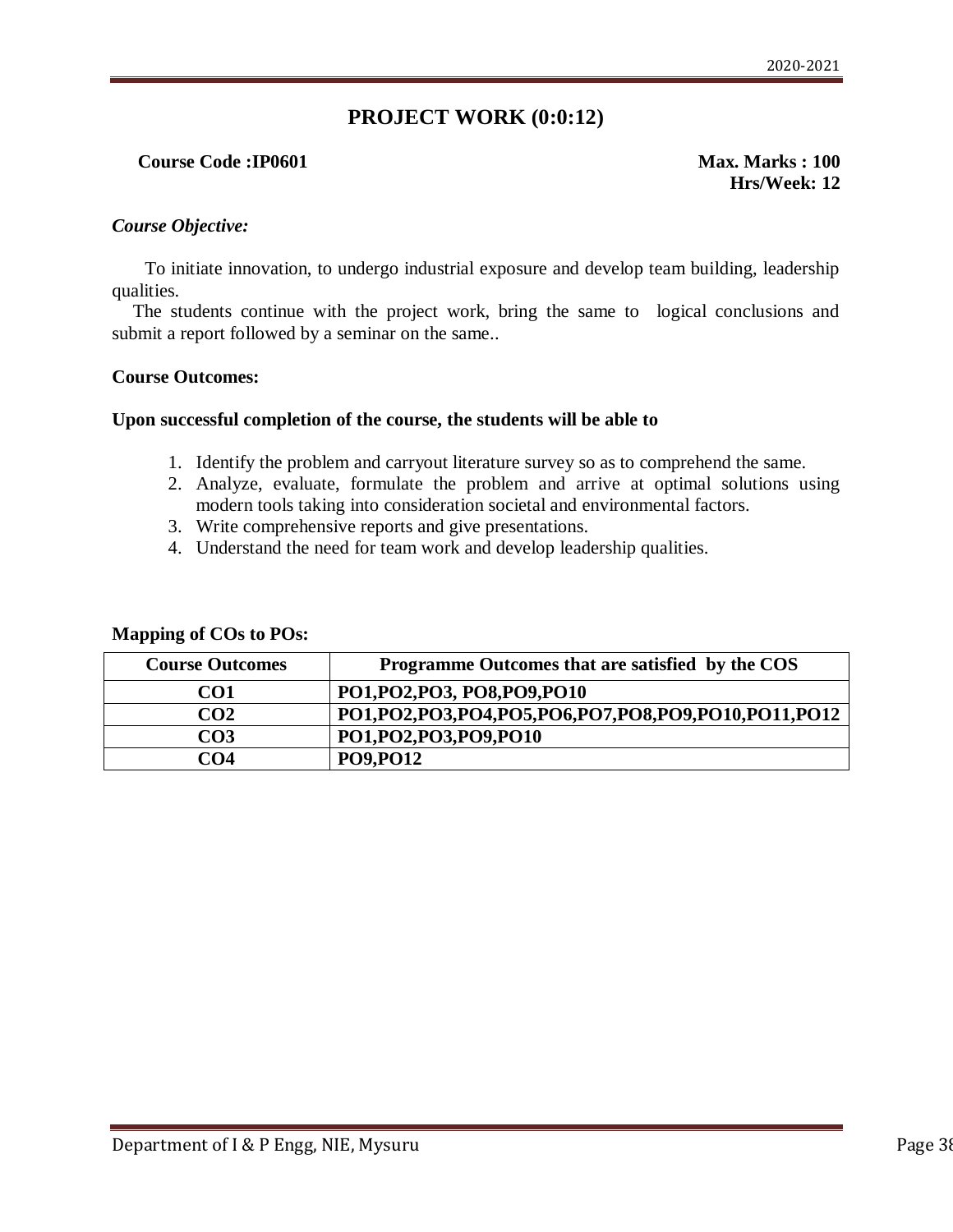# **Electives-IV**

# **DIGITAL MANUFACTURING (3:0:0)**

**Sub Code : IP0334 CIE: 50 % Marks Hrs / Week : 03 SEE: 50 %Marks SEE Hrs :** 3 Hrs **Max. Marks:** 100

#### *Course objectives:*

Is to give an exposure of digital manufacturing and its techniques

### **Unit 1**

**Introduction To Digital Manufacturing**: Definition of digital manufacturing, Operation Mode and Architecture of Digital Manufacturing System.

**CAD Modeling**: Design process and role of CAD, Types and applications of design models, Three dimensional modeling schemes, Wire frames and surface representation schemes, Solid modeling. **8Hrs**

### *SLE: Parametric modeling, Assembly modeling*.

### **Unit 2**

**Computer Aided Manufacturing**: Component modeling, Machine and tool selection, Defining process and parameters, Tool path generation, Simulation, Post processing.

**Reverse Engineering**: Need, Reverse engineering process, Reverse engineering hardware and software. **8Hrs**

### *SLE: Geometric model development*.

### **Unit 3:**

**Concepts Modelers:** Principle, Thermal jet printer, Sander's model market, 3-D printer. Genisys Xs printer HP system 5. **6 Hrs**

### **SLE:** *Object Quadra systems*

**Unit 4:**

**Rapid Tooling:** Indirect Rapid tooling -Silicone rubber tooling –Aluminum filled epoxy tooling Spray metal tooling, Cast kirksite, 3Q keltool, Direct Rapid Tooling Direct. AIM, Quick cast process, Copper polyamide, Rapid Tool, DMILS, Prometal, Sand casting tooling, laminate tooling. **8 Hrs**

**SLE:** *Soft Tooling vs. hard tooling*

### **Unit 5**

**Digital Factory and Virtual Manufacturing**: Introduction, Scope, Methods and Tools Used in Virtual Manufacturing, Benefits. **6Hrs**

### *SLE: Virtual factory simulation*.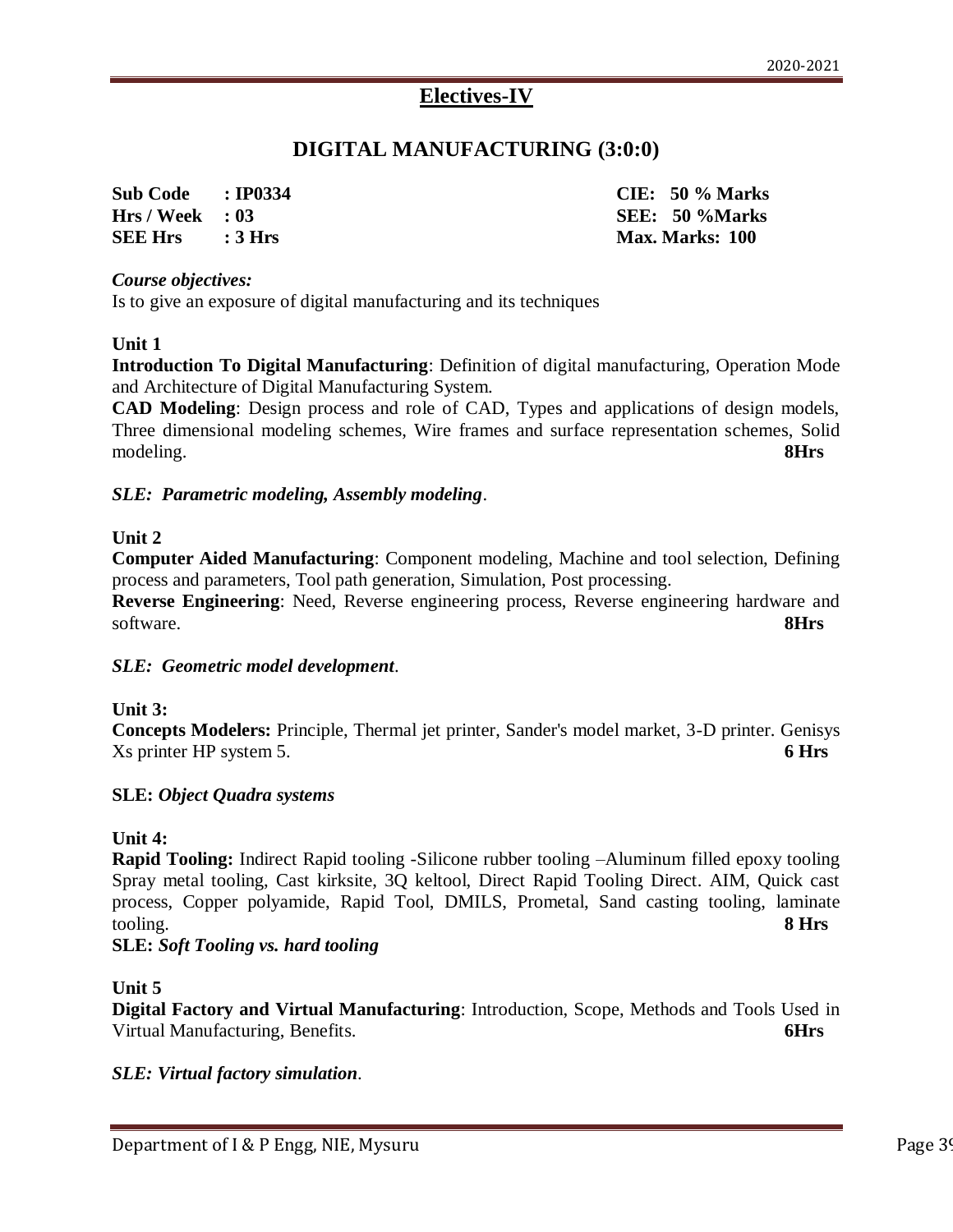**Internet of Things**: Introduction, Applications, IoT data management requirements, Architecture of IoT, Technological challenges, RFID and the Electronic Product Code (EPC) network, The web of things. **6Hrs**

# *SLE: Issues in implementing IoT*.

# **Text Books**:

1. Ibrahim Zeid and Sivasubramanian R, "CAD/CAM - Theory and Practice", Tata McGraw Hill Education, 2011.

2. Vinesh Raja and Kiran J Fernandes, "Reverse Engineering- An Industrial Perspective", Springer-Verlag, 2008

3. Pham D T and Dimov S S, "Rapid Manufacturing: The Technologies and Applications of Rapid Prototyping", Springer-Verlag, 2001.

4. Gerard Jounghyun Kim, "Designing Virtual Systems: The Structured Approach", Springer, 2005.

5. Adrian McEwan and Hakim Cassimally, "Designing the internet of things", Wiley, 2013.

# *Course Outcomes:*

# **Upon successful completion of this course, the student will be able to:**

- 1. Comprehend the growth of digital manufacturing and their advantages.
- 2. Understand CAM and reverse engineering
- 3. Evaluate different Concept Modellers.
- 4. Distinguish direct and indirect tooling systems for Rapid Prototyping.
- 5. Understand digital factory and virtual manufacturing
- 6. Comprehend the importance of Internet of Things

| <b>Course Outcomes</b> | Programme Outcomes that are satisfied by the COS |
|------------------------|--------------------------------------------------|
| CO <sub>1</sub>        | PO1, PO2, PO3                                    |
| CO <sub>2</sub>        | PO1, PO2, PO3                                    |
| CO <sub>3</sub>        | <b>PO1, PO2</b>                                  |
| CO <sub>4</sub>        | PO1, PO2, PO3, PO4, PO5                          |
| CO <sub>5</sub>        | PO1, PO2, PO3, PO4, PO5                          |
| CO6                    | PO1,PO2,PO3,PO4,PO5                              |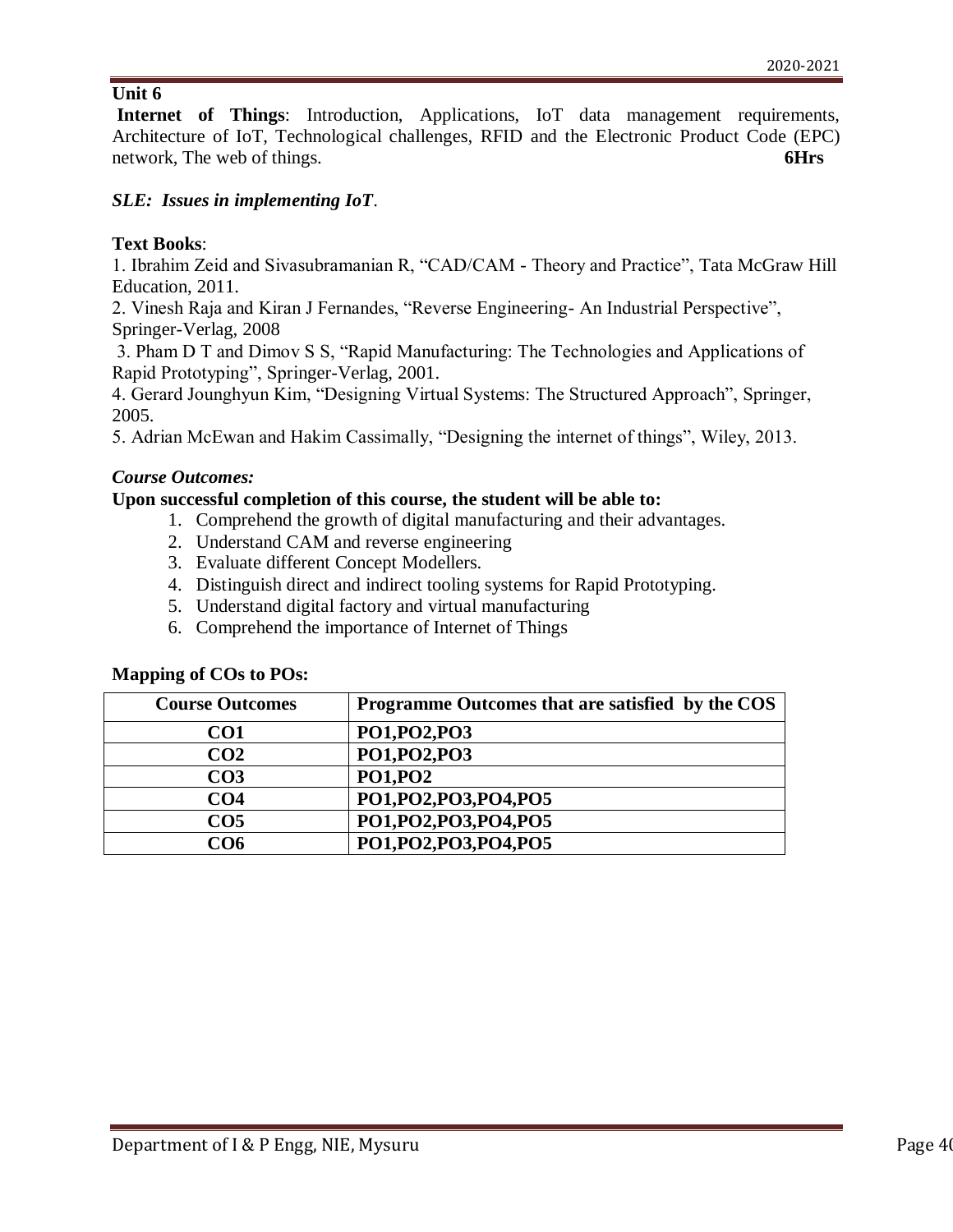# **MACHINE TOOL DESIGN (3:0:0)**

| Course Code: IP 0319 |  | $CIE$ : 50% Marks  |
|----------------------|--|--------------------|
| $Hrs/Week$ : 03      |  | $SEE = 50\%$ Marks |
| $SEE Hrs$ : 03       |  | Max. Marks: 100    |

#### *Course Objective:*

To make students understand the principles of machine tool components design such as machine tool structures, guide ways and power - screws, spindles and spindle supports and the like.

#### **Unit 1**

**Introduction to machine tool drives and mechanisms:**working and auxiliary motions in machine tools, parameters defining working motions of a machine tool, machine tool drives, mechanical transmission and its elements, hydraulic transmission and its elements. general requirements of machine tool design.

**Cutting force analysis and power requirement:** Cutting force analysis and power requirement in turning, milling, drilling and broaching operation (with simple problems).

**8Hrs**

#### *SLE:Technico-Economical prerequisites for undertaking the design of new machine tool.*

#### **Unit2**

**Regulation of Speed and Feed rates:** Aim of speed and feed regulation, stepped regulation of speed, design of speed box, design of feed box, determining the number of teeth of gears, stepless regulation of speed and feed rates,hydrualic, electrical and mechanical stepless regulations. **8Hrs**

# *SLE: Classification of speed and feed boxes.*

### **Unit3**

**Design of Machine Tool Structures:** Functions of machine tool structures and their requirements, design criteria for machine tool structures, materials for machine tool structures, static and dynamic stiffness, profiles of machine tool structures, basic design procedure for machine tool structures. design of beds, design of columns, design of housings, design of bases and tables. **8Hrs**

### *SLE: Design of Cross rails, arms, saddles and carriages, design of rams.*

#### **Unit4**

**Design of guideways and power screws:** functions and types of guideways, design of slideways, design criteria and calculations for slideways, design of anti friction guideways, design of aerostatic slideways, design of power screws. **6Hrs**

### *SLE: Protecting devices for slideways.*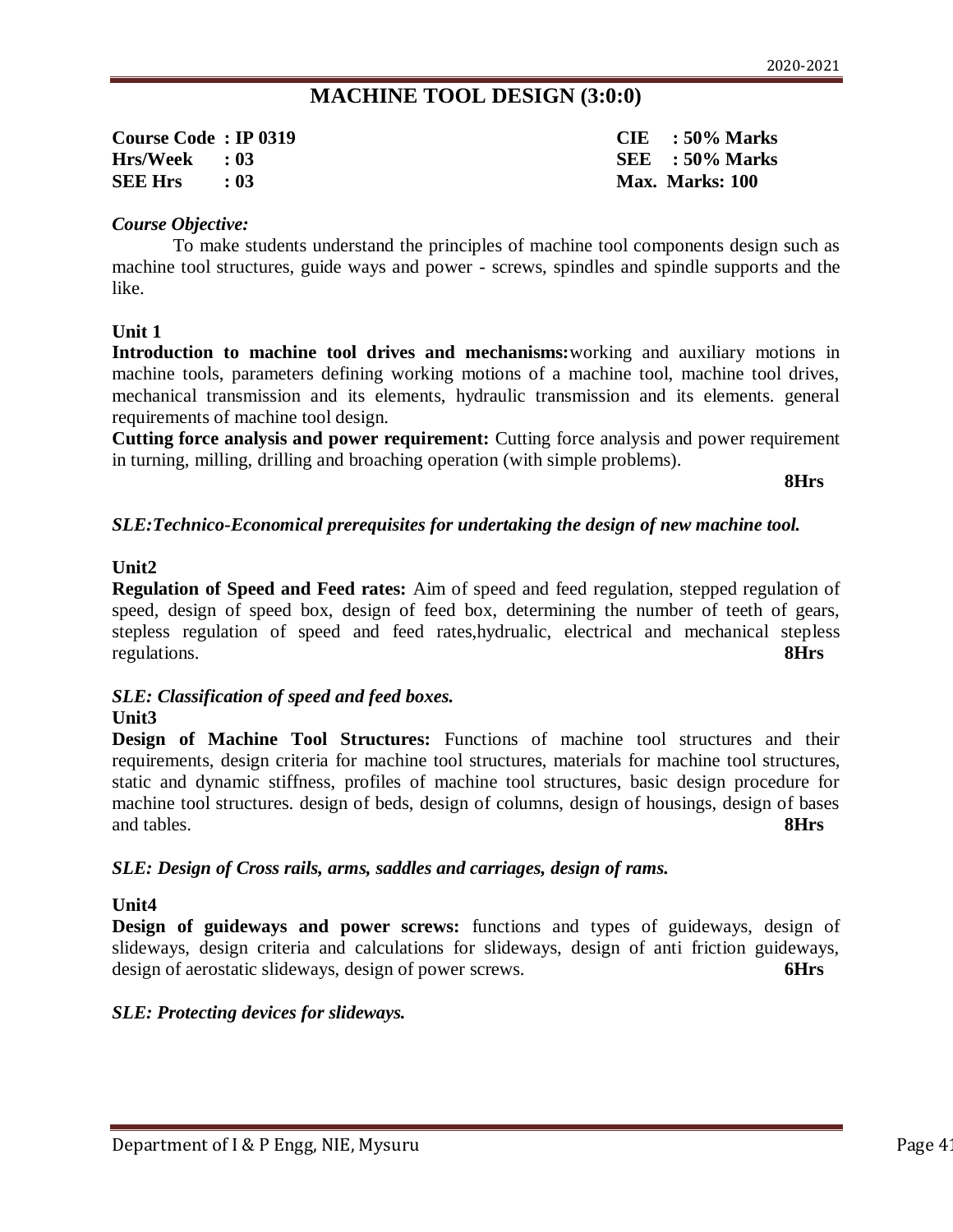**Design of Spindles and Spindle Supports:** Functions of spindle unit and requirements, materials of spindles, effect of machine tool compliance on machining accuracy, design calculations of spindles, antifriction bearings. **6Hrs**

# *SLE: Sliding bearings.*

# **Unit 6**

**Dynamics of Machine Tools:** Concept of dynamic cutting process, physical causes of chatter and vibrations, types of chatter, stability charts, chatter vibrations – lathes – drilling machines – grinding machines – milling machines, different methods for avoiding machine tool chatter and vibrations. **6Hrs**

# *SLE: Ergonomic considerations.*

# **Text Books:**

1. **"Machine Tool Design"** by N.K.Mehta, , Tata McGraw-Hill, 2nd edition, 2008

# **References:**

1. "**Design of Machine Tools and Numerical Control"**byS.K.Basu and D.K.Pal**,**  Oxford, 6<sup>th</sup>edition, 2014.

2. **Principles of Machine Tools** by Sen and Bhattacharya, Oxford I.B.M Publishing, 2006.

# **Course Outcomes:**

# **Upon successful completion of the course, the students will be able to**

- 1. Know the general requirement for machine tool design understanding the cutting forces and power requirement for various machining operations.
- 2. Understand the mechanism of stepped and stepless- regulation of speeds and feeds.
- 3. Explain the design procedure for machine tool structures like beds, columns, housings etc.
- 4. Design the guide ways and power screws of machine tools.
- 5. Carry out design calculations for spindles.
- 6. Explain the dynamics of machine tool structures.

| <b>Course Outcomes</b> | Programme Outcomes that are satisfied by the COS |
|------------------------|--------------------------------------------------|
| CO <sub>1</sub>        | PO1, PO2, PO3                                    |
| CO <sub>2</sub>        | PO1, PO2, PO3                                    |
| CO <sub>3</sub>        | <b>PO1, PO2</b>                                  |
| CO <sub>4</sub>        | PO1, PO2, PO3, PO4, PO5                          |
| CO <sub>5</sub>        | PO1, PO2, PO3, PO4, PO5                          |
| CO6                    | PO1,PO2,PO3,PO4,PO5                              |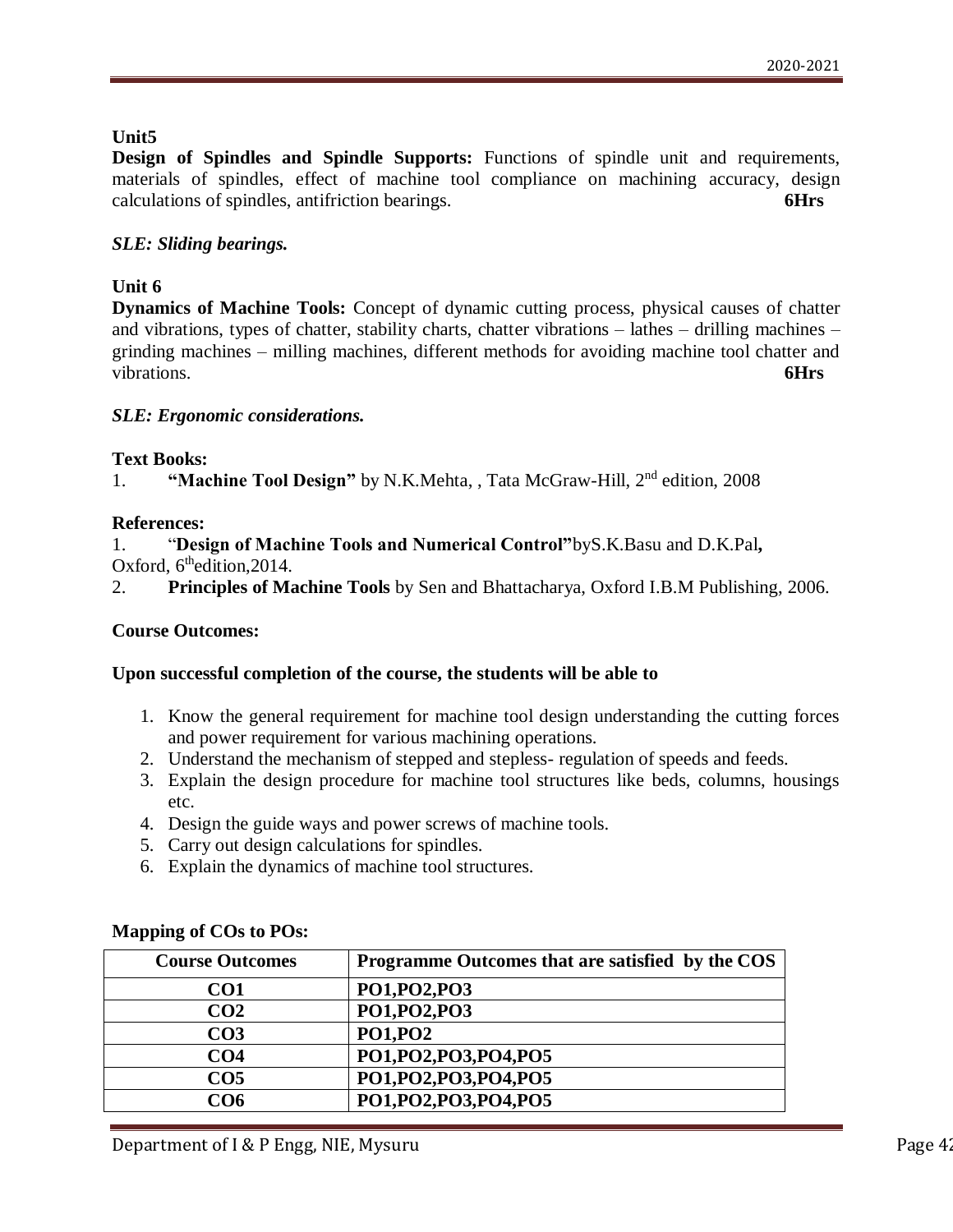# **JOINING PROCESSES AND NON DESRUCTIVE TESTING (3:0:0)**

**Course Code : IP0335 CIE : 50% Marks Hrs/Week : 03 SEE : 50% Marks SEE Hrs : 03 Max. Marks: 100**

*Course Objective:*

To make students aware of latest welding surface techniques and their applications; also to introduce different destructive and non destructive methods of inspection of welds.

# **Unit 1**

**Metal surfacing and spraying:** Introduction, wear modes, types of surfacing process and procedure , selection of surfacing process and material, , applications, Introduction to metal spraying, types,sprayng techniques with oxyfuel and plasma coating charecterestics and evaluation,applications. **8Hrs**

# *SLE: Electric arc wire spraying method.*

# **Unit 2**

**Welding in space and low gravity Environment:** Need, principle of operation of electron beam welding, gas tungsten arc welding and their applications, metallurgy of these welds.

### *SLE: Advantages and limitations of gravity welds.*

### **Unit 3**

Solid state Welding: Introduction to solid state welding, Friction welding, ultrasonic welding, diffusion welding, principle of operation and applications, advantages and limitations.

**7Hrs**

### *SLE: Principles of explosive welding.*

### **Unit 4**

**Welding of plastic and composites:** Principle of welding plastics,common weldable plastics, welding joint design, surface preparation, plastic welding processes, principle of operation, equipment.Applications,methods of welding composites,induction welding, ultrasonic welding, gas tungsten arc welding (GTAM),Magnetically impelled arc butt welding (MIAB)

**7Hrs** 

### *SLE: Advantages, limitations and of plastic welding.*

### **Unit 5**

**Introduction to nondestructive testing:**Need , selection of ND methods, visual inspection, liquid penetration inspection, magnetic particle inspection,ultrasonic inspection procedure, pulse echo techniques,through transmission system,resonance system. **6Hrs**

### *SLE: A, B and C scanning methods.*

**6Hrs**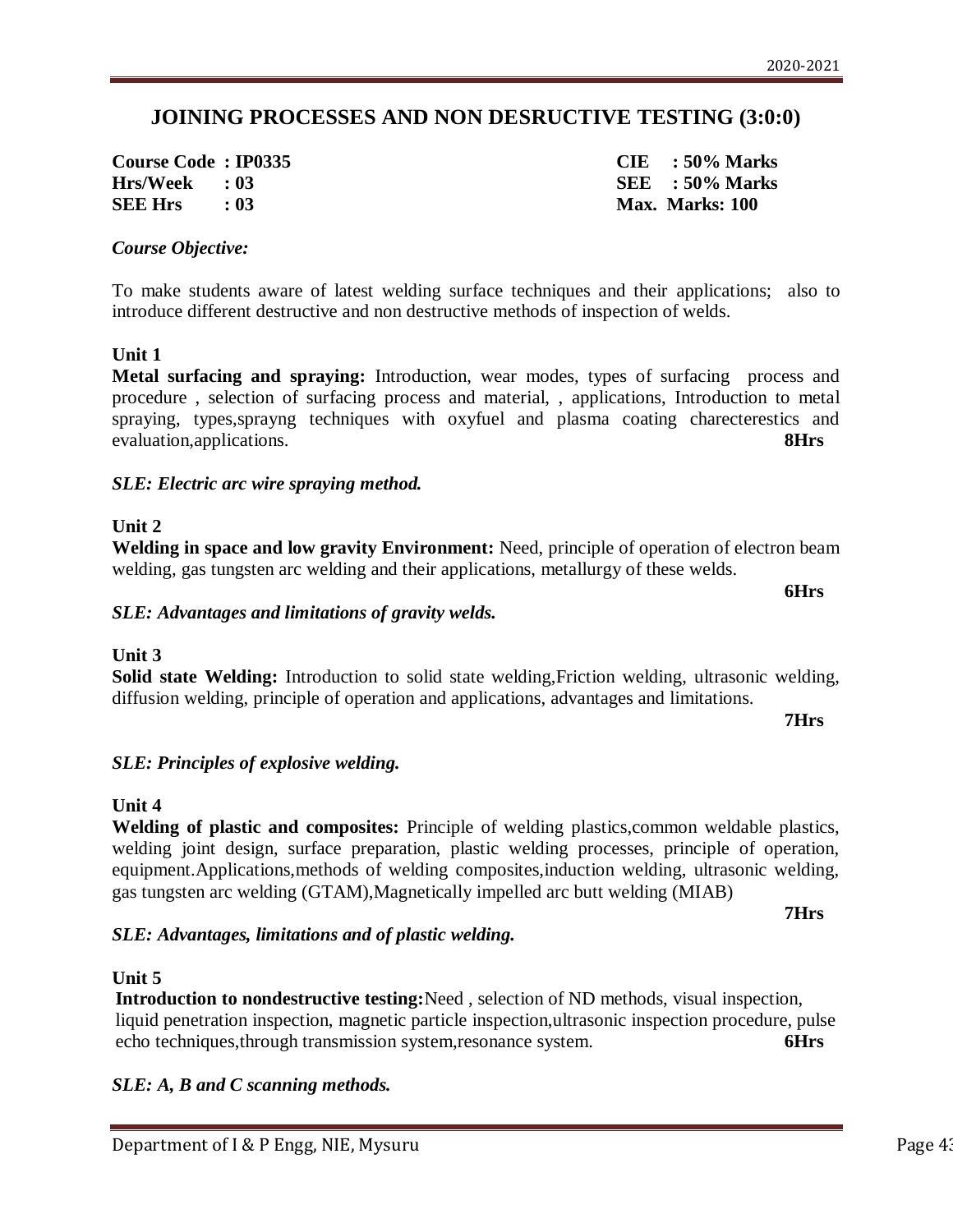**Radiographic Inspection:** Principles, radiation sources, x-rays and gamma rays, X rays tubes, radio graphic films, inspection of welds. **7Hrs**

# *SLE: Electron neuron radiography applications.*

# **Text books:**

- **1. Welding Engineering and technology –**Dr.R.S.Parmar,-khanna publications, 2nd edition,2015.
- **2. A Textbook of welding technology-**O.P.Khanna-Dhanpat rai and sons. Revised edition, 2015.

# **References:**

- **1. ASM Hand book-vol-6,** welding, brazing and soldering. 10<sup>th</sup> reprint 2013.
- **2. Non destructive testing –**McGonagall J.J.,- Garden and Reach, Newyork(Latest edition).
- **3. Welding and welding technology-**Richard L Little, 27th reprint 2005 Mc Graw –HILL, Inc.
- **4. ASM Hand book-vol-6A,** Welding Fundamentals & processes 2011.

# **Course outcomes:**

# **Upon successful completion of the course, the students will be able to**

- 1. Understand the need for metal surfacing thermal spraying and explain the spraying methods for producing the same .
- 2. Explain the various methods of welding to be used in space and low gravity simulations.
- 3. Identify the type of solid state welding techniques to be used for specific applications and know the procedure of the same.
- 4. Explain the various methods of plastic welding and procedure.
- 5. Understand the need for non-destructive testing of welds and know the procedure to conduct the same.
- 6. Explain in depth radiographic inspection of welds.

| <b>Course Outcomes</b> | Programme Outcomes that are satisfied by the COS |
|------------------------|--------------------------------------------------|
| CO <sub>1</sub>        | <b>PO1, PO2</b>                                  |
| CO <sub>2</sub>        | <b>PO1, PO2</b>                                  |
| CO <sub>3</sub>        | <b>PO1, PO2</b>                                  |
| CO <sub>4</sub>        | <b>PO1, PO2</b>                                  |
| CO <sub>5</sub>        | <b>PO1, PO2</b>                                  |
| CO6                    | <b>PO1, PO2</b>                                  |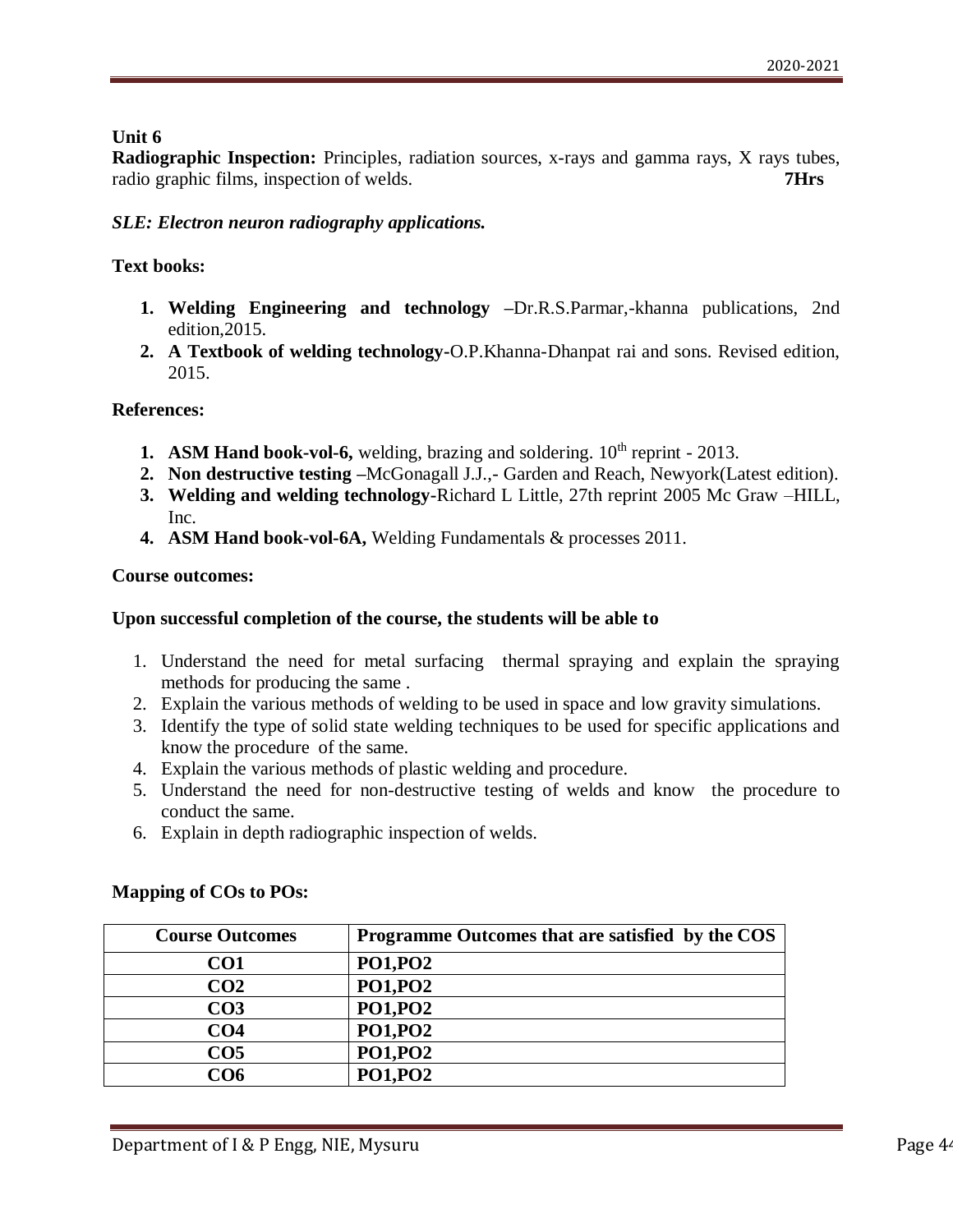# **PRODUCT DESIGN AND DEVELOPMENT (3:0:0)**

**Course Code : IP0322 CIE : 50% Marks Hrs/Week : 03 SEE : 50% Marks SEE Hrs : 03 Max. Marks: 100**

# *Course Objective:*

Students will learn to develop different design concepts of a product and will select an appropriate concept for further development.

# **Unit 1**

**Introduction to Product Development process and organizations:** characteristics of successful product development, product development team, challenges of product development, generic development process, concept development, variants of generic product development process.Product development organization. **7Hrs**

# *SLE: Characteristics of different organizational structures.*

# **Unit 2**

**Product Planning:** The product planning process: identify opportunities evaluate and prioritize projects, allocate resources and plan timing, complete pre-project planning, reflect on the results and the process. **6Hrs**

### *SLE: A Case study on product planning.*

### **Unit 3**

**Identifying Customer Needs:** Gather raw data from customers, interpret raw data in terms of customer needs, organize the needs into a hierarchy, establish the relative importance of the needs, reflect on the result and the process. **6Hrs** 

*SLE:Hierarchical list of primary and secondary customer needs for different products.*

# **Unit 4**

**Product Specifications:** Specifications, specifications established, establishing target specifications: Prepare the list of metrics, collect competitive benchmarking information, set ideal and marginally acceptable target values, refelect on the results and the process, Setting the final specifications: develop technical models of the product, develop a cost model of the product, refine the specifications, making trade-offs where necessary, flow down the specifications as appropriate, reflect on the results and the process. **8Hrs** 

# *SLE: Preparation of final specifications using the list of metrics for any product.*

# **Unit 5**

**Concept Generation and Selection:** The activity of concept generation: clarify the problem, search externally, Search internally, explores systematically, reflect on the solution and the process.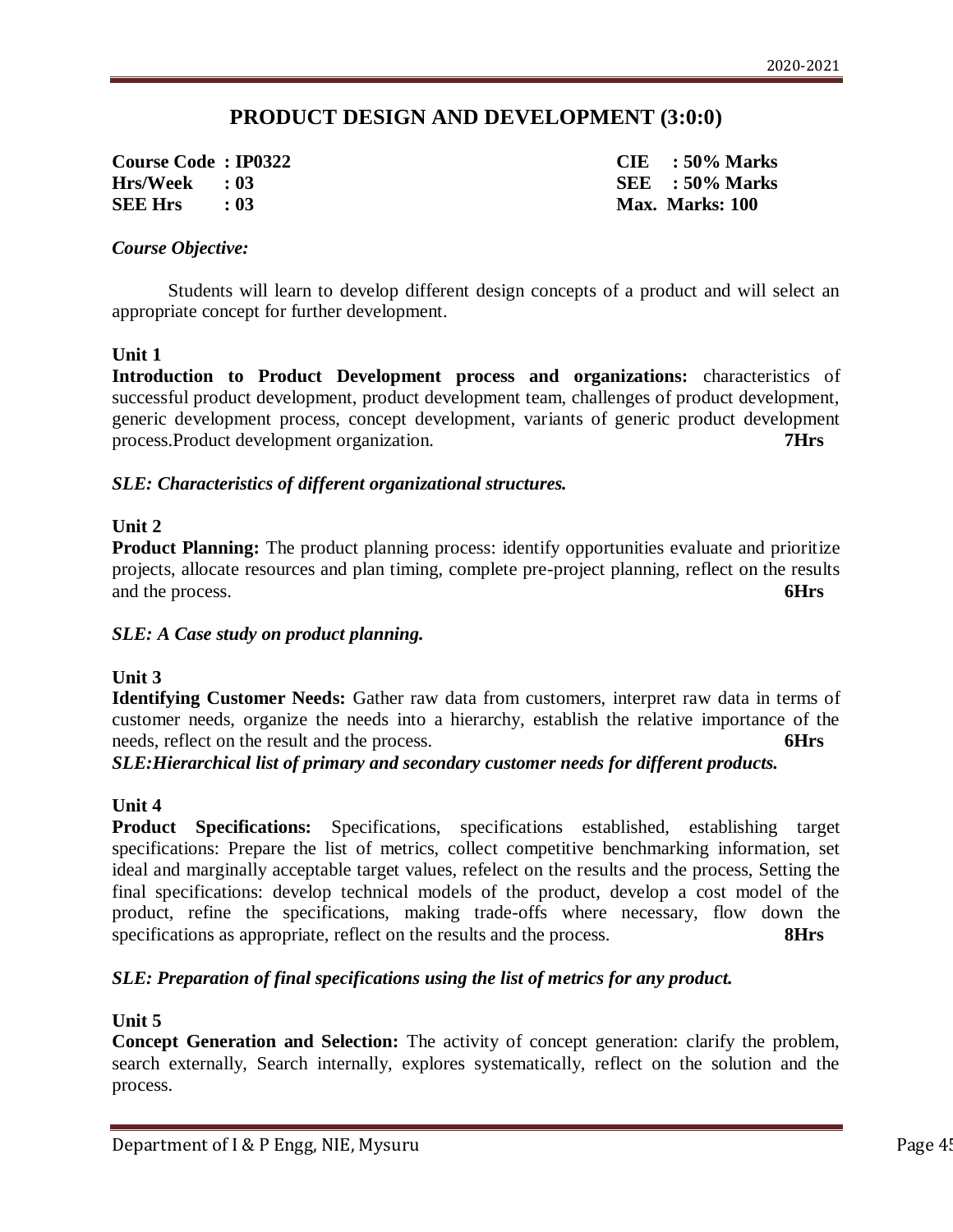**Concept Selection**: Concept in an integral part of the product development process, all terms are some method for choosing a concept, a structured method offers several benefits, overview of methodology, concept screening, concept scoring. **8Hrs**

# *SLE: Concept selection methods be used to benchmark evaluate existing product.*

# **Unit 6**

**Concept testing:** Concept testing steps, Define the purpose of the concept test, choose a survey population, choose a survey format, communicate the concept, measure customer response, interpret the results, reflect on the result and the process.

**Product Architecture:** Implication of the architecture, establishing the architecture, delayed differentiation, platform differentiation. **7Hrs** 

# *SLE:Related system – level design issues.*

### **Text book:**

1. **Product design and development** – Karl T Ulrich, Steven D Epinger, and Anita Goyal, Tata McGraw Hill, 4<sup>th</sup>Edn. 2015.

### **References:**

- 1. **The Mechanical Design Process** David G. Ullman, Tata McGraw Hill, 4thEdn. 2011.
- 2. **Engineering Design** George E. Dieter, Linda C. Schmidt, McGraw Hill, 4<sup>th</sup>Edn. 2013.
- 3. **Engineering by Design** Gerald Voland, Pearson Education, 2ndEdn. 2012.

### **Course Outcomes:**

# **Upon successful completion of the course, the students will be able to**

- 1. Explain the characteristics and process of product development
- 2. Demonstrate the product planning, evaluating and allocation of resources.
- 3. Identify the importance of customer needs.
- 4. Establish the product specifications and set the final specifications based on identified customer needs.
- 5. Develop different concepts and select the appropriate one for further design.
- 6. Develop techniques for testing of generated concepts and product architecture.

| <b>Course Outcomes</b> | Programme Outcomes that are satisfied by the COS |
|------------------------|--------------------------------------------------|
| CO <sub>1</sub>        | <b>PO1, PO12</b>                                 |
| CO <sub>2</sub>        | PO <sub>1</sub>                                  |
| CO <sub>3</sub>        | PO1, PO2, PO5                                    |
| CO <sub>4</sub>        | PO1, PO2, PO3, PO5                               |
| CO <sub>5</sub>        | PO1, PO2, PO3, PO5                               |
| CO <sub>6</sub>        | PO1,PO2,PO3,PO4,PO5                              |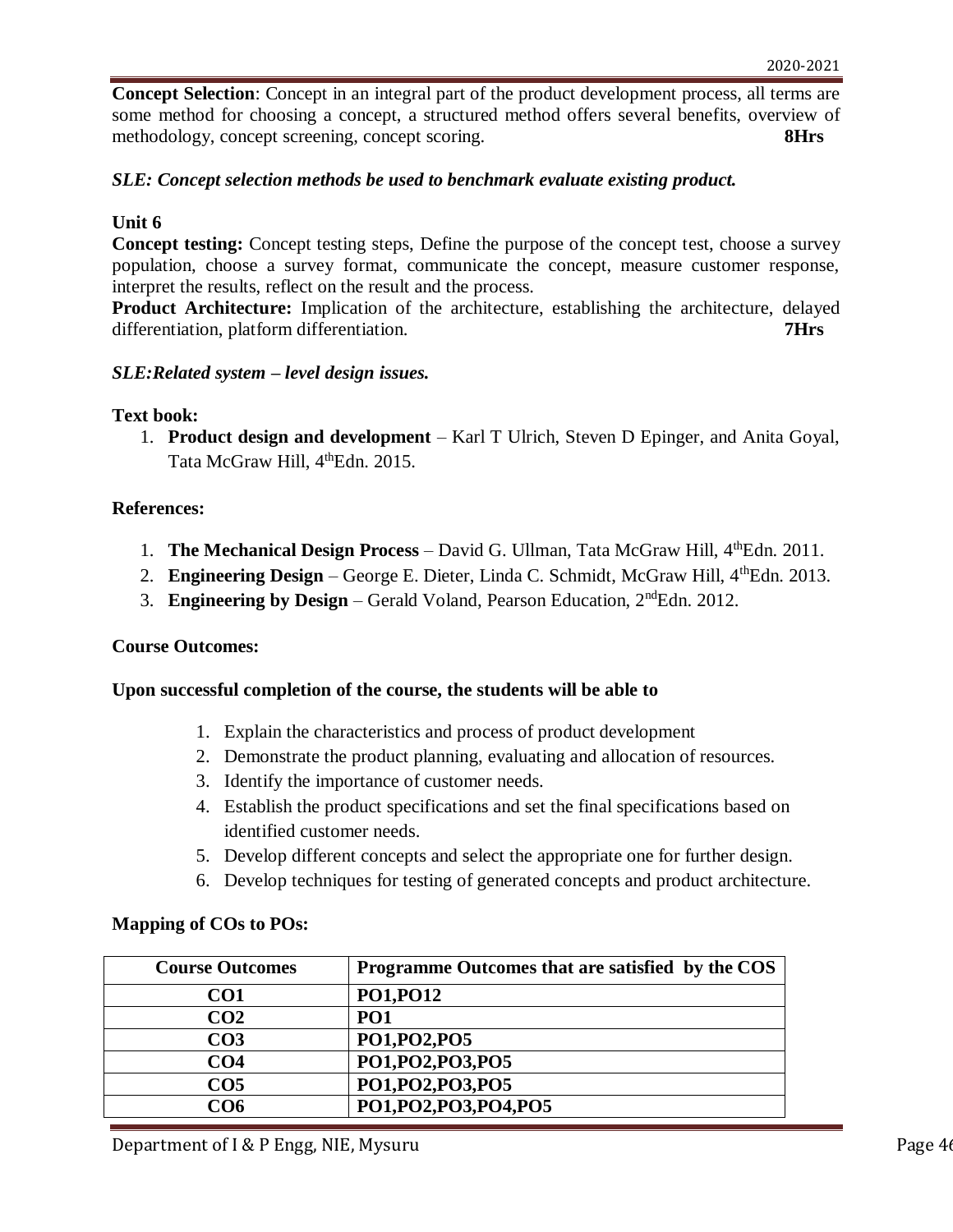# **Elective - V**

# **MANAGEMENT INFORMATION SYSTEM (3:0:0)**

**Course Code : IP 0324 CIE : 50% Marks Hrs/Week : 03 SEE : 50% Marks SEE Hrs : 03 Max. Marks: 100**

### *Course Objective:*

Students will learn different information systems and technology used in a business analysis and understand different decision support systems.

#### **Unit 1**

**Foundation Concepts:** Foundation of information systems in business – information systems and technologies, applications, development and management, competing with information technology. **8Hrs**

*SLE:Fundamentals of strategic advantage, using information Technology for strategic advantage*.

#### **Unit 2**

**Review of information Technologies:** Computer hardware , computer systems, end user and enterprise computing. computer peripherals: input, output, and storage technologies, computer software , application software: end user applications, system software. **5Hrs**

#### *SLE: Computer system management.*

### **Unit 3**

Data resource management, technical foundations of database management. 6Hrs

### *SLE:Managing data resources.*

#### **Unit 4**

**Business Applications:** The internet worked E-business enterprise, the internet, intranets and extranets in business, enterprise communication and collaboration, electronic business systems, cross functional E-business systems functional E- business systems, electronic commerce systems, electronic commerce fundamentals, commerce applications and issues, E-business decision support system, artificial intelligence, technologies in business. **8Hrs**

### *SLE: Decision support in E-business.*

### **Unit 5**

**Development Process:** Developing E-business strategies, E-business planning fundamentals, implementing E-business strategies, Developing E-business solutions,developing E-business systems, implementing E-business systems. **8Hrs**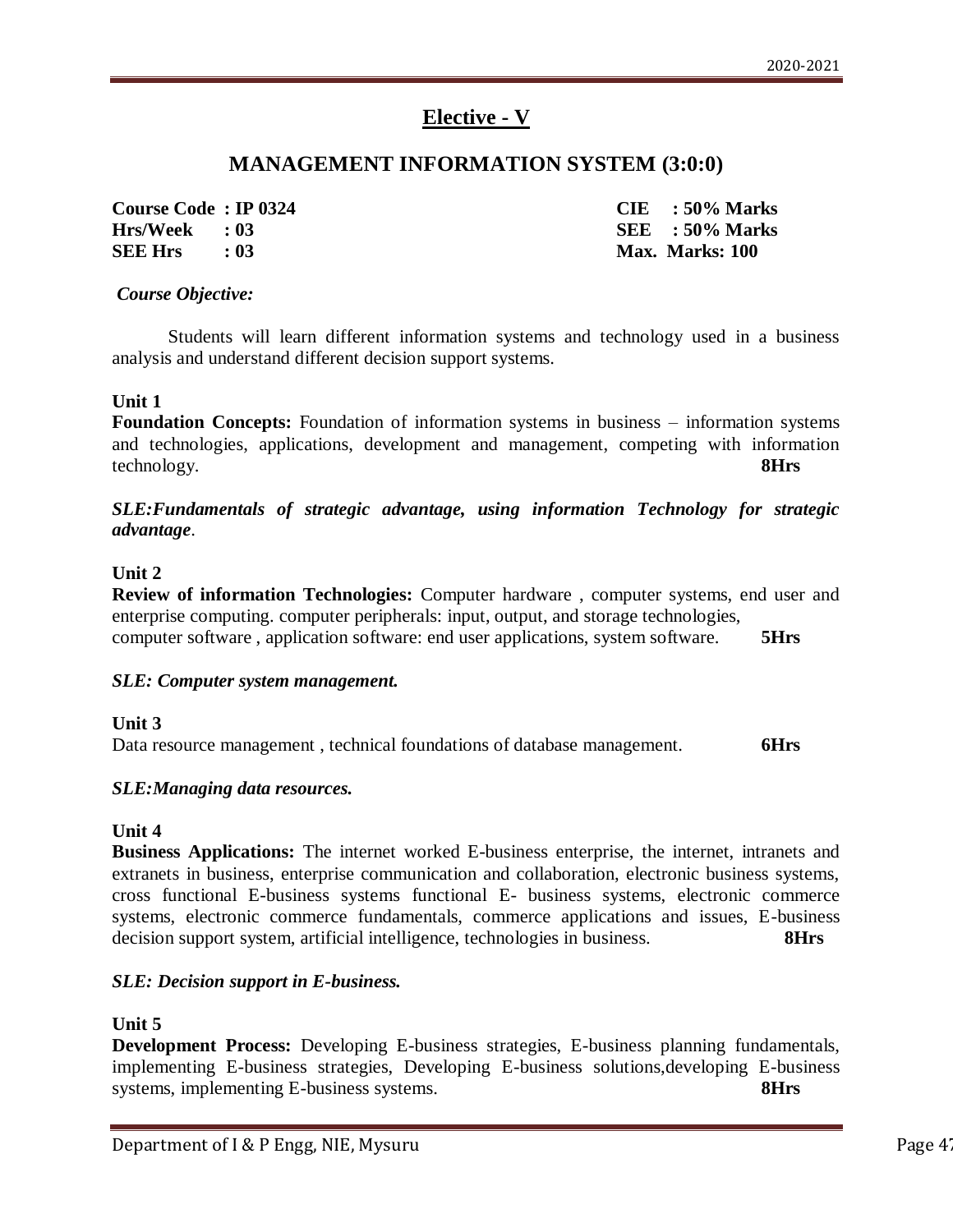# *SLE: E-business planning fundamentals*

# **Unit 6**

**Management Challenges:** Security and ethical challenges of E-business, security, ethical and societal challenges of E-business, security management of E-business, enterprise andglobal management of E-business technology,managing E-business technologies. **7Hrs** 

# *SLE: Global E-business Technology Management.*

# **Text Books:**

- 1. **Management Information Systems** by W.S.Jawadekar TMH Publishing, 1998 Edition.
- 2. **Management Information Systems Managing information technology in the internet worked enterprise** –James A O'Brien, Tata McGraw Hill publishing company limited, 2002,  $5<sup>th</sup>$  edition.

# **References:**

- 1. **Management Information Systems** Laudon and Laudon, PHI publishing.
- 2. **Management Information Systems** S.Sadagopan PHI Publishing.
- 3. **Information System for Modern Management** by G.R.Murdick, PHI Publishing.

# **Course Outcomes:**

# **Upon successful completion of the course, the students will be able to**

- 1. Explain the foundation concepts in information system technologies and E-business application.
- 2. Identify the computer hardware and software including business application software.
- 3. Interpret the new content on data resource management, data warehouses and data mining.
- 4. Illustrate how internet, intranet and extranet are used in E-business enterprises to support electronic business and commerce, team and enterprise collaboration and business decision making.
- 5. Develop and implementing E-business strategies and systems using several strategic planning and application development approaches.
- 6. Explain the challenges of E-business technologies and strategies, including security and ethical challenges and global IT management.

| <b>Course Outcomes</b> | Programme Outcomes that are satisfied by the COS |
|------------------------|--------------------------------------------------|
| CO1                    | PO1                                              |
| CO <sub>2</sub>        | PO2                                              |
| CO <sub>3</sub>        | PO <sub>5</sub>                                  |
| CO4                    | PO1, PO5, PO10                                   |
| CO <sub>5</sub>        | <b>PO1, PO2</b>                                  |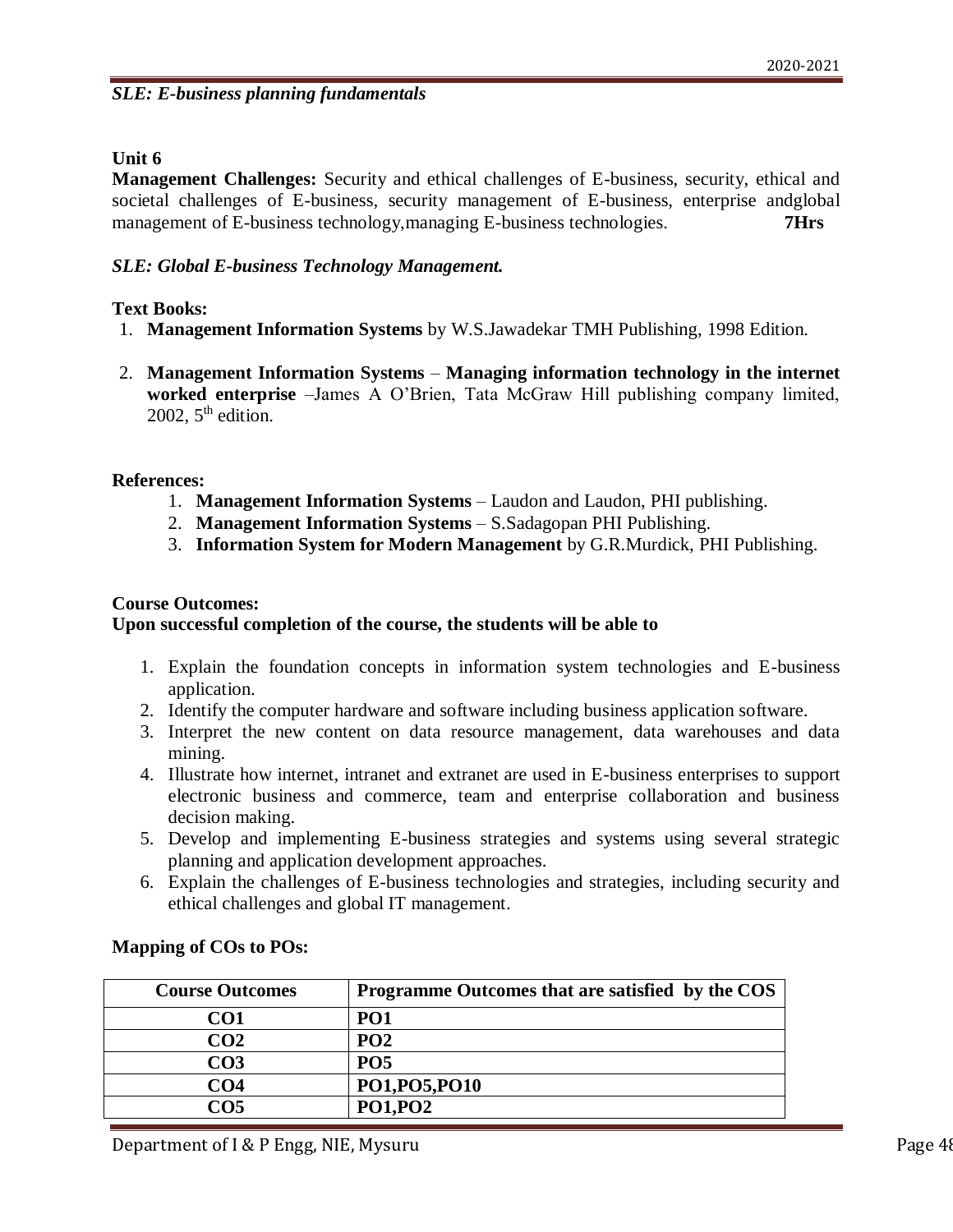#### **CO6 PO7,PO8,PO10**

# **INDUSTRIAL DESIGN AND ERGONOMICS (2:2:0)**

| Course Code: IP 0320 |  | $CIE$ : 50% Marks |
|----------------------|--|-------------------|
| $Hrs/Week$ : 04      |  | $SEE$ : 50% Marks |
| $SEE Hrs$ : 03       |  | Max. Marks: 100   |

#### *Course Objectives:*

To introduce principles of industrial design and ergonomics facilitating the achievement of improved efficiency of man and machine.

# **Unit 1**

**Introduction:** An approach to industrial design, Elements of design structure for industrial design in engineering application in modern manufacturing systems

**Ergonomics and Industrial Design**: Introduction to ergonomics, communication system, general approach to the man-machine relationship, human component of work system, machine component of work system, local environment-light, heat, sound. **8Hrs**

### *SLE: Design of layouts.*

### **Unit 2**

**Ergonomics and Production:** Ergonomics and product design, anthropometric data and its applications in ergonomic, working postures, body movements, work station design, chair design. **8Hrs**

### *SLE: Design and drawing of workstations.*

### **Unit 3**

**Displays:** Design principles of visual displays, classification, quantitative displays, qualitative displays, check readings, situational awareness, representative displays, design of pointers, signal and warning lights, colour coding of displays, design of multiple displays.

**Controls:** Design considerations, controls with little efforts – push button, switches, rotating knobs. controls with muscular effort – hand wheel, crank, heavy lever, pedals. design of controls in automobiles, machine tools. **6Hrs**

### *SLE: Design and Drawing of domestic and Industrial displays and controls.*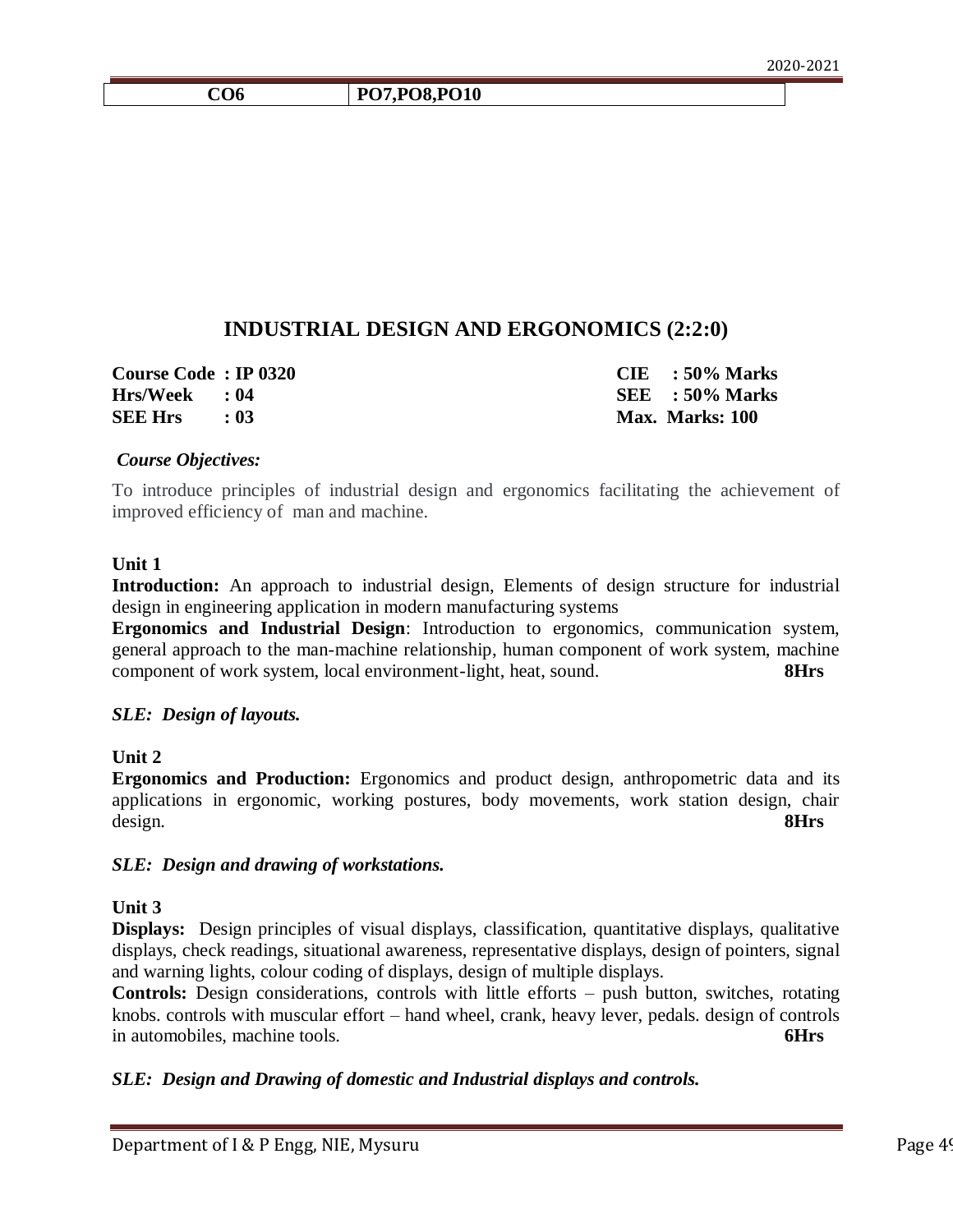**Visual Effects of Line and Form:** The mechanics of seeing, psychology of seeing, figure on ground effect. gestalt's perceptions – simplicity, regularity, proximity, wholeness. optical illusions, influences of line and form. **8Hrs**

# *SLE: Parts of Eye, structure of cones and rods*

# **Unit-5**

**Colour:** Colourand light, colour and objects, colour and the eye – after image, colour blindness, colour constancy, colour terms – colour circles, munselcolour notation, reactions to colour and colour combination – colour on engineering equipments, colour coding, psychological effects, colour and machine form, colour and style. **6Hrs**

#### *SLE: Use of colours in Industries.* **Unit-6**

**Aesthetic Concepts:** Concept of unity, concept of order with variety, concept of purpose, style and environment, aesthetic expressions – symmetry, balance, contrast, continuity, proportion. style – the components of style, house style, style in capital good. **6Hrs**

# *SLE: Golden ratio and Use of aesthetics in design.*

# **Text book:**

1. Introduction to Ergonomics R.C.Bridger, McGraw Hill Publications.3<sup>rd</sup>Edn, 2008.

# **References books:**

- 1. Human factor Engineering Sanders and McCormick McGraw Hill Publications.  $7<sup>th</sup>$ Edn. 1993
- 2. Mayall W.H. "Industrial design for Engineers", London Hiffee books Ltd., 1988.
- 3. Brain Shakel (Edited), "Applied Ergonomics Hand Book", Butterworth scientific. London 1988.

# **Course Outcomes:**

# **Upon successful completion of the course, the students will be able to**

- 1. Demonstrate familiarity with theoretical concepts explaining human cognitive functioning relating to the study of work.
- 2. Evaluate situations and recommend appropriate designing of work place.
- 3. Understand and apply ergonomic principles to design displays and controls for safer, efficient and effective utilization.
- 4. Recognize and value the diversity of human vision in product design.
- 5. Identify and use appropriate colours in workplace layout and engineering equipment design.
- 6. Apply aesthetic concepts for designing products.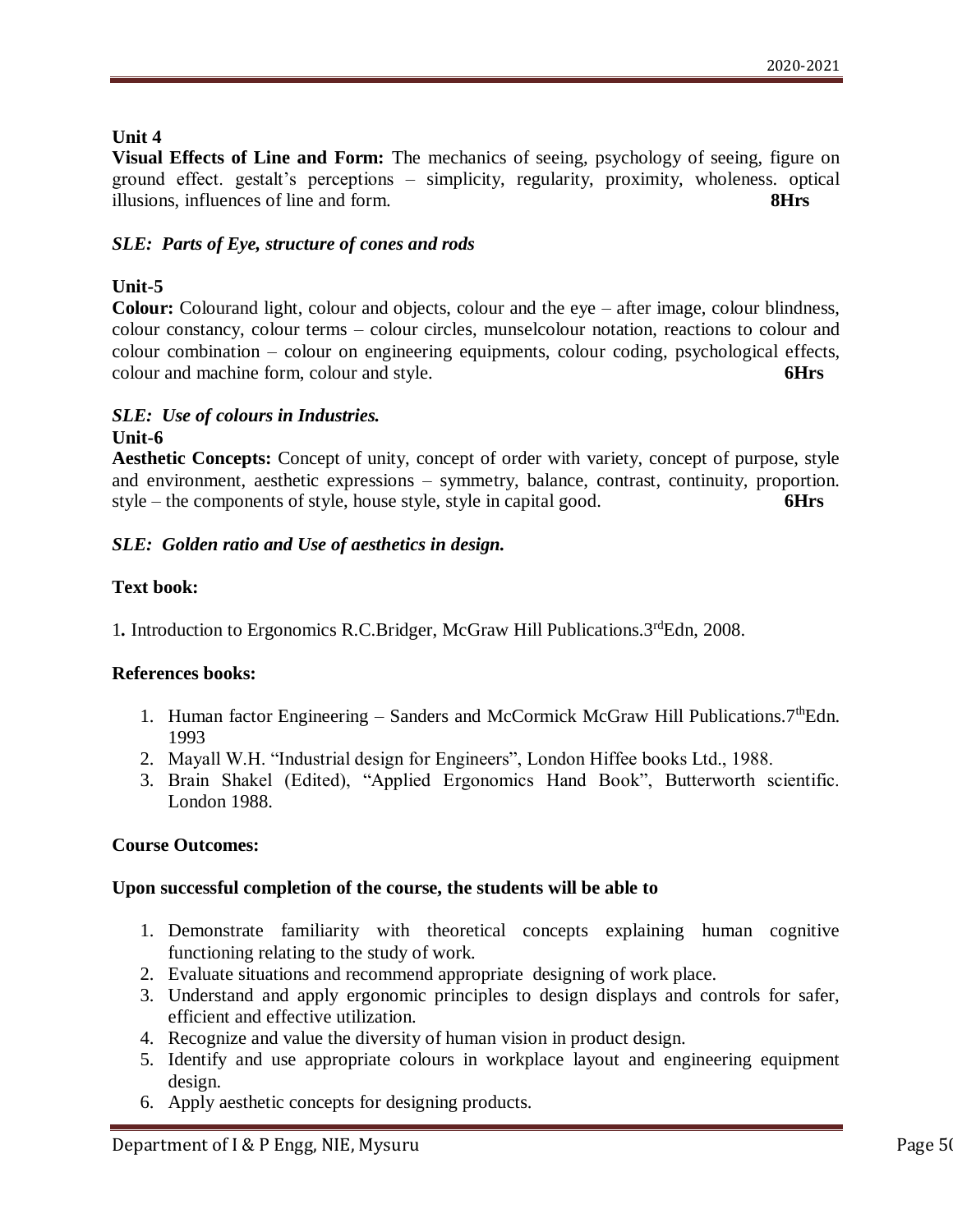| <b>Course Outcomes</b> | Programme Outcomes that are satisfied by the COS |
|------------------------|--------------------------------------------------|
| CO1                    | PO <sub>1</sub>                                  |
| CO <sub>2</sub>        | PO <sub>3</sub>                                  |
| CO <sub>3</sub>        | <b>PO3</b>                                       |
| CO <sub>4</sub>        | PO <sub>5</sub>                                  |
| CO <sub>5</sub>        | <b>PO4,PO7</b>                                   |
| ∩ദ                     | PO <sub>5</sub>                                  |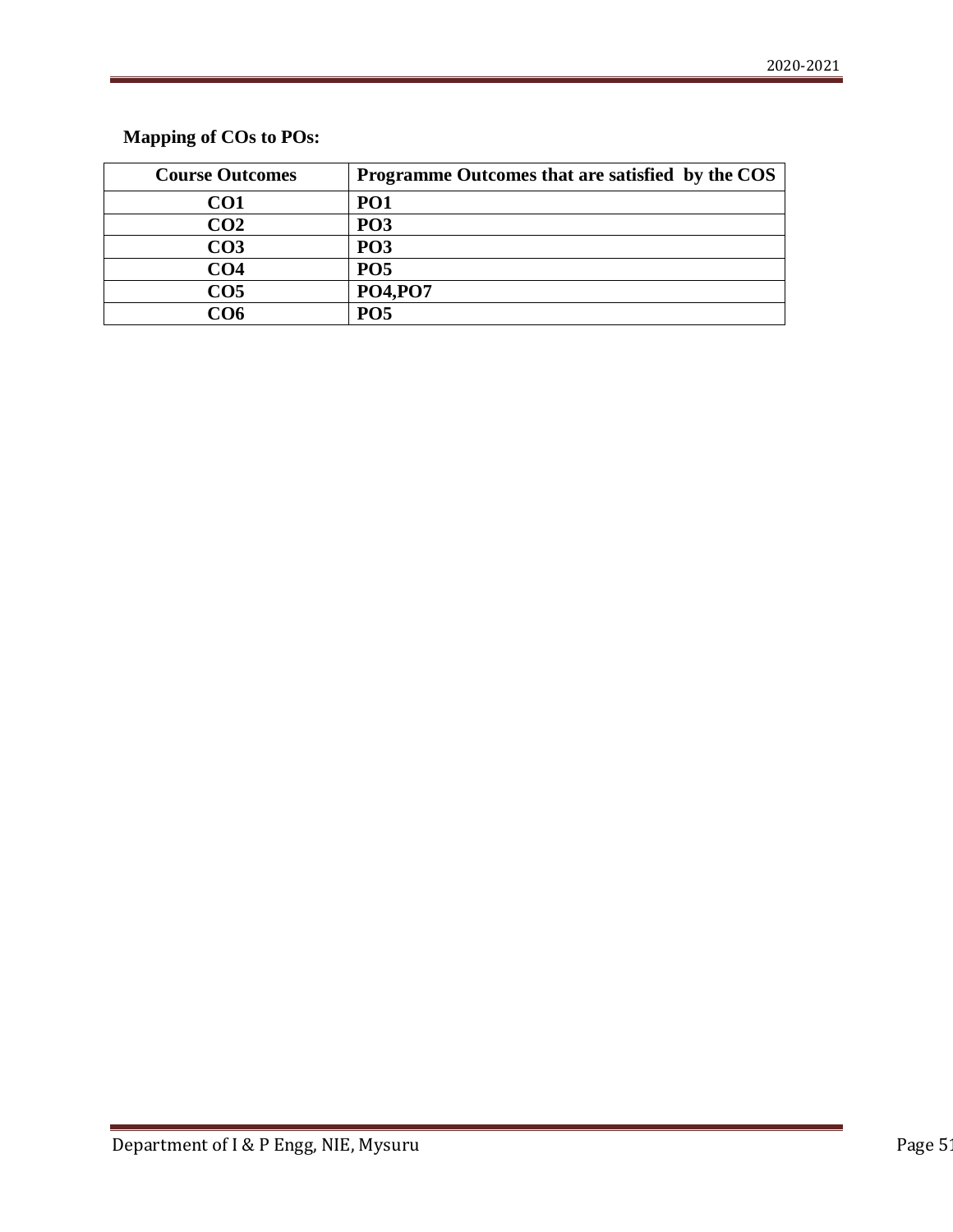# **ORGANIZATIONAL BEHAVIOUR (3:0:0)**

**Course Code : IP 0326 CIE : 50% Marks Hrs/Week : 03 SEE : 50% Marks SEE Hrs : 03 Max. Marks: 100**

# *Course Objective:*

Students will learn the the models of orhanizational behavior in general and also focus on the study of indivisual behavior which influences the functioning of the organizationa.

# **Unit 1**

**The foundations of organizational behavior:** Introduction to OB, historical background, defining OB, theraticalfoundations for OB, Introduction to research methodology, use of research design **6Hrs**

# *SLE: Organizational behavior models.challenges and opportunities for OB*

# **Unit 2**

**Organizational Learning:** OB in global context, learning objectives, definition of TQM, TQM framework, basic approach,quality movement in india,obstracles to implement TQM, reengineering, bench marking, empowerment.

**8Hrs**

# *SLE: Learning organizations.*

### **Unit 3**

**Foundations of individual behavior:** Biographical characteristics, ability, personality, types of personality, learning, types of learning, perception and individual decision, values, attitudes.

**7Hrs**

### *SLE: Job satisfaction.*

### **Unit 4**

**Basic Motivation concepts:Defining motivation, importance of motivation,**Work motivation approaches, content theories of work motivation, process theories of work motivation, contemporary theories of work motivation. **6Hrs**

### *SLE: Job Design, Quality of work life and Goal Setting.*

### **Unit 5**

**Foundations of Group Behavior:** Defining and classifying groups,stages of group development, group structure, characteristics of effective groups, contingency variables that effect group behavior.

**Communication and group decision making:** Functions of communication, communication process.group versus indidivisual, group descision making techniques

**7Hrs**

### *SLE: Group processes and group tasks*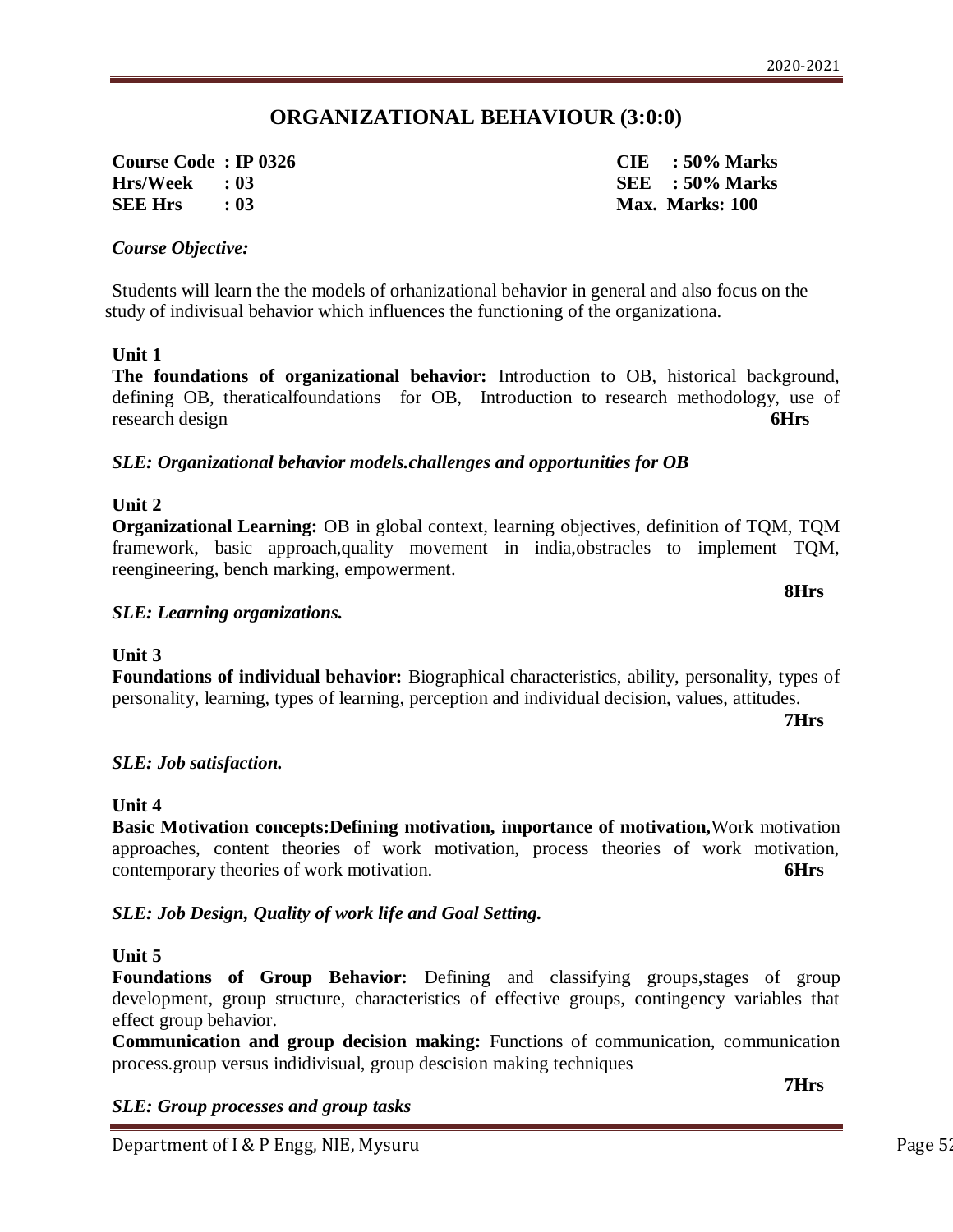**Leadership:** Leadership styles and skills, behavioral theories and contingency theories, power and politics, conflict and inter group behavior.

**Foundations of organization structure:** Organization structure, Job design, work settings and job stress, human resource policies and practices, organizational culture. **8Hrs**

# *SLE: Organizational change and development.*

# **Text Books:**

- 1. **Organizational Behavior** Fred Luthans-Mc Graw Hill Publications –edition, 2013
- 2. **Organizational Behavior** Stephen P Robbins- Prentice Hall India, Thirteenth Edition, 2008.

# **References:**

- 1. **Human Behavior at work** Keith Davis Prentice Hall India, May 2006.
- 2. **Organizational Psychology** Robin, Kolb, Oxford university press, USA, 4<sup>th</sup> Edition- 2006.

# **Course Outcomes:**

# **Upon successful completion of the course, the students will be able to**

- 1. Define different concepts related to Organizational behavior
- 2. understand different learning objectives with total quality management as bench mark.
- 3. Explain different characteristic of individual behavior
- 4. Summarize motivation approaches and consider job design with different contemporary theories.
- 5. Understand group dynamics in the light of indivisual and group behaviour
- 6. Extend the behavioral theories to leadership styles with group behavior as reference.

| <b>Course Outcomes</b> | Programme Outcomes that are satisfied by the COS |
|------------------------|--------------------------------------------------|
| CO <sub>1</sub>        | PO <sub>3</sub>                                  |
| CO <sub>2</sub>        | PO <sub>2</sub>                                  |
| CO <sub>3</sub>        | <b>PO9</b>                                       |
| CO <sub>4</sub>        | <b>P12</b>                                       |
| CO <sub>5</sub>        | <b>P10</b>                                       |
| CO6                    | <b>P9,P10</b>                                    |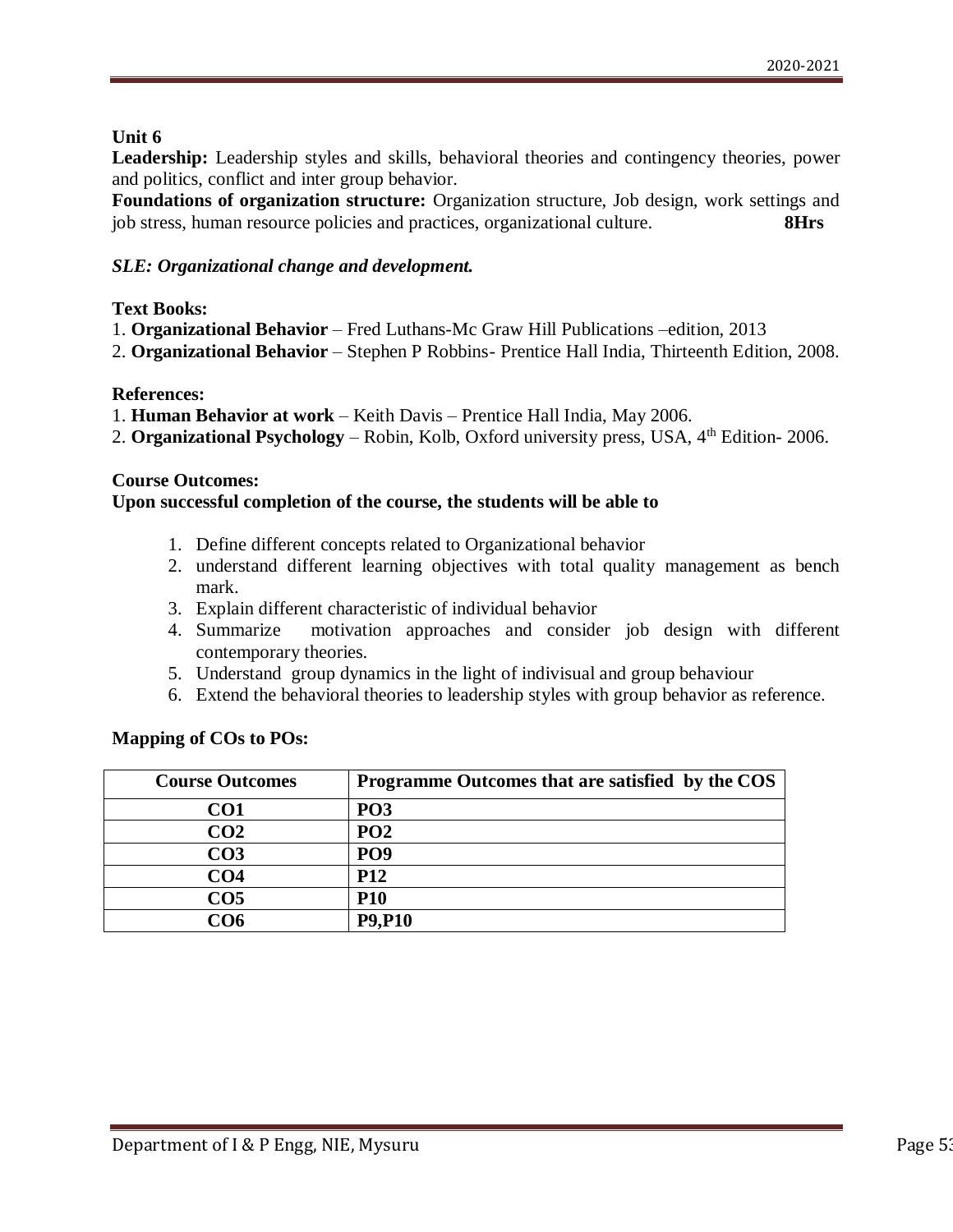# **MARKETING MANAGEMENT (3:0:0)**

**Course Code : IP 0328 CIE : 50% Marks Hrs/Week : 03 SEE : 50% Marks SEE Hrs : 03 Max. Marks: 100**

# *Course Objective:*

This course provides an introduction to the fundamentals of marketing management, basic marketing concepts and elements of marketing practice. Emphasis will be on the managerial aspects of marketing plans, including analysis of the external environment.

### **Unit 1**

**Introduction:** Historical development of marketing management, definition of marketing, core marketing concept, micro and macro environment, importance of marketing in the India socio economic system.

**Consumer Markets and Buying behavior:** characteristics affecting consumer behavior. Types of buying decisions, buying decision process, classification of consumer products.

**10Hrs**

#### *SLE: Market segmentation.*

### **Unit 2**

**Marketing Information system and Research:**Components of marketing information systembenefits and uses of marketing research system, market research procedure, measurement of market demand. **4Hrs**

### *SLE: Market research.*

#### **Unit 3**

**Marketing of Industrial Goods:** Nature and importance of industrial market, classification of industrial products, participant in the industrial buying process, major factors influencing industrial buying behavior, characteristics of industrial market demand, determinants of industrial market demand buying process of industrial users. buying motives of industrial user, the industrial buying process. **6Hrs**

### *SLE: Buying patterns of industrial users.*

#### **Unit 4**

**Products planning and development:** The concept of a product, features of a product, product classification, policies, product planning and development, product line, product mix, factors influencing product mix, product mix strategies, meaning of new product, major stages in new product development, product life cycle.

**Branding, Labeling and packaging:** Branding reasons for branding, functions of branding, feature and types of brands, kinds of brand name.

**Labeling:** Types, functions,.

**Packaging:** Meaning, growth of packaging, functions of packaging. **10Hrs**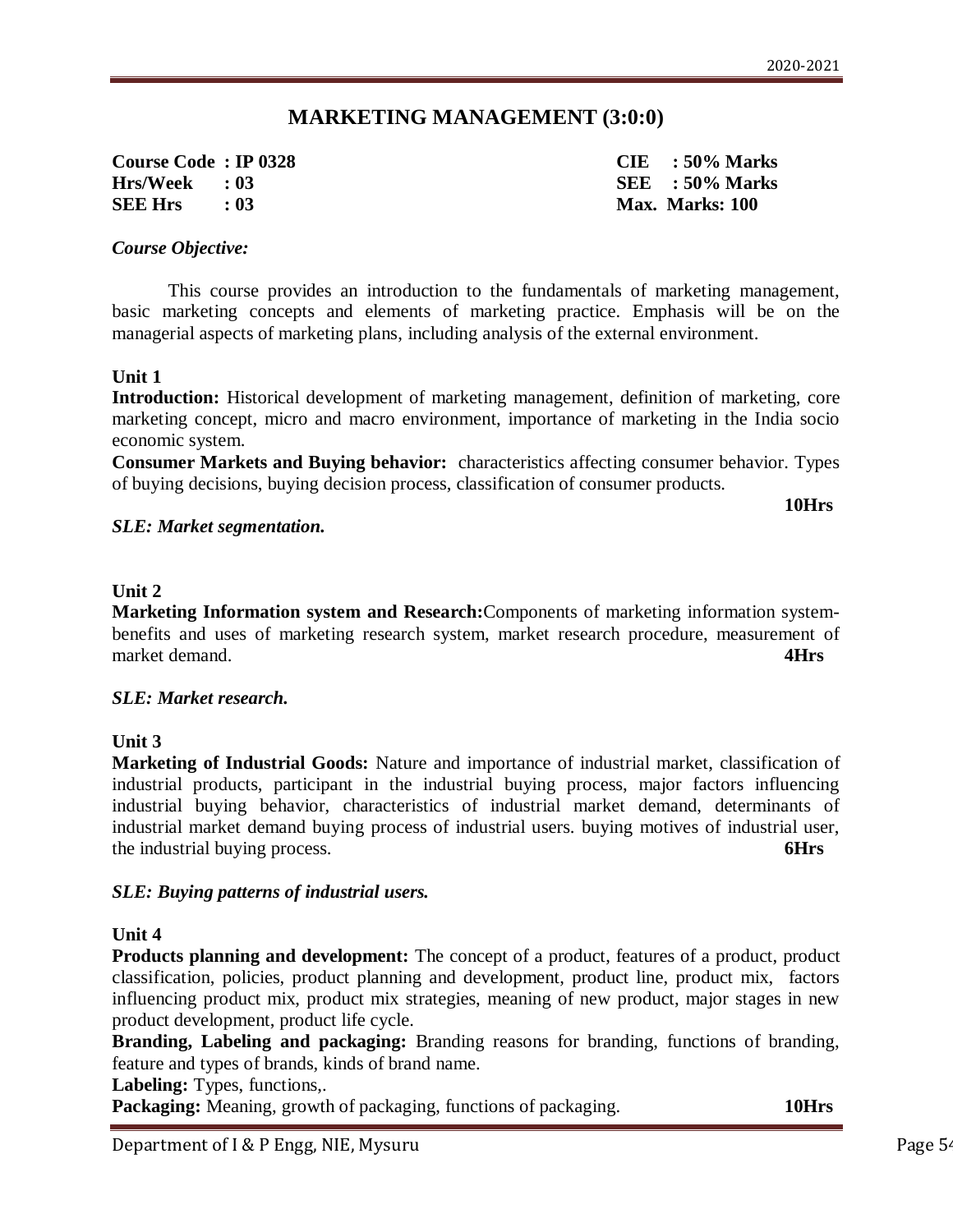# *SLE: Kinds of Packaging and Advantages and Disadvantages of Labeling.*

# **Unit 5**

**Pricing:** Importance of price, pricing objectives, factors affecting pricing decisions, procedure for price determination, kinds of pricing strategies, strategies and decisions.

**Distribution:** Marketing channels, functions, number of channel level, physical distributionimportance, total system concept, strategy, use of physical distribution. **6Hrs**

# *SLE: Types of channels of distribution.*

# **Unit 6**

**Advertising and sales promotion:** Objectives of advertisements, function of advertising classification of advertisement copy, advertisement media, kinds of media, advantages of advertising, objectives of sales promotion, advantages of sales promotion.

**Personal selling:** Objectives of personal selling, establishing the sales force objectives, sales force strategy, sales force structure and size, salesmanship, qualities of good salesman.

# **6Hrs**

# **Text books:**

1. Principles of Marketing – Philip kotler, Prentice-Hall 11<sup>th</sup> edition, 2011.

*SLE: Types of salesman, major steps in effective selling*.

2. **Marketing Management** – Philip kotler, Prentice-Hall, 12<sup>th</sup> edition, 2006.

# **References:**

1. **Fundamentals of marketing** - William J Stanton, Mc GrawHill publications, 1998

2**. Marketing Management** – S A Sherlaker, Himalaya publishing house, 2009

# **Course Outcomes:**

# **Upon successful completion of the course, the students will be able to**

- 1. Describe micro and macro levels of marketing and the decision making processes.
- 2. Identify the different components of marketing information system and market research.
- 3. Explain the factors influencing buyer's behavior based on industrial products.
- 4. Comprehend the branding decisions with reference to a product considering product life cycle and factors such as branding, labeling and packaging.
- 5. Demonstrate the factors affecting pricing with different strategies and use of physical distribution systems with reference to marketing channels.
- 6. Predict the market, different media and salesmanship with selling and distribution strategies.

| <b>Course Outcomes</b> | Programme Outcomes that are satisfied by the COS |
|------------------------|--------------------------------------------------|
| CO1                    | PO <sub>6</sub>                                  |
| CO2                    | PO <sub>4</sub>                                  |
| CO <sub>3</sub>        | <b>PO6,PO11</b>                                  |
| CO4                    | <b>PO6,PO7</b>                                   |